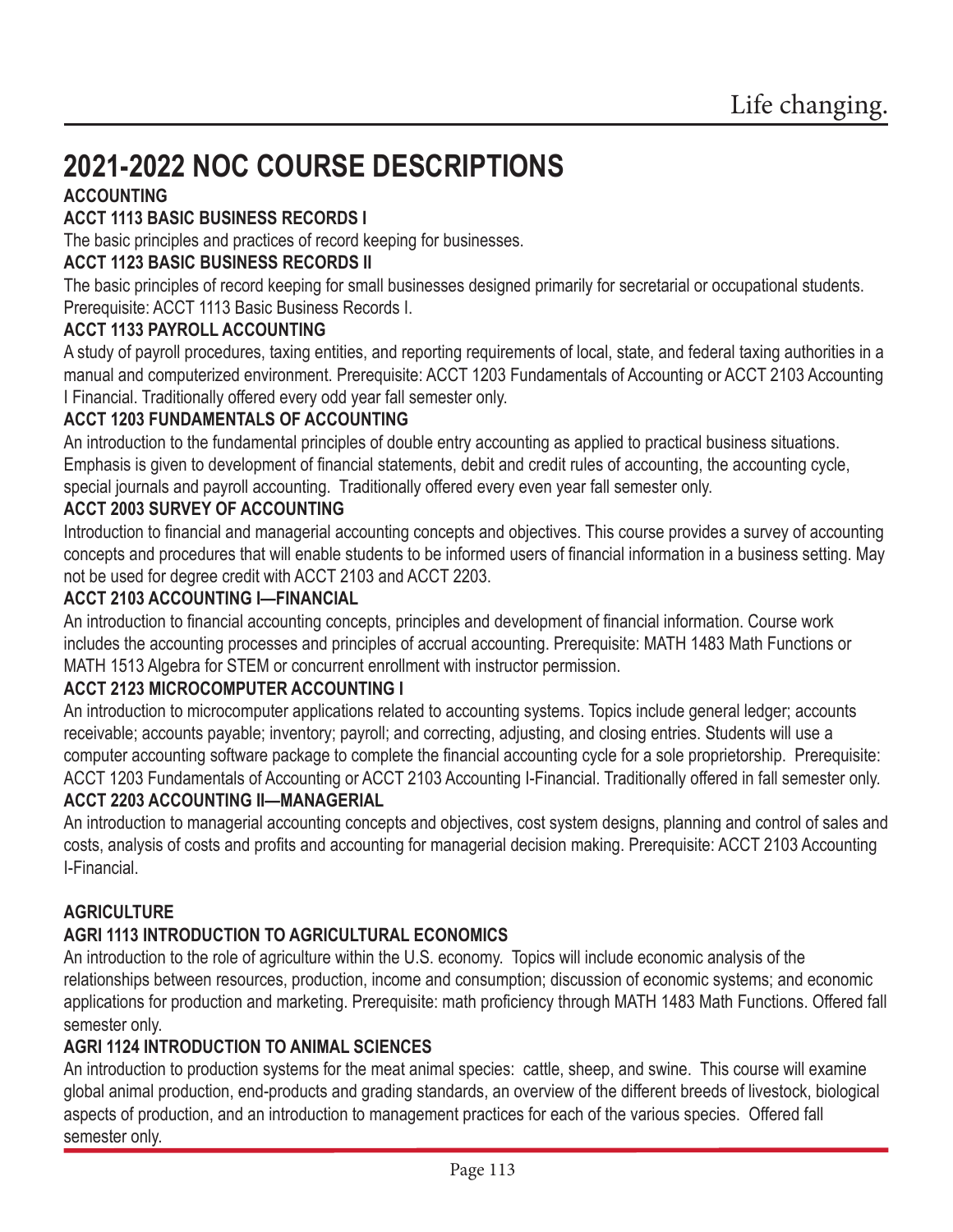

### **AGRI 1223 INTRODUCTION TO PLANT AND SOILS SCIENCE**

An introduction to plant and soil systems and the interactions necessary to produce the food and fiber to feed the world. Historical aspects, plant growth, nutrition and function, soil classification, analysis and fertility, crop production systems, and utilization will all be discussed. Offered fall semester only.

#### **AGRI 2123 LIVESTOCK FEEDING**

Nutrients, their functions and the nutrient composition of feedstuffs; feed classification; nutrient requirements of the various classes of livestock; balancing rations for different kinds of production. Prerequisite: math proficiency through MATH 1483 Math Functions.

#### **AGRI 2124 FUNDAMENTAL OF SOIL SCIENCE**

Formation and classification of soils, principal chemical, biological and physical properties of soils in relation to plant growth; soil fertility, productivity, and land use. Prerequisite: CHEM 1014 Concepts of Chemistry or CHEM 1315 Chemistry I or concurrent enrollment. Offered spring semester only.

#### **AGRI 2222 LIVE ANIMAL EVALUATION**

Modern tools for livestock selection including performance records, pedigree information, visual appraisal, and the principles of using these tools to evaluate critically cattle, sheep, swine, and horses. Prerequisite: AGRI 1124 Introduction to Animal Science.

### **AGRI 2253 MEAT ANIMAL AND CARCASS EVALUATION**

Evaluation of livestock animals, carcasses and whoesale cuts of beef, pork, and lamb. The course will also include factors determining grades, yeilds, and values in the three primary livestock species: cattle, swine, and sheep. Meat quality and general principles of meat science will also be discussed.

#### **AGRI 2303 DEVELOPMENT OF AGRICULTURAL LEADERSHIP**

This course focuses on the development of leadership skills used in the agricultural industry and career fields. The course emphasis will be on enabling students to identify the key attributes of leadership by exploring their unique values system, vision, self-awareness, personal strengths and team building skills. Students will also learn valuable skills in resume writing, job interview and portfolio building.

#### **AGRI 2431 LIVESTOCK JUDGING**

Principles of live animal evaluation and techniques for communicating the ideal concepts of selection for both market and animal breeding. Participation in competitive livestock judging contests is required and is subject to academic eligibility.

### **AGRI 2450 SUPERVISED STUDY-AGRICULTURE**

Course addresses special problems in agriculture through research and study.

#### **AGRI 2460 AGRICULTURAL INTERNSHIP**

Internship of various disciplines of agriculture for career determination. Experiences with actual businesses in agriculture allow the student to investigate the specific job requirements and work environment involved with a particular sector of agriculture. Report must be completed at end of internship.

#### **AGRI 2523 INTRODUCTION TO SHEEP PRODUCTION AND MANAGEMENT**

A study of all aspects of sheep production including, but not limited to, managing nutrition, production, selection, reproduction, lambing, health, shearing, exhibition preparation, and showmanship. Students will have hands-on training throughout the course and will have opportunity to exhibit sheep as members of the NOC Sheep Show team at various national exhibitions. Prerequisite: AGRI 1124 Introduction to Animal Science.

#### **ARTS**

### **ARTS 1113 ART APPRECIATION**

The study of art from a variety of different backgrounds and cultures as both product and process. Aesthetic judgment making in evaluation of art from different times and places is stressed. (Meets requirement for humanities elective and International Dimension)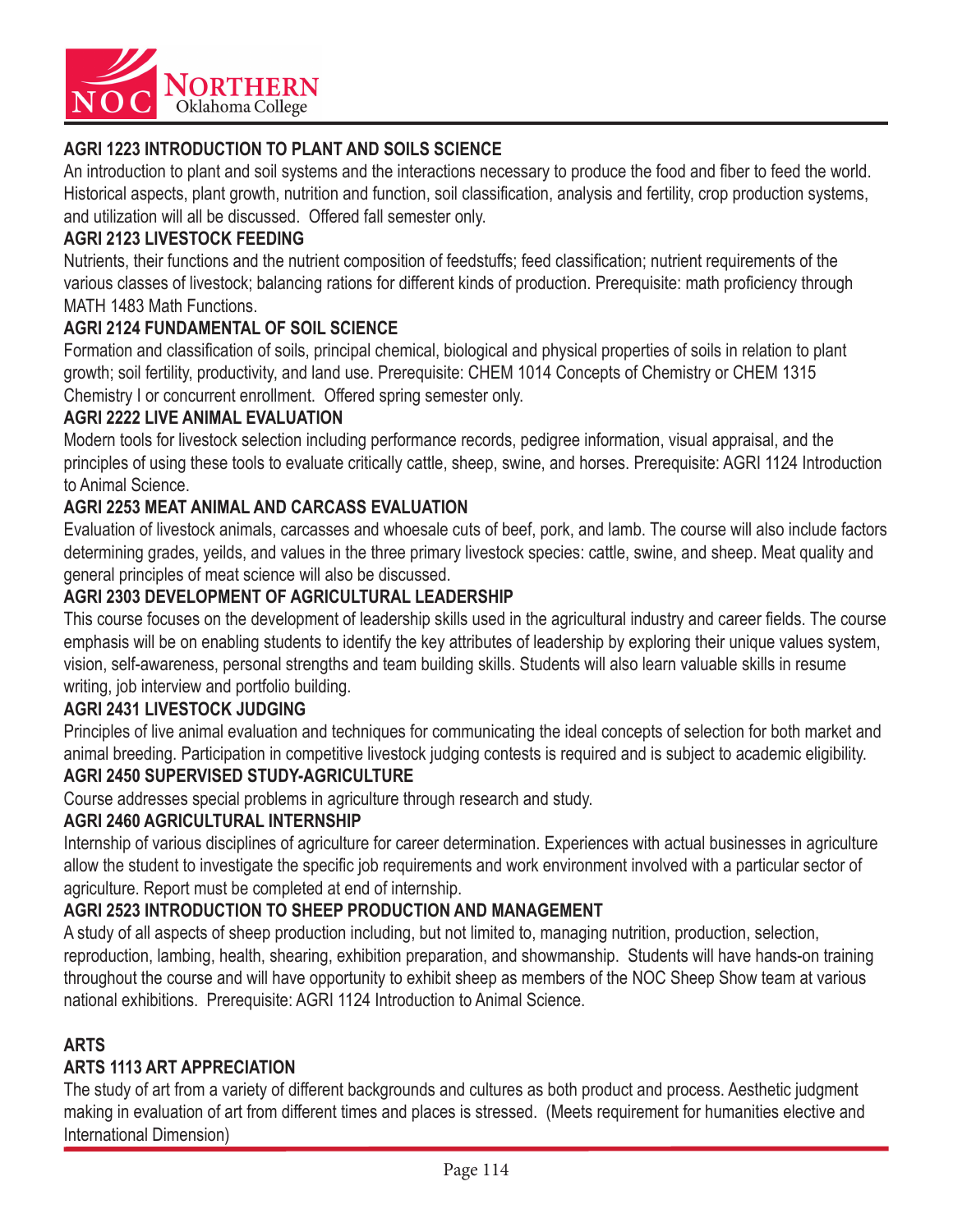### **ARTS 1193 CERAMICS I**

Ceramics I covers a variety of building techniques, glazing and ceramics terminology, including surface decoration and firing processes.

### **ARTS 1203 ART HISTORY SURVEY I**

This course covers a study of the arts, artists and their cultures from Prehistoric Man through the Early Renaissance. (Meets requirement for humanities elective)

### **ARTS 1303 ART HISTORY SURVEY II**

This course covers a study of arts, artists and their cultures from the Early Renaissance to the present. (Meets requirement for humanities elective)

#### **ARTS 1313 DRAWING I**

Drawing I will develop the students' understanding of the basic concepts of drawing and their powers of observation. Students will work with various media, exploring the basic elements of shape, line, proportion, value and space while utilizing a variety of sources and environments.

#### **ARTS 1323 DRAWING II**

A continuation of Drawing I with emphasis on composition, color, development of ideas and the complex use of drawing mediums and materials. Prerequisite: ART 1313 Drawing I.

#### **ARTS 1433 FUNDAMENTALS OF TWO-DIMENSIONAL ART**

A study of two-dimensional design and application of art elements (shape, line, color, value, composition, space, form) in a variety of materials.

#### **ARTS 2113 FIGURE DRAWING I**

Figure Drawing I includes the study in gesture and finished drawings of the model. Emphasis will be placed on pose, composition, a variety of media and the study of human anatomy. Students are encouraged to develop personal and expressive drawings.

#### **ARTS 2193 CERAMICS II**

Advanced techniques in wheel-thrown forms, hand building and surface decoration. Participation in glaze formulating and supervised firings. Prerequisite: ART 1193 Ceramics I.

#### **ARTS 2333 SCULPTURE I**

Sculpture I is a creative approach to sculpture techniques and form exploration using a variety of media, stressing the development of technical and conceptual skills.

#### **ARTS 2433 SCULPTURE II**

A continuation of ART 2333 Sculpture I, using a variety of media and advanced techniques to complete a series of studio assignments. Prerequisite: ART 2333 Sculpture I.

#### **ARTS 2450 SUPERVISED STUDY- ART**

Independent study.

#### **ARTS 2460 INTERNSHIP IN ART**

Allows students opportunity to study art in the workforce.

#### **ARTS 2563 FUNDAMENTALS OF THREE-DIMENSIONAL ART**

A study of three-dimensional design and application of art elements using a variety of materials and processes. Students will engage in critical analysis and complete a series of studio assignments.

#### **ARTS 2853 PAINTING I**

Painting I will develop skills in opaque painting, stressing form and content, visual appreciation, and individual expression. Still life, figure, and landscape problems are included.

#### **ARTS 2863 PAINTING II**

A continuation of ART 2853 Painting I. Projects will stress form and content, visual appreciation, and individual expression. Prerequisite: ART 2853 Painting I.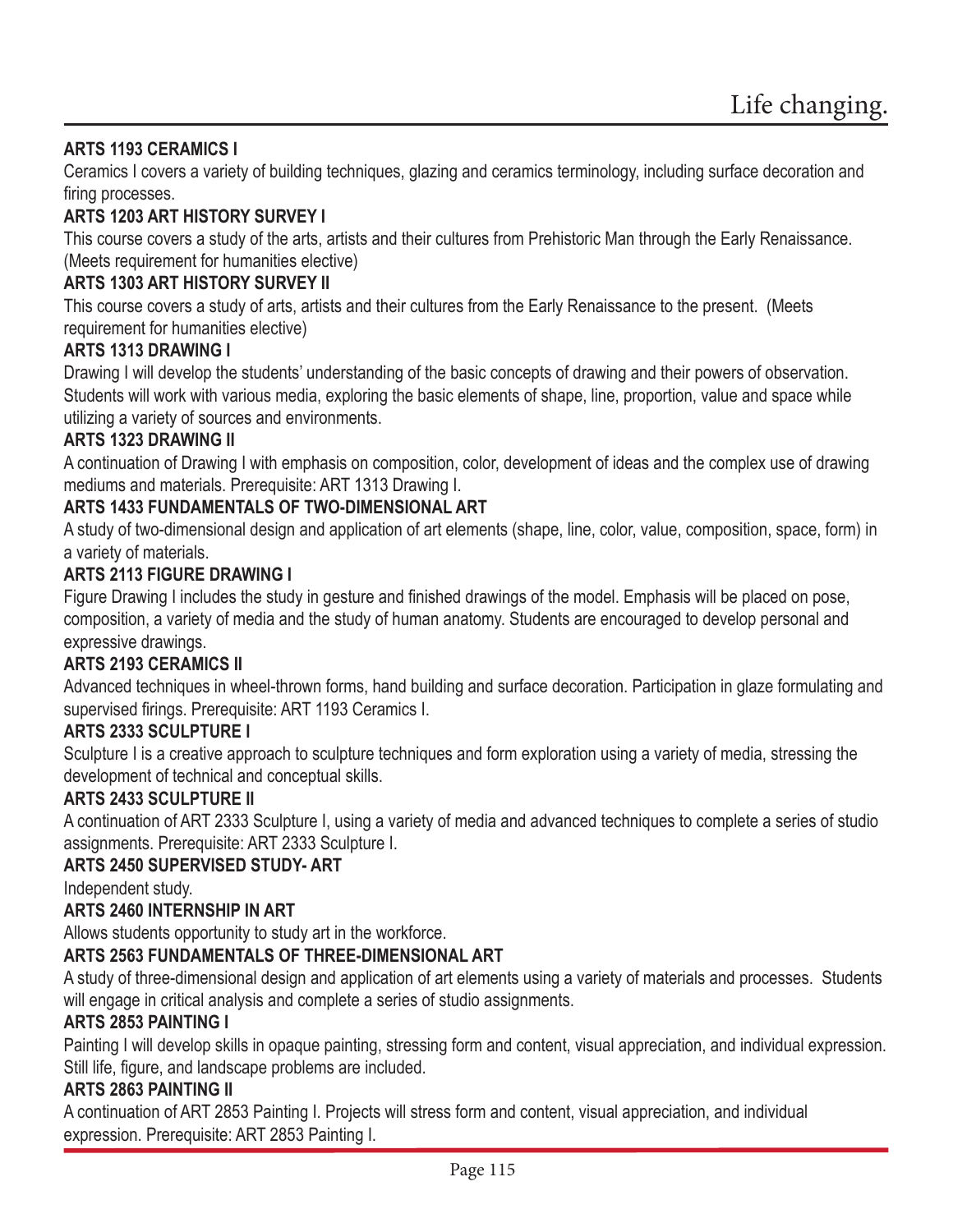

### **ARTS 2933 WATERCOLOR PAINTING I**

Watercolor I will develop skills in transparent water color painting, stressing form and composition, visual perception, and individual expression.

### **ARTS 2943 WATERCOLOR PAINTING II**

A continuation of Water Color Painting I (ART 2933), with stress on form and composition, visual perception, individual expression, and color theory. Prerequisite: ART 2933 Watercolor Painting I.

### **ARTS 2951 PORTFOLIO/GALLERY SEMINAR**

Preparation for graduate art exhibition: Poster design, portfolio and resume development, marketing strategies, art preparation, installation of art in the Eleanor Hays Art Gallery.

#### **ASTRONOMY** (currently Enid-campus only program)

#### **ASTR 1014 SURVEY OF ASTRONOMY**

Studies the large-scale structure of the Universe and our place in it. The origin, evolution and general properties of planets, stars and galaxies are presented. Lab required. (Meets general education lab science requirement.)

#### **ASTR 1523 PLANETARY SCIENCE**

Origin and evolution of the solar system is studied, along with characteristics of terrestrial planetary atmospheres. Course also reviews characteristics of gas giant planets and ice moons, asteroids, and comets, as well as discoveries and characteristics of extra-solar planetary systems abd aspects of colonization. (Meets 3 credit hours of general education science requirement but not lab science requirement.) Offered spring semester only.

#### **ASTR 1533 SEARCH FOR LIFE**

Topics include various strategies involved in the search for extraterrestrial life, the origin and evolution of planets and processes necessary for life to develop on planets. Also presented are strategies for interplanetary and interstellar travel and the exploration and colonization of space. (Meets 3 credit hours of general education science requirement but not lab science requirement.) Offered fall semester only.

#### **ASTR 2563 GALAXIES AND COSMOLOGY**

Course examines the origin of matter, energy, and forces in the early universe, as well as characteristics of various types of galaxies and the large-scale structure of the universe. General relativity and concepts of curved space are presented. (Meets 3 credit hours of general education science requirement but not lab science requirement.)

#### **ASTR 2513 OBSERVATORY METHODS**

Techniques of using telescopes and astronomical instruments, astronomical data collection and processing are covered, along with concepts of optics, CCD imaging systems and procedures for photometry and spectroscopy. A research project utilizing the NOC Observatory is required.

#### **BIOLOGICAL SCIENCE**

#### **BIOL 1114 GENERAL BIOLOGY**

An introduction to the fundamental concepts and principles of molecular and cellular biology with emphasis on morphological and physiological processes of the plant and animal kingdom. Includes appropriate laboratory work and demonstrations to implement the fundamental principles of concepts learned in theory. (Meets general education lab science requirement.)

#### **BIOL 1124 GENERAL BIOLOGY FOR MAJORS**

An in-depth study of the principles of biology with emphasis placed on the molecular and cellular components, metabolism, genetics, evolution, and ecology. Appropriate laboratory work and demonstrations will be added to implement fundamental principles and concepts learned in theory. This course is recommended for students majoring in Biology, Pre-Medicine, Pre-Pharmacy, Nursing, Veterinary Medicine, and for those students who wish to take an advanced biology course. (Meets general education lab science requirement.)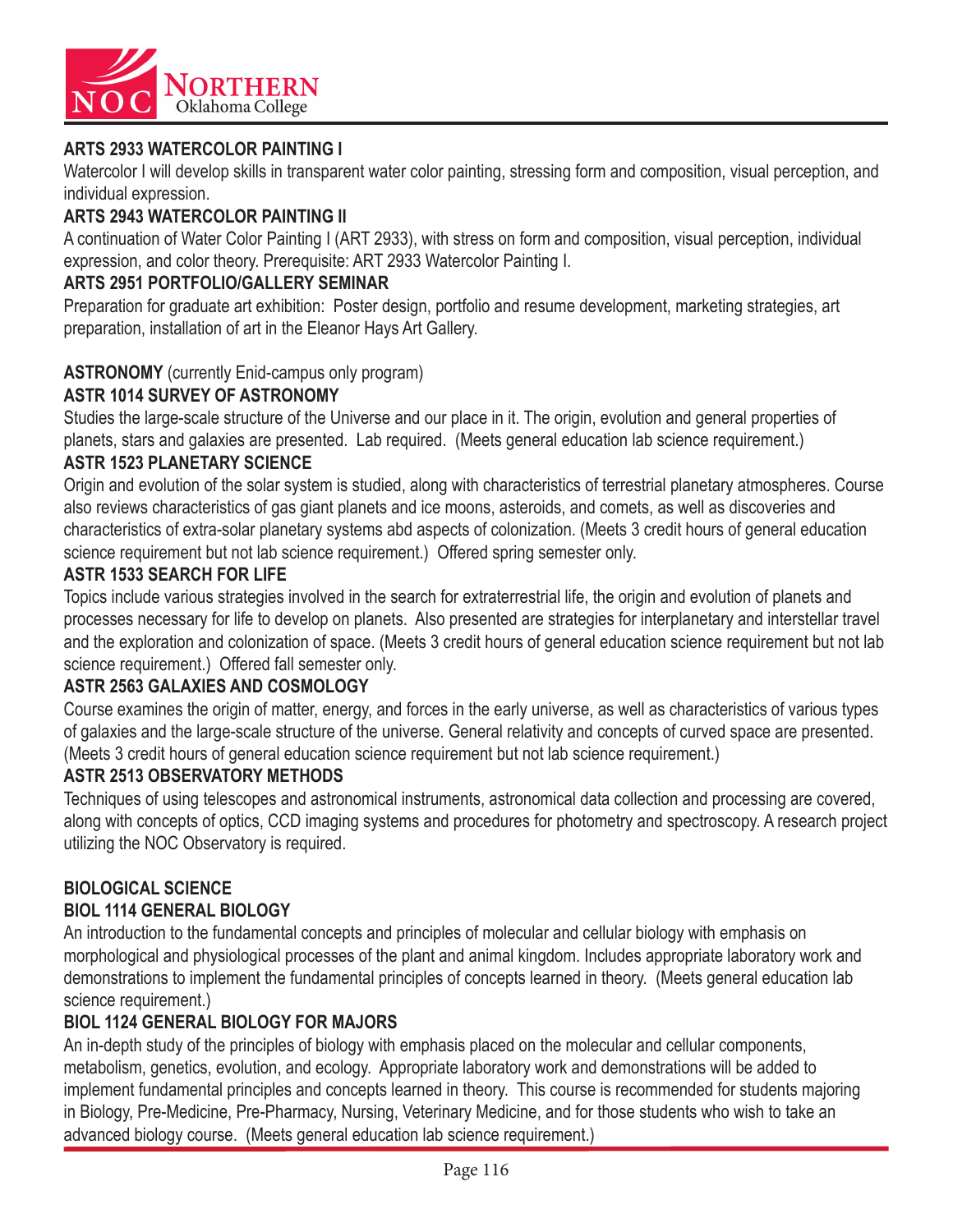### **BIOL 1214 INTRODUCTION TO ENVIRONMENTAL SCIENCE**

This is an introductory course that emphasizes the impact of humans on the environment. A survey of a broad range of environmental issues from a scientific viewpoint emphasizing the study of the structure and function of ecosystems, basic ecological and thermodynamic principles with applications to air, water, and land; human demography, population growth, food supply, and energy issues; extinction; and alternative futures. Students will examine environmental problems and ascertain how social dynamics affect policy and the decision-making process. Includes appropriate laboratory work and demonstrations to implement the fundamental principles and concepts learned in theory. Prerequisites: none required. (Meets general education lab science requirement.)

### **BIOL 1314 GENERAL BOTANY**

Introductory majors course covering plant growth, development, and reproduction from molecular, cellular, physiological, and anatomical aspects. Genetics, classification, economical, and environmental aspects will be surveyed, including key concepts in biology. Includes appropriate laboratory work and demonstrations to implement the fundamental principles and concepts learned in theory. Prerequisites: None required; however, students are encouraged to complete BIOL 1124 General Biology for Majors prior to enrollment in this course. *Offered fall semester only.* (Meets general education lab science requirement.)

### **BIOL 1414 GENERAL ZOOLOGY**

Introductory majors course covering biological principles and concepts as related to the study of animals with emphasis on structure, function, behavior, and evolution.Topics include such areas as taxonomy and systematic anatomy and physiology, ecology, genetics, and evolution. Includes appropriate laboratory work and demonstrations to implement the fundamental principles and concepts learned in theory. Prerequisites: None required; however, students are encouraged to complete BIOL 1124 General Biology for Majors prior to enrollment in this course. (Meets general education lab science requirement.) Offered spring semester only.

### **BIOL 2024 ENTOMOLOGY**

Basic structure, function, and classification of insects and closely-related animals. Coverage of insects in ecosystems and development of control programs that reduce reliance on chemical pesticides, including Integrated Pest Management. Lab will include identification and labeling of insects, and the procurement of an insect collection representing major orders. Prerequisites: BIOL 1114 General Biology, BIOL 1124 General Biology for Majors, or BIOL 1414 General Zoology. Offered fall semester only.

#### **BIOL 2104 HUMAN ANATOMY**

A single semester majors course with lab. A study of the microscopic and gross anatomy of the human body. Areas of emphasis will include cytology, histology, and organ systems. Includes appropriate laboratory work and demonstrations to implement the fundamental principles and concepts learned in theory, which includes dissection of non-human mammals. Prerequisite: BIOL 1114 General Biology, BIOL 1124 General Biology for Majors, or BIOL 1414 General Zoology. (Meets general education lab science requirement.)

#### **BIOL 2124 MICROBIOLOGY**

Introductory majors course with a 3-hour lab per week. A survey of the Archaea, Monera, and Protozoans, with emphasis on their morphology, physiology, immunology, and disease aspects. Includes appropriate laboratory to emphasize techniques of staining, culturing and identification of pathogenic and nonpathogenic organisms. Designed for students in the pre-professional, paraprofessional and health occupation areas. Prerequisites: BIOL 1114 General Biology, BIOL 1124 General Biology for Majors, or BIOL 1414 General Zoology, and CHEM 1315 Chemistry I. \*Students in a degree major requiring this course but not CHEM 1315 must have instructor approval prior to enrolling in this course. (Meets general education Biological Science requirement.)

#### **BIOL 2204 HUMAN PHYSIOLOGY**

A single semester majors course with lab. Study of the functions of the human body. Emphasis includes cytology, organ systems and the interrelationships of the systems. Includes appropriate laboratory work and demonstrations to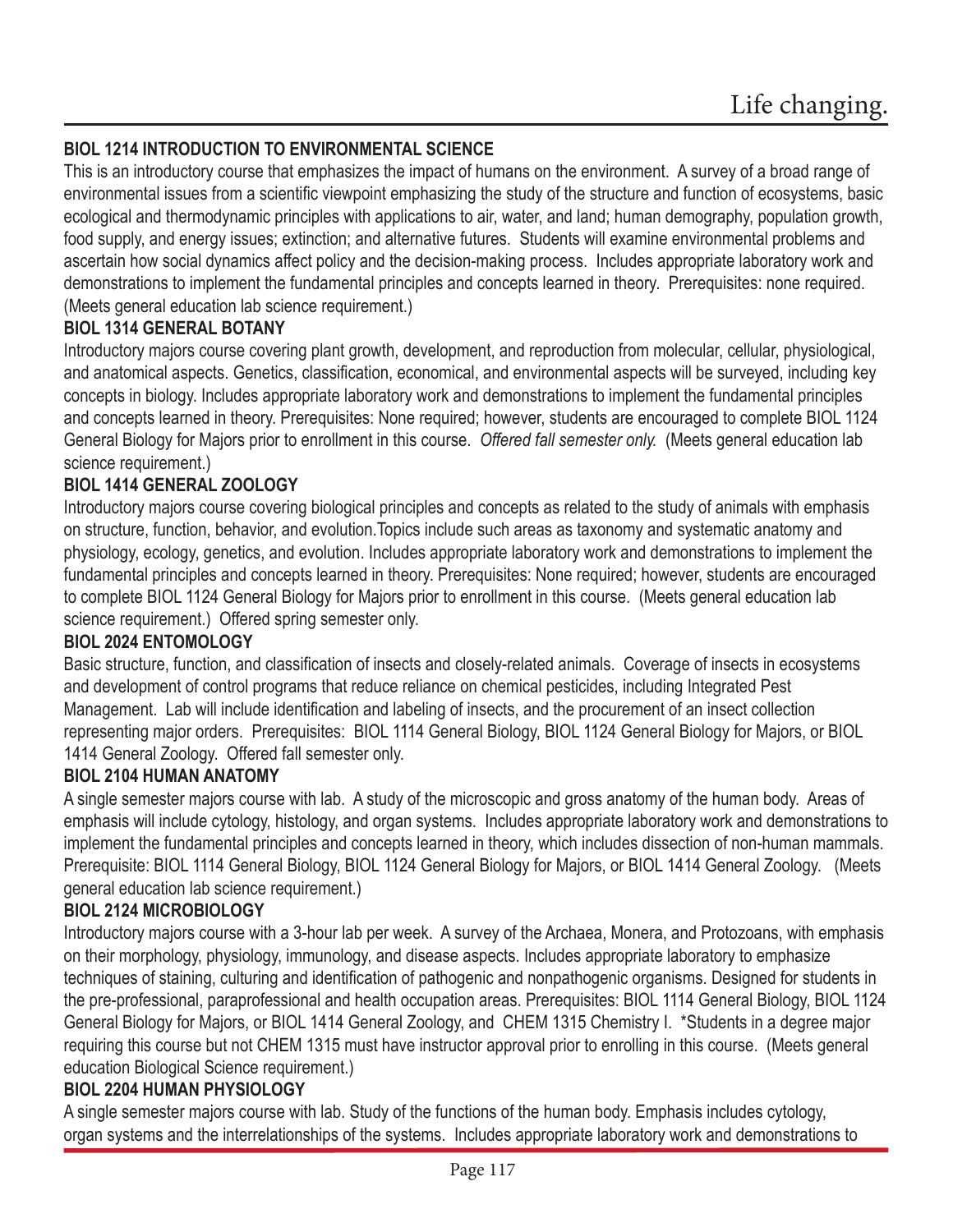

implement the fundamental principles and concepts learned in theory. Prerequisite: BIOL 1114 General Biology, BIOL 1124 General Biology for Majors, or BIOL 1414 General Zoology and CHEM 1315 Chemistry I. (Meets general education Biological Science requirement.)

# **BIOL 2214 HUMAN ANATOMY AND PHYSIOLOGY**

An introduction to the anatomical and physiological principles and concepts as related to the human body. A course designed for 2-year nursing students and students enrolled in cooperative Career Tech programs. Includes appropriate laboratory work and demonstrations to implement the fundamental principles and concepts learned in theory which includes dissection of nonhuman mammals. Prerequisites: BIOL 1114 General Biology, BIOL 1124 General Biology for Majors, or BIOL 1414 General Zoology. (Meets general education lab science requirement.)

### **BIOL 2403 INTRODUCTION TO WILDLIFE CONSERVATION**

A survey course on the many aspects of wildlife conservation. Principles of conservation and management, ecology, mathematical modeling, law enforcement, endangered species preservation, genetic diversity conservation, predator management, and inter-governmental agencies relationships are emphasized. Required field trips. Prerequisite: BIOL 1114 General Biology, BIOL 1124 General Biology for Majors, BIOL 1314 General Botany, or BIOL 1414 General Zoology. Offered spring semester only.

### **BIOL 2450 SUPERVISED STUDY IN BIOLOGY**

Independent study course in biological sciences for specific and advanced fields of study that utilize one or more components of the scientific method in conducting field or laboratory research: literature review, development of methodologies, data collection, data analysis, the writing of a report/scientific paper, and/or giving a presentation. Consent of instructor required. Credit 1 to 3 hours.

**BIOL 2460 INTERNSHIP IN BIOLOGY** 

### **BUSINESS ADMINISTRATION**

#### **BADM 1103 INTRODUCTION TO BUSINESS**

An introduction to business, survey of basic functions, principles and practice of business in the nation and the world. **BADM 1113 DIGITAL AND FINANCIAL LITERACY**

An introductory course covering the various problems of individual/consumer financial management with emphasis on personal budgeting, consumer loans and installment loans, credit cards and charge accounts, personal insurance, savings accounts, investments, social security, housing options, commercial bank services, financial institutionservices, personal taxes, wills, estate planning, retirement planning, career planning, financial planning, and leasing arrangements. Various software apllications (word processing, spreadsheet development, presentation and money management tools) are utilized to emphasize the importance and connection of financial management to the current digital age.

### **BADM 1203 INTRODUCTION TO ENTREPRENEURSHIP**

An introduction to the opportunities and challenges facing entrepreneurs in a dynamic marketplace. Topics include the analysis of personal strengths and weaknesses as they relate to launching an entrepreneurial career, an overview of the study of entrepreneurship, the principles of recognizing and exploiting viable business ventures, and foundational concepts of planning, financing, starting and managing a new business through the creation of a business plan.

### **BADM 1303 INTRODUCTION TO HOSPITALITY MANAGEMENT**

Study of hotels, restaurants, tourism and the hospitality industry from a global perspective. Emphasizes the scope of the industry including an analysis of ethical issues and career opportunities, essential management fucntions of the hospitalitity enterprise including marketing, human resources, accounting, finance, and information technologies.

#### **BADM 2113 BUSINESS COMMUNICATIONS**

A survey course of communication skills needed in the business environment. Course content includes writing memoranda, letters, reports, resumes, and electronic messages; delivering oral presentations; and developing interpersonal skills. Critical thinking and problem solving skills are emphasized. Development of these skills is integrated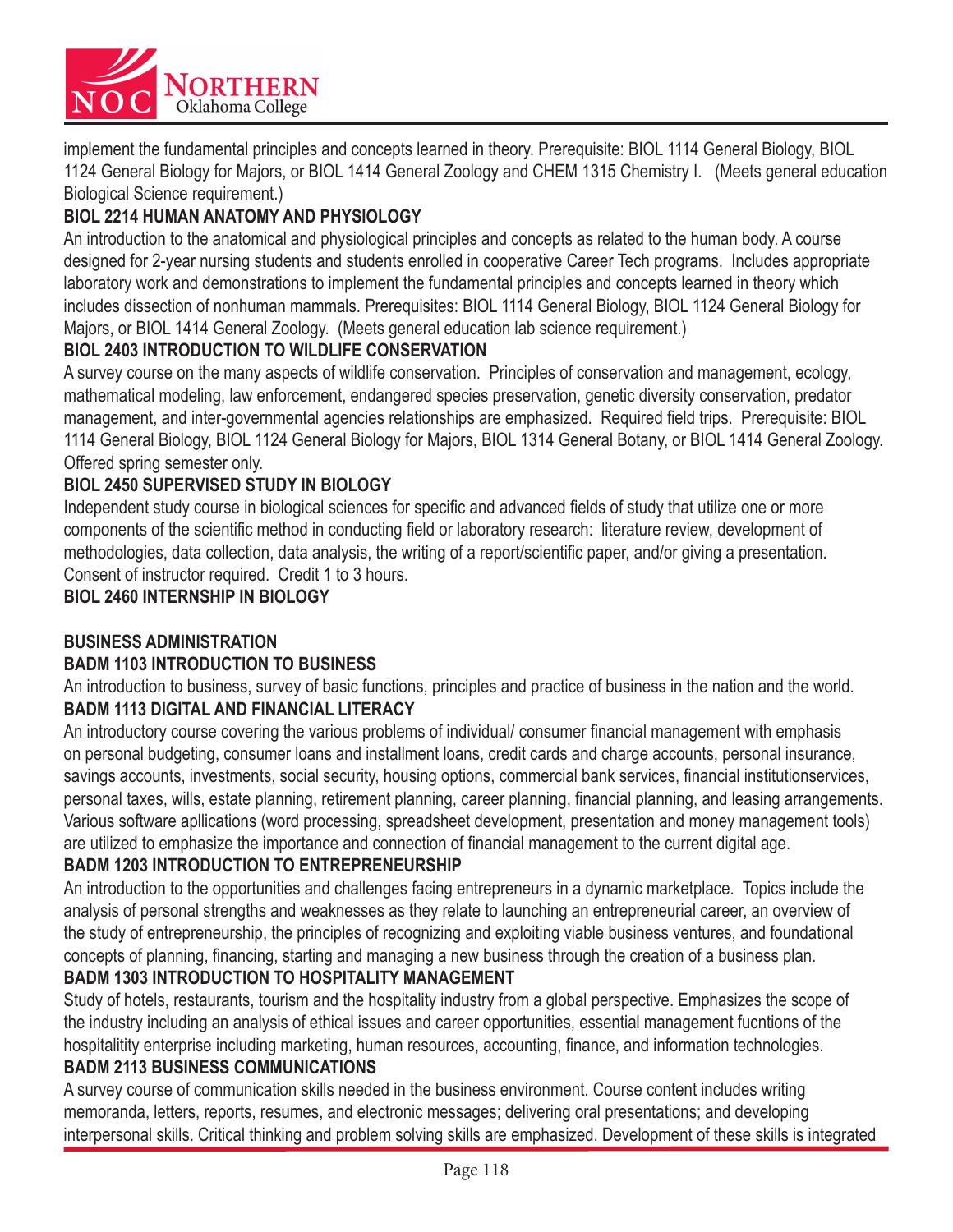with the use of technology. Prerequisite: English Composition I (ENGL 1113) and typing ability. **BADM 2313 BUSINESS LAW**

Course presents a history of the development of business law. Topics covered include general law of contracts, negotiable instruments, insurance, employer and employee, principal and agent and ethical issues in business decision making.

#### **BUSINESS MANAGEMENT AND MARKETING MKTG 2143 MARKETING**

A survey course for students who have prior coursework and understanding in business, includes a survey of all aspects of maketing: consumer behavior issues, products, pricing, distribution, promotion, research, strategy, and trends. *Traditionally offered in the spring semester only.*

### **MGMT 2233 HUMAN RESOURCE MANAGEMENT**

An introduction to the development, application, and evaluation of policies, procedures, and programs for the recruitment, selection, development, and utilization of human resources in an organization. Traditionally offered spring semester only. **MGMT 2240 BUSINESS INTERNSHIP**

A course that consists of interrelated work between the student and business or industry in which students combine classroom theory with on-the-job training or observation. By instructor permission only.

### **MGMT 2263 PRINCIPLES OF MANAGEMENT**

An introduction to the fundamental principles of management such as planning, organizing, leading, and controlling the basic processes of a firm. Traditionally offered in fall semester only.

### **CHEMISTRY**

### **CHEM 1014 CONCEPTS IN CHEMISTRY**

An introduction to the chemical nature and properties of inorganic compounds. Topics presented include a historical development of theoretical principles, atomic and molecular structures, inorganic nomenclature, states of matter, properties of gases and solutions, acids/bases and salts, chemical equilibrium, nuclear and chemical reactions and descriptive chemistry of selected elements. Laboratories are designed to reinforce theory principles. Prerequisite: college-level math (not zero-level) or concurrent enrollment. (Meets general education lab science requirement.)

#### **CHEM 1315 GENERAL CHEMISTRY I**

Basic concepts of chemistry, including physical and chemical properties, formulas, equations, nomenclature, atomic structure, gases, thermochemistry, periodicity and bonding. Suitable for students in engineering, pre-medicine, physical sciences, and biological sciences. Laboratories are designed to reinforce theory principles. Prerequisite: Completion of or concurrent enrollment in MATH 1513 Algebra for STEM or MATH 1483 Math Functions for non-Physics students only. (Meets general education lab science requirement.)

### **CHEM 1414 GENERAL CHEMISTRY II**

Continuation of General Chemistry I including solutions, solids and liquids, chemical kinetics, equilibria, acid-base concepts, solubility, oxidation-reduction and free energy concepts. Laboratories are designed to reinforce theory principles. Prerequisite: Chemistry I (CHEM 1315). (Meets general education lab science requirement.)

### **CHEM 1515 GENERAL CHEMISTRY I FOR ENGINEERS**

Survey course engineers needing only one semester of chemistry, Thermodynamis, atomic structure, solid state, materials, equilibria, acids and bases, and electrochemistry. Prerequisites: Concurrent enrollment or completion of MATH 1513 Algebra for STEM or enrolled in a higher math course.

### **CHEM 2014 PROCESS ORGANIC CHEMISTRY**

Terminal course in organic chemistry covering general principles, methods of preparation, reactions and uses of both acyclic and cyclic compounds. Recommended for Process Tech majors, agriculture majors, home economics majors, pre-pharmacy and pre-veterinary medicine. Laboratories are designed to reinforce theory principles. Prerequisite: CHEM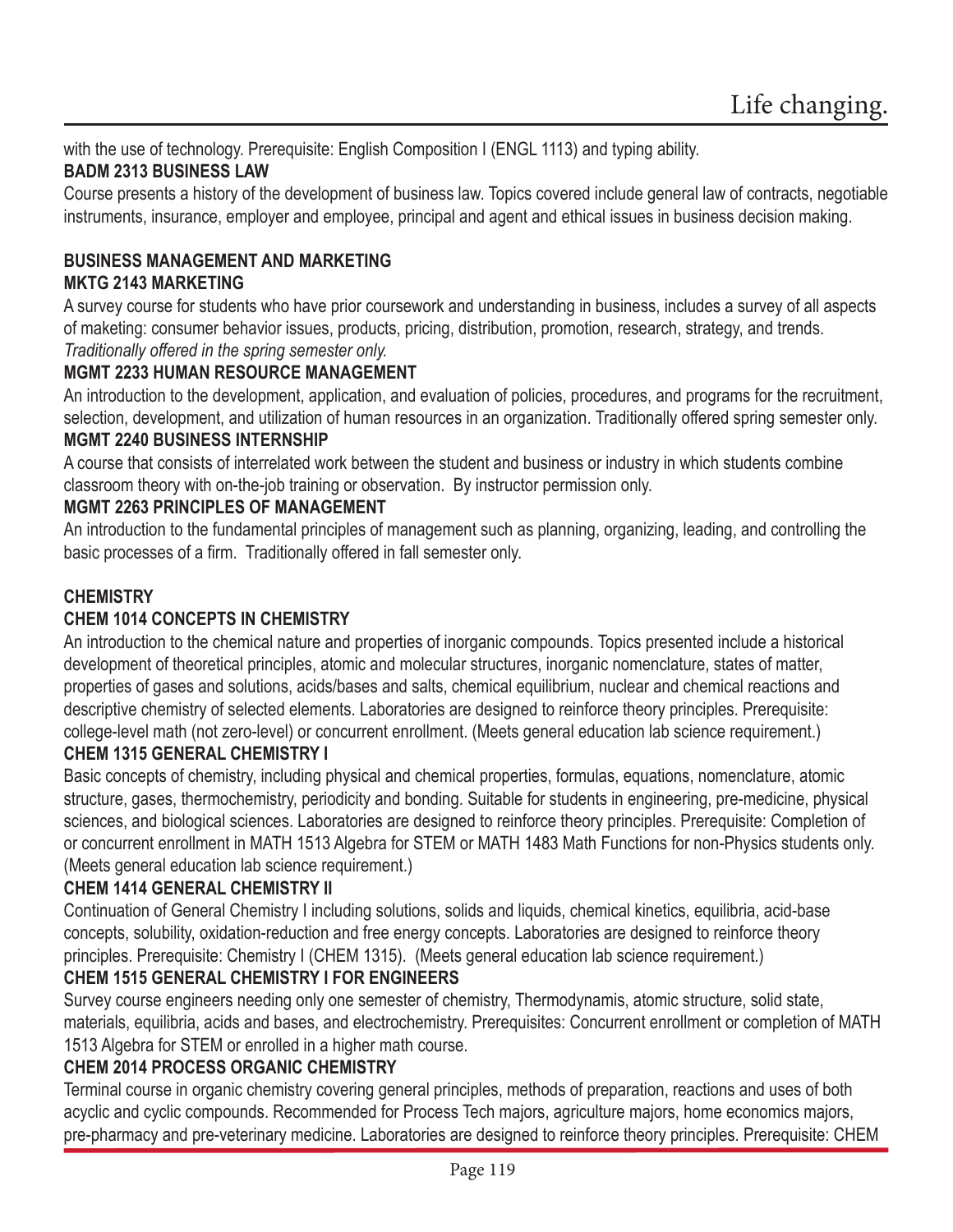

1014 Concepts in Chemistry or higher level chemistry course. (Meets general education lab science requirement.) Offered spring semester only.

#### **CHILD DEVELOPMENT**

### **CHDV 1023 INTRODUCTION TO EARLY CHILDHOOD EDUCATION**

This course covers the history and realities of the early childhood profession. Students will cover the legal and ethical responsibilities that early childhood professionals must follow. Students will be able to identify best practices for developmentally appropriate environments for children in a variety of settings. They will be able to evaluate goals and objectives for early childhood settings.

#### **CHDV 1043 CHILDREN'S MUSIC, MOVEMENT, & ART**

Emphasizes the acquisition of knowledge of and the ability to develop and implement learning experiences, using the concepts and tools of inquiry in music, movement and creative arts and perpetual motor development. Understanding and appreciating the role of the arts in the development of young children, providing them with meaningful experiences in the arts is also covered. Course combines class-room instruction, hands on activities and observations of young children in group care to develop competence in the design and implementation of curriculum and instructional strategies related to music, movement and creative arts.

#### **CHDV 1053 CHILDREN'S HEALTH, SAFETY, & NUTRITION**

Students will be able to identify and implement best practices for health, safety and nutrition in a variety of early childhood settings, incorporating policies and procedures for early childhood settings along with national and state standards.

#### **CHDV 2013 BEHAVIOR, DEVELOPMENT AND GUIDANCE OF CHILDREN**

This course will cover child development from birth to eight years of age emphasizing the causes of behavior in young children in a child care setting will be introduced. Strategies necessary in implementing positive child guidance techniques within an environment of acceptance and positive regard for all children and families will be explored. Students will be able to demonstrate an ability to communicate and work collaboratively with families.

#### **CHDV 2023 CHILDREN WITH SPECIAL NEEDS**

Emphasis on implementing practical strategies and inclusive practices. Provides understanding of conditions which affect children's development and learning, including risk factors, developmental variations and developmental patterns of specific disabilities. Addresses how to create and modify environments and experiences to meet individual needs of children with disabilities, developmental delays and special abilities. Course includes opportunities to evaluate and demonstrate appropriate use of assistive technology with young children and a review of state and federal legislation on providing services for children with disabilities and their families. Course combines lecture, hands-on and observations.

#### **CHDV 2033 CHILDREN'S LANGUAGE ARTS & LITERATURE**

This course will explore language development for children birth to eight years, including the interrelationships among listening, speaking, pre-writing and pre-reading skills. The student will be able to observe and outline developmental milestones of language development and communication in children. Focus on the educators' and families' roles in promoting emergent literacy in a developmentally appropriate setting. The student will review children's literature and be design effective techniques to enhance language development with emphasis on a multicultural approach.

### **CHDV 2043 CHILD & FAMILY IN SOCIETY**

This course focuses on an understanding of how children develop within the context of the family and society. Students will demonstrate their knowledge of how diverse families, an early childhood setting and society can work together for the optimum development of children, with emphasis on American subcultures. Methods for communication, parent involvement within these settings will be discussed.

### **CHDV 2113 CHILD DEVELOPMENT IN THE HUMAN LIFESPAN**

The study of development across the lifespan from conception to death. The principles of development, developmental theories, and the dynamics of development through a global multicultural approach within the context of the family,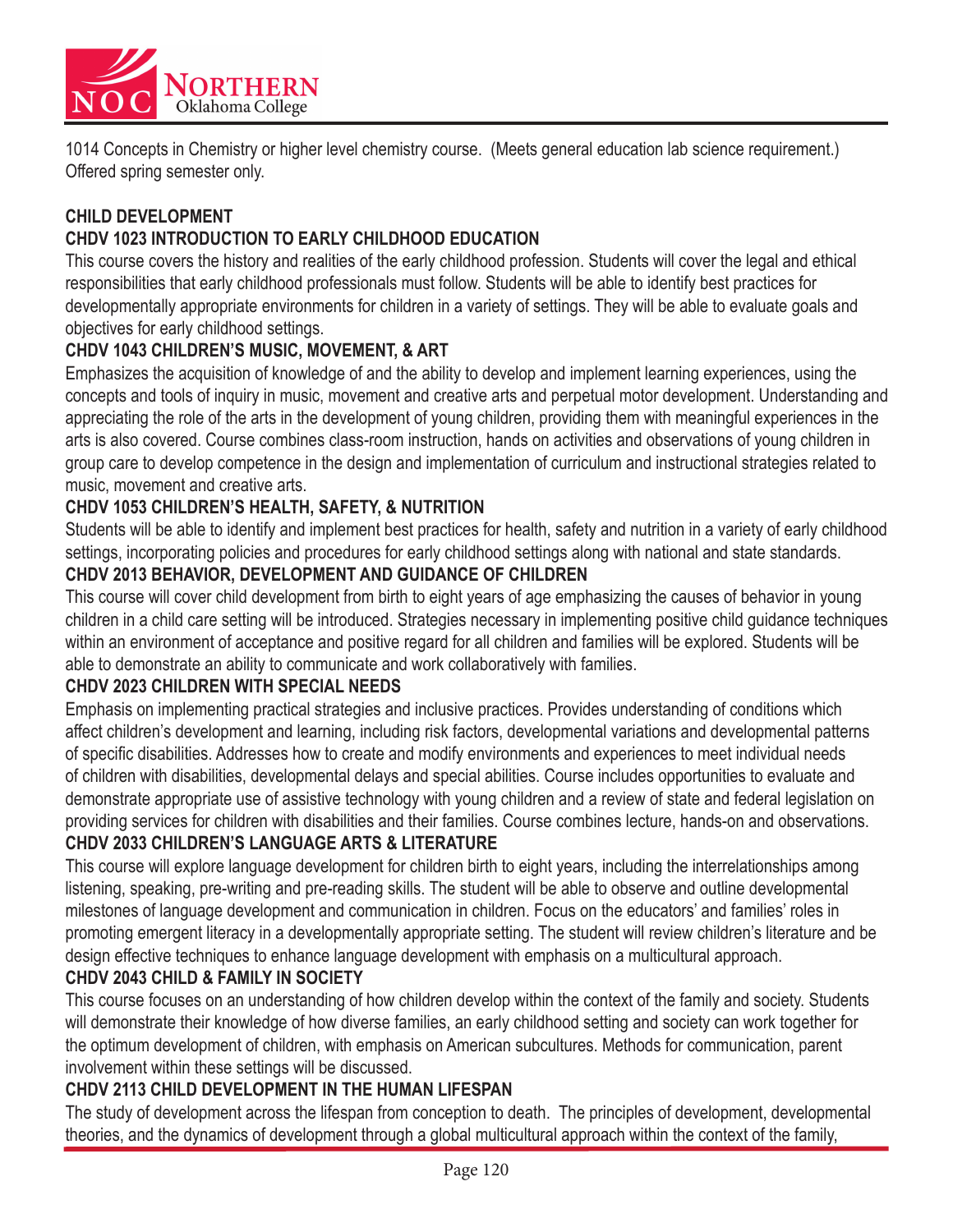#### society, and culture. **CHDV 2143 PRESCHOOL PROGRAMMING**

This course covers how to create, evaluate, and select developmentally appropriate materials, equipment and environments that support children's learning specific to children three years to six years. The course will focus on the design, implementation of curriculum with emphasis on developmentally, individually, culturally and creatively appropriate practices. Students will demonstrate the planning process and determine concepts and skills with assessment and evaluation based on preschoolers and their individual differences.

# **CHDV 2243 INFANT & TODDLER PROGRAMMING**

This course covers how to create, evaluate, and select developmentally appropriate materials, equipment and environments that support children's learning specific to children's birth through 36 months. The course will focus on the design, implementation of curriculum with emphasis on developmentally, individually, culturally and creatively appropriate practices. Students will demonstrate the planning process and determine concepts and skills with assessment and evaluation based on infant and toddlers and their individual differences.

# **CHDV 2313 ADMINISTRATION & MANAGEMENT OF CHILD CARE PROGRAMS**

This course is an overview of administration of an early childhood program. Setting goals and developing objectives for staff recruitment, personnel policies and supervision will be discussed. State and national standards, along with how to implement developmentally appropriate practice, will be addressed. Students will study recordkeeping along with development and implementation of a budget.

#### **COMMUNICATIONS (SEE ALSO MASS COMMUNICATIONS) COMM 1653 RADIO BROADCASTING**

The class covers the basic skills needed to operate and perform announcer responsibilities. An emphasis will be placed on digital and analog equipment operations and production techniques.

### **COMM 1713 INTRODUCTION TO ORAL COMMUNICATION**

The class is an overview of the principles and techniques used to prepare, evaluate and present a speech in a formal environment. The class also covers the evaluation process in different communication situations.

### **COMM 2010 SPEECH ACTIVITY PARTICIPATION- RADIO**

The student will be involved in the daily programming of the campus radio station by participating as a student radio announcer. Prerequisite: permission of instructor (4 credit hours maximum).

### **COMM 2213 INTERPERSONAL COMMUNICATION**

This course covers the essential elements needed for students to have effective communication skills with other individuals, including the global and cultural significance of individual and small group communication. The course will cover listening, non-verbal communication, interviewing skills, conflict resolution, and leadership communication styles.

### **COMPUTER SCIENCES**

# **CMSC 1013 VISUAL BASIC PROGRAMMING**

An introduction to Visual Basic programming. This course includes graphical user interface design, event driven programming, tool box controls and properties, basic control structures and dynamic arrays. Traditionally offered in the Spring semester only.

### **CMSC 1113 COMPUTER CONCEPTS**

An introduction to beginning level application software use, vocabulary, and introductory hardware and software concepts. Hands-on use of microcomputers will introduce computer operating systems; file management; internet; use of system tools; word processing, spreadsheet, database and presentation software.

### **CMSC 2123 BUSINESS TECHNOLOGIES AND APPLICATIONS**

Computer concepts, terminology and software applications. An overview of hardware and software components, file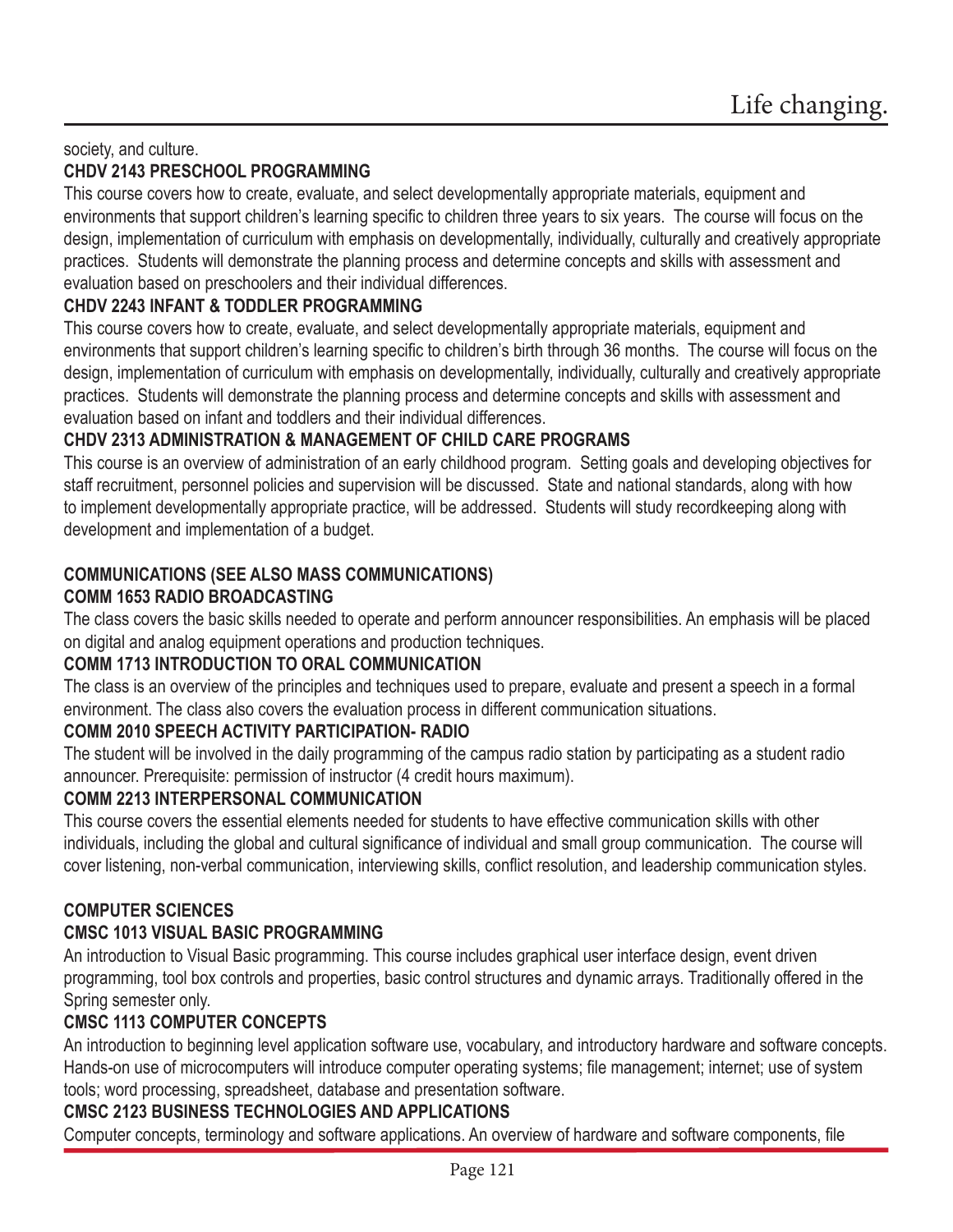

structures, management information systems, futuristic trends, database management systems, system analysis and design and data communications. Also included is an introduction to database, spreadsheet and word processing software application packages and application programming. Prerequisite: CMSC 1113 Computer Concepts or BADM 1113 Digital and Financial Literacy.

### **CMSC 2203 PYTHON PROGRAMMING**

An overview of programming using the Python language that includes hardware, the operating environment and language interpreter, internal computer data representation, the Python logical and arithmetic operators and operator precedence, flow of control, user and file input/output, user-defined functions, arrays, classes and objects. Traditionally offered in the *fall semester only.*

#### **CMSC 2303 JAVA PROGRAMMING**

An overview of programming using the Java language plus practical object-oriented principles focusing on how to develop Java applications, including fundamental control structures, file, input/output, and a study of arrays. Traditionally offered in *the spring semesters only.*

#### **CMSC 2313 PROGRAMMING WITH C++**

An overview of programming using the language  $C_{+}$  + that includes fundamental control structures, files, input/output, and arrays.*Traditionally offered in the fall semesters only.*

#### **CRIMINAL JUSTICE ADMINISTRATION**

#### **CRMJ 1113 INTRODUCTION TO CRIMINAL JUSTICE**

This course is a survey of the American Criminal Justice System to include all components, police, courts and corrections. It defines each component's function. The course also examines one component's effect on the other components through historical development and modern concepts.

#### **CRMJ 1223 CRIMINAL LAW-ADMINISTRATION OF JUSTICE**

This course is the study of substantive criminal law through both general and specific elements of the major crimes of our society. Prerequisite: CRMJ 1113 Introduction to Criminal Justice

#### **CRMJ 1333 CRIMINAL EVIDENCE**

This course is the study of the basic rules of evidence applicable to criminal law and criminal procedure. The course also explains the exceptions to those rules and procedures.

#### **CRMJ 1523 INTRODUCTION TO CORRECTIONS**

This course analyzes the history of, theories of, and descriptions of the corrections system of justice. Contemporary correctional practices and functions of agencies and personnel will be presented and discussed to identify best practices.

#### **CRMJ 2113 CRIMINAL INVESTIGATION**

This course explains the techniques and skills of the investigation of crimes that affect our society. This process includes fact gathering, testing of hypotheses and the problem of proof.

#### **CRMJ 2233 JUVENILE DELINQUENCY**

This course studies the organization, functions and jurisdiction of juvenile agencies and juvenile court. It also includes the study of the special problems juveniles face in our society.

#### **CRMJ 2450 SUPERVISED STUDY IN CRIMINAL JUSTICE**

Credits in this course area are confined to student independent studies and practicum programs.

#### **CRMJ 2460 INTERNSHIP IN CRIMINAL JUSTICE**

This course offers an introduction to the opportunities and challenges of the criminal justice system. Career exploration experiences allow the student to investigate specific job requirements and work environments. Reports must be completed during the internships.

### **DEVELOPMENTAL STUDIES AND LEARNING ASSISTANCE**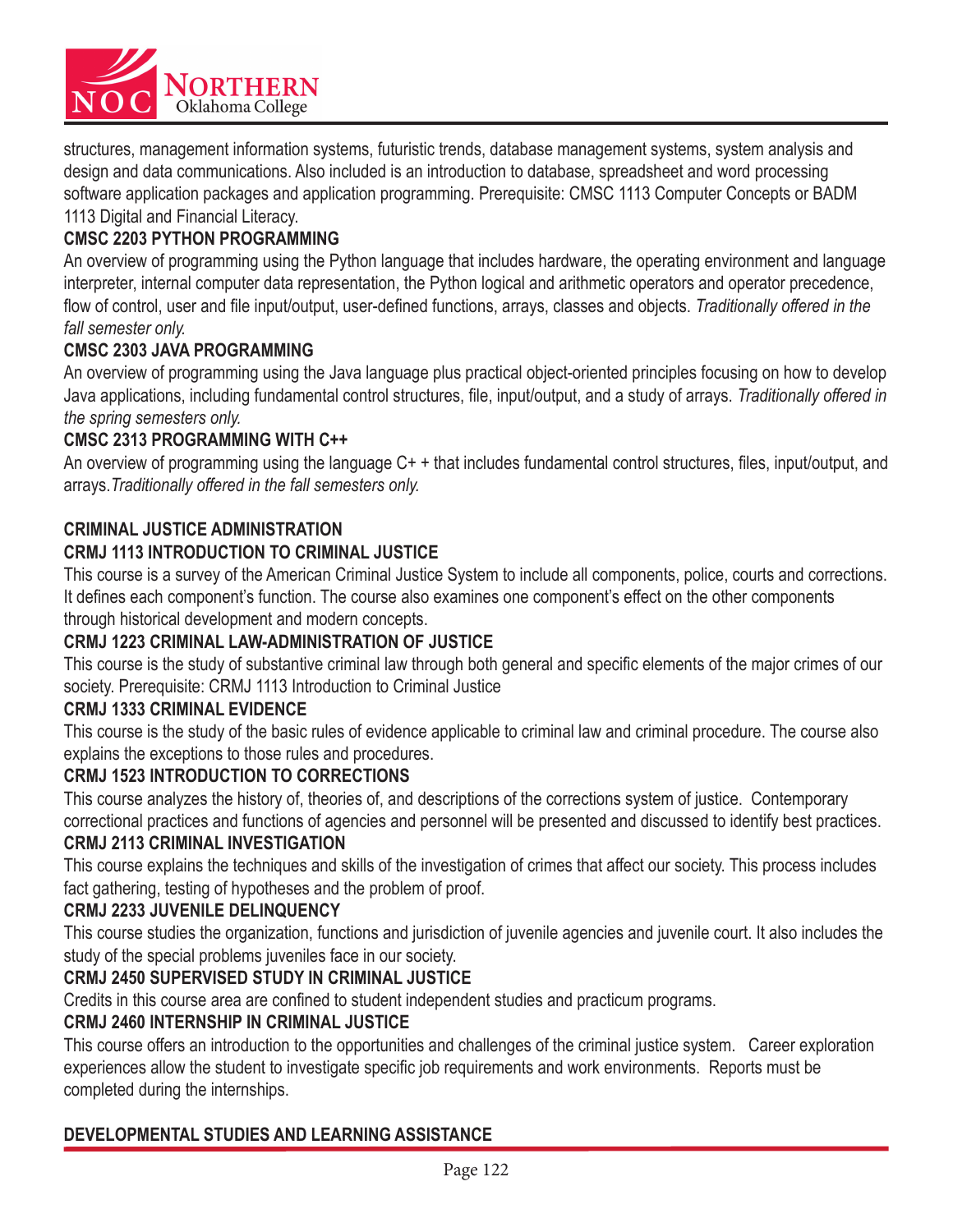### **DEVS 1101 ACADEMIC SUCCESS STRATEGIES**

This course is designed to assist students who have been suspended and readmitted under probation to determine the behaviors that led to their suspension and the behavioral changes necessary to succeed in college. It includes information on goal setting, time management, study skills, test taking, and the academic community.

#### **DEVS 1102 CRITICAL THINKING**

This course is designed to help students develop the cognitive skills needed to effectively identify, analyze and evaluate arguments and trusth claims as it relates to college studies with an emphasis on scientific research, theory and application. The course is also designed to teach, enhance and/or improve the students' methodology to prepare for more effective reasoning skills and improved cognitive skills to be used not only in college, but also in life.

#### **DEVS 1112 WORLD OF WORK**

Assists students in exploring career options through increased understanding of self and expanded knowledge of occupational information. Includes a study of decision-making process and present and future changing world of work.

#### **DIGITAL MEDIA, ANIMATION AND DESIGN (all courses restricted to DMAD majors only) DMAD 1113 INTRODUCTION TO DIGITAL VIDEO – 2D ANIMATION**

A study of time based animation, introduces the student to basic concepts and theories of compositing, sequencing, editing, rendering, and organization. Students will also learn how to communicate ideas and information through the use of these elements.

#### **DMAD 1133 INTRODUCTION TO 3D ANIMATION**

This course will introduce students to the basic concepts and possibilities of computer animation using the most popular industry standard 3D program, along with general animation concepts as modeling, texturing, animation and basic rendering. The goal of this class is to build familiarity with the tools, terminology, and ideas involved in the 3D world.

#### **DMAD 1213 GRAPHIC DESIGN**

This course trains students in an environment that balances visual art with design software. This class emphasizes the design of visual communications where students acquire concepts and problem-solving skills as they relate to the marketing of products through graphic and motion graphic design.

#### **DMAD 1233 DIGITAL FILMMAKING**

This course is an introduction to the art and techniques of digital cinema combined with multimedia technology. Students will be exposed to a variety of software that incorporates interactivity and digital video. Over the course of the semester, teams will work through the three phases of a digital film production: pre-production, production and post-production. Emphasis is placed on the short form video and the manipulation of footage to include graphic and 3D elements, composited imagery and other visual effects.

### **DMAD 2313 MOTION GRAPHICS I**

By adding concepts of motion and timing to text and graphics, students will create dynamic graphics for broadcast video, titling, animation and interactive applications. Particular emphasis will be placed on the integration of motion messages with graphics, video and still images for the on-screen environment and spot advertisements.

#### **DMAD 2323 3D ANIMATION II**

This course builds on the concepts and skills introduced in Introduction to 3D Animation. Students will continue to develop practical knowledge of 3D animation and expand their skills using Maya for intermediate level polygon and NURBS modeling, texturing, animating and includes an introduction to rigging.

#### **DMAD 2333 3D ANIMATION III**

This course further develops the student's skills in different 3D applications. This course will emphasize more advanced studies on texturing, proportions, movement, focus points and light intensity to gather more experience to develop a time/ space relationship of a 3D conceptual model.

#### **DMAD 2343 TEXTURING**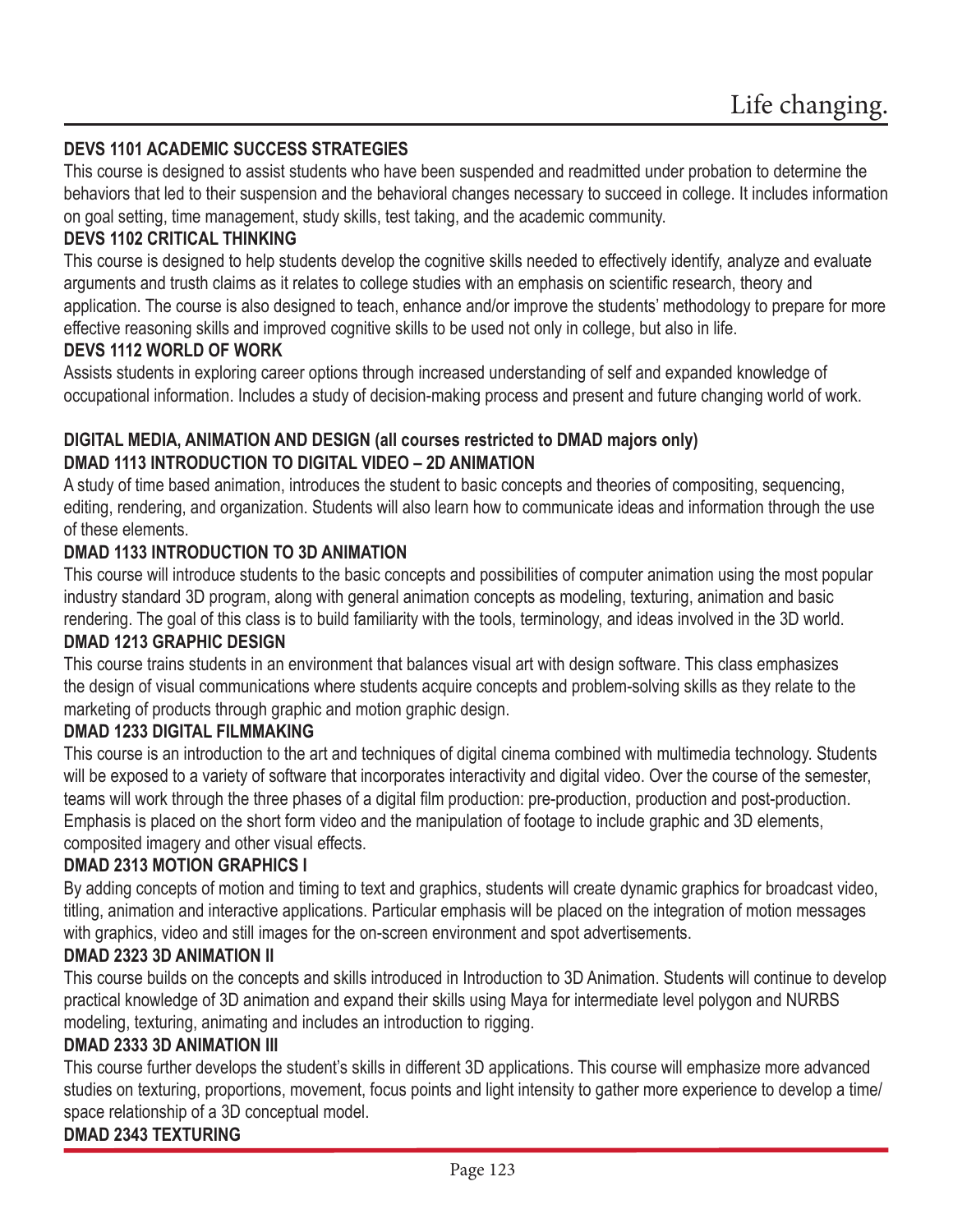

This course will focus on different texturing methods that include UV mapping and creating custom color, bump, specular, reflection and other texture maps for 3D models created by students in previous projects assigned.

### **DMAD 2353 DIGITAL VIDEO II – POST-PRODUCTION**

This course explores short-form video and its relationship to new digital technology, focusing specifically on digital post-production. The projects for this course are theme-based and provide students with a conceptual root by which to develop an artistic timing skill necessary in the field of Digital Media. This course will employ various media types such as motion graphics, motion menus, animations, sound, and video. Students will complete the course by implementing their final rendered project and post it to their Vimeo Channel.

#### **DMAD 2373 MOTION GRAPHICS II**

This course extends the skills and concepts from Motion Graphics I by teaching advanced features such as expressions, compositing and visual effects. Students will also incorporate 3D elements from Maya into After Effects for their specified projects.

#### **DMAD 2383 MULTIMEDIA PROJECT**

This capstone project brings all of the separate multimedia elements together into a comprehensive multimedia package including web, video, sound, 2D and 3D animation. These projects will be structured to simulate real-world, commercial multimedia production. Major projects will include the student's personal biography for an interactive DVD and on-line portfolio.

#### **DMAD 2393 EMERGING NEW MEDIA**

This course develops practical applications in the creation of digitally mediated communication for entertainment using concepts and skills for creating real world production experience in designing content creation. A range of the newest cutting edge media will be used for this course. This allows the student to exercise forward-thinking, conceptualization, innovation, critical thinking, and visualization for specific projects.

#### **EARTH SCIENCE ESCI 1214 EARTH SCIENCE**

Subject matter content is composed of general concepts taken from the science areas of geology, astronomy, meteorology, and oceanography. A combination lecture, demonstration, discussion, and laboratory experience. (Meets general education lab science requirement.)

### **ESCI 2450 SUPERVISED STUDY IN SCIENCE**

Independent study course in the earth sciences for specific and advanced fields of study that utilize one or more components of the scientific method in conducting field or laboratory research: literature review, development of methodologies, data collection, data analysis, the writing of a report/scientific paper, and/or giving a presentation. Instructor permission required. Credit-- 1 to 3 hours.

### **ECONOMICS**

### **ECON 2113 MACROECONOMIC PRINCIPLES**

An introduction to the functioning of the aggregate economy. Topics include basic principles of demand and supply, national income accounting, business cycles, employment, inflation and price stabilization, fiscal policy, monetary policy, economic growth, and aspects of the international trade and finance. Prerequisite: MATH 1483 Math Functions or MATH 1513 Algebra for STEM or concurrent enrollment with instructor permission.

#### **ECON 2123 MICROECONOMIC PRINCIPLES**

An introduction to the specific components of economic systems with emphasis given to basic principles of demand and supply, elasticity, opportunity cost, utility analysis, production and cost, market structures, factor market, government regulations and international trade. Prerequisite: MATH 1483 Math Functions or MATH 1513 Algebra for STEM or concurrent enrollment with instructor permission.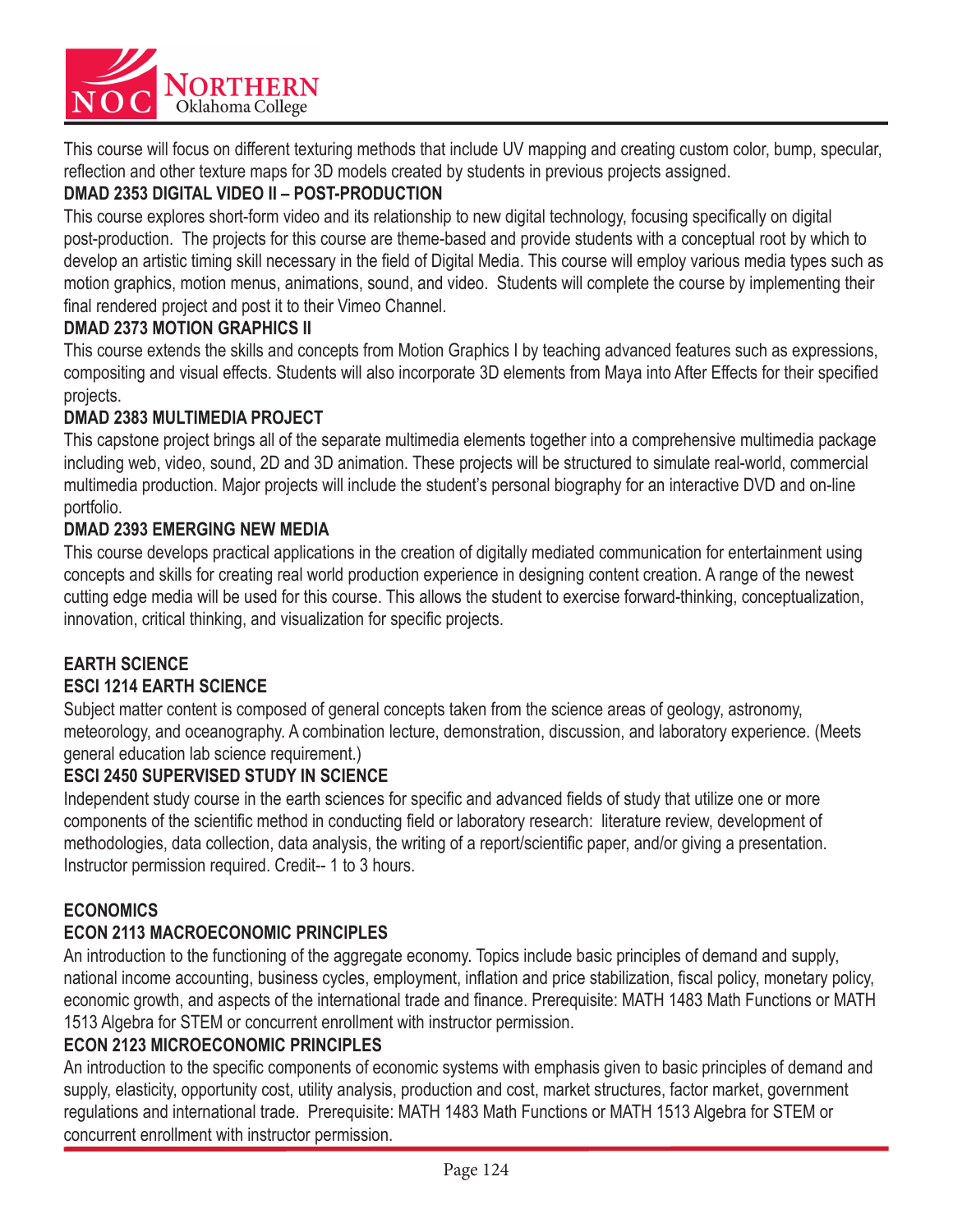# **ELECTRONICS TECHNOLOGY ELEC 1123 ELECTRICALMOTOR CONTROLS**

Students will study industrial electrical symbols and line diagrams, logic as applied to line diagrams and control circuits, AC contractors and motor starters, reversing circuits as applied to motor types, and electromechanical and solid state relays. Instruction will include application and installation of control devices and applications of photoelectric and proximity controls. Safety will be emphasized throughout the course.

### **ELEC 1253 DC ELECTRONICS**

Fundamental course in direct current (DC) electric circuits. Instruction is provided in the basic laws associated with DC circuit theory and in the operation of resistors, capacitors, and inductors. This course is supplemented with projects and hands-on activities related to circuits and use of electronics test equipment. Students will be exposed to data measurement, interpretation, troubleshooting, and documentation of test results and conclusions.

#### **ELEC 1263 AC ELECTRONICS/PHOTONICS**

Fundamental course in AC circuit components, configurations, and characteristics. Content includes circuit theorems, AC quantities and calculations, component characteristics, circuit analysis, and applications.

### **ELEC 1363 ELECTRONIC DEVICES/STANDARDS**

This course introduces theory, characteristics, and applications of most of the basic electronic devices, including solid devies used in industry. The course expands upon theory and applications of ELEC 1253 and ELEC 1263.

#### **ELEC 2003 HYDRAULICS**

This course is designed to integrate theory and application of fundamental fluid power principles and formulas. The course will offer students hands-on experience with functional characteristics of hydraulic components, including pumps, flow valves, pressure valves, directional valves, hydraulic motors, filters, cylinders, and accumulators. Students will learn field circuit/component adjustment techniques and in-depth troubleshooting.

### **ENGLISH**

### **ENGL 0122 SUPPLEMENT TO COMPOSITION I**

Designed to provide supplemental instruction for ENGL 1113 English Composition I. Extra practice in grammar, writing, focus, and audience analysis, in addition to topics covered in English Composition I. Students must be enrolled in ENGL1113 in the same semester as ENGL 0122. A student must have a 15-18 ACT score to enroll.

### **ENGL 0123 BASIC COMPOSITION**

Designed to introduce or review sentence structure, punctuation and writing skills. Basic composition prepares students to master the skills necessary for writing effective college-level papers.

#### **ENGL 1113 ENGLISH COMPOSITION I**

This course includes the fundamentals of expository writing with emphasis on structure, development, sentence style and grammatical correctness.

### **ENGL 1213 ENGLISH COMPOSITION II**

This course includes a review of the fundamentals of expository writing with emphasis on argumentation, research techniques and style, used in literary and personal writing. Prerequisite: ENGL 1113 English Composition I or equivalent.

### **ENGL 1223 TECHNICAL WRITING**

This course emphasizes clarity, conciseness, correctness and accuracy that address technical and general audiences. Students will write letters, a proposal, a formal report and other documents that relate to technical topics in their major fields. Prerequisite: ENGL 1113 English Composition I or equivalent.

### **ENGL 1413 INTRODUCTION TO LITERATURE**

A critical introduction to the major genres of English, American, and world literature—fiction, poetry, and drama. (Meets requirement for humanities elective.)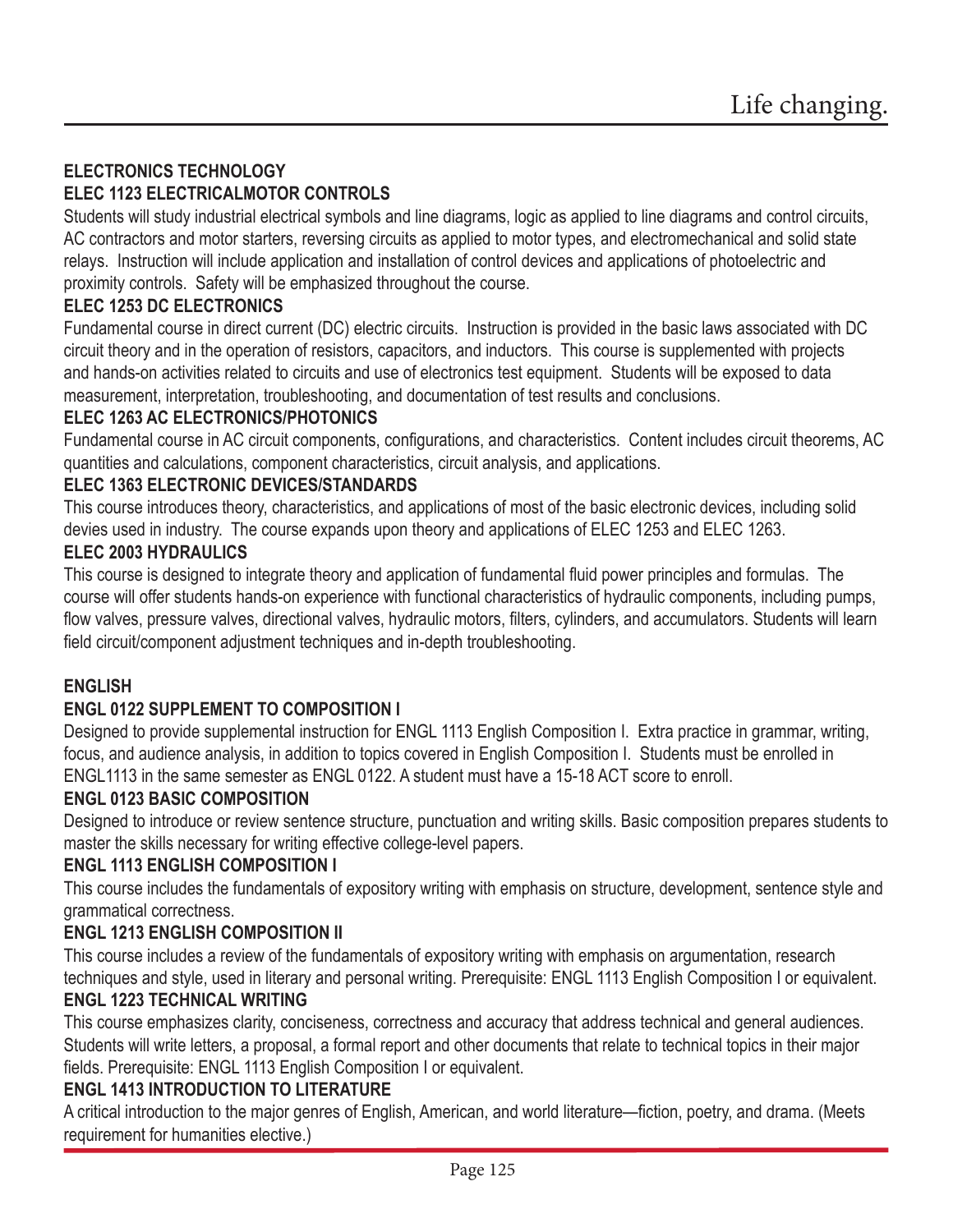

### **ENGL 1450 LANGUAGE ARTS SEMINAR**

This course includes various fields of English studies, including literary travels, book discussions, poetry readings and seminars. This course is open to change according to the various needs of students and the discretion of Language Arts instructors. Credit hours earned will depend on the specific topic and study involved.

### **ENGL 2113 SURVEY OF WORLD LITERATURE BEFORE 1650**

Reading, writing, and discussion of selected major writers from ancient and classical times to the beginnings of the European Enlightenment. Prerequisites: English Composition I (ENGL 1113) or equivalent. (Meets requirement for humanities elective and designation for International dimension)

### **ENGL 2223 SURVEY OF WORLD LITERATURE SINCE 1650**

Reading, writing, and discussion of selected major writers from the European Enlightenment to the present. Prerequisites: English Composition I (ENGL 1113) or equivalent. (Meets requirement for humanities elective and designation for International dimension.)

### **ENGL 2233 ENGLISH GRAMMAR FOR EDUCATORS**

This course will review usage and mechanical guidelines through study of diagrams and in-class drills suitable for K-12 instruction.

### **ENGL 2413 INTRODUCTION TO CREATIVE WRITING**

This course includes the study and practice of creative writing as it pertains to poetry, fiction, and creative nonfiction, both from a critical and personal perspective. (Meets humanities requirement)

### **ENGL 2423 INTRODUCTION TO FICTION WRITING**

A practical study of the techniques of fictional narrative, with particular emphasis on the development of narrative voice. Students will learn to identify specific rhetorical devices professional writers employ and apply those techniques to their own original works of fiction. Prerequisites: ENGL 1113, Composition I, and ENGL 2413, Introduction to Creative Writing, or permission of the instructor.

### **ENGL 2433 INTRODUCTION TO POETRY WRITING**

A thorough overview of the basics of writing both traditional and experimental verse. Students will study genres, forms, sonic devices, and rhetorical strategies, with an emphasis on developing a unique voice through workshops and guided study of models both old and new. Prerequisites: ENGL 1113, Composition I, and ENGL 2413, Introduction to Creative Writing, or permission of the instructor.

### **ENGL 2450 SUPERVISED STUDY IN LANGUAGE ARTS**

This course involves a one-on-one discussion and study with a language arts instructor to meet a student's specific language arts need.

### **ENGL 2453 INTRODUCTION TO NONFICTION WRITING**

A practical study of the techniques of contemporary nonfiction, with particular emphasis on the development of individual voice. Students will learn to identify specific rhetorical devices professional writers employ, and apply those techniques to their own original works of nonfiction. Prerequisites: ENGL 1113, Composition I, and ENGL 2413, Introduction to Creative Writing, or permission of the instructor.

### **ENGL 2543 SURVEY OF BRITISH LITERATURE TO 1800**

Reading, writing, and discussion of selected works of major British and Irish authors from the beginning to the Romantic Period. Prerequisite: English Composition I (ENGL 1113). (Meets requirement for humanities elective.) Offered spring semester only.

### **ENGL 2653 SURVEY OF BRITISH LITERATURE FROM 1800 TO THE PRESENT**

Reading, writing, and discussion of selected works of major British and Irish authors from the Romantic Period to the present. Prerequisite: English Composition I (ENGL 1113). (Meets requirement for humanities elective.) Offered fall semester only.

### **ENGL 2773 SURVEY OF AMERICAN LITERATURE TO 1877**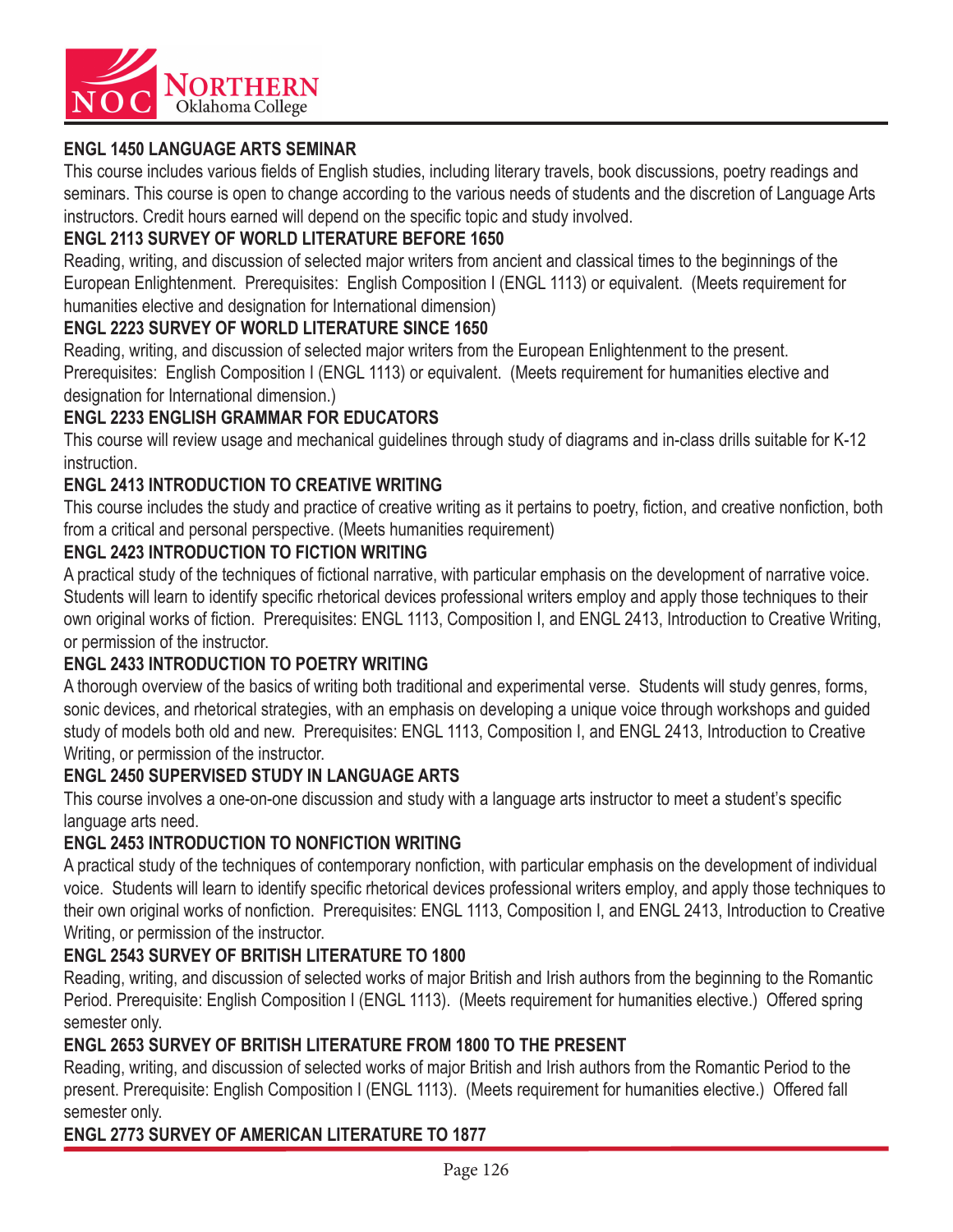Reading, writing, and discussion of selected major writers from Bradford to Whitman. Prerequisite: English Composition I (ENGL 1113). (Meets requirement for humanities elective.) Offered fall semester only.

# **ENGL 2883 SURVEY OF AMERICAN LITERATURE FROM 1877 TO THE PRESENT**

Reading, writing and discussion of selected major writers from Whitman to the contemporaries. Prerequisite: English Composition I (ENGL 1113). (Meets requirement for humanities elective.) Offered spring semester only.

### **ENGINEERING**

# **ENGR 1111 INTRODUCTION TO ENGINEERING**

An introduction to the study and practice of engineering. Review of the expected behavior and role of engineers in society. An introduction to engineering ethics; safety issues, and the relationship to social, global and contemporary issues.

### **ENGR 2111 ENGINEERING MECHANICS I**

Laboratory experience, which serves to combine the elements of theory and practice using open-ended problems and engineering design. Problem solving methods used in the study of Statics, and the application of computers for technical calculations, problem solving, data acquisition and processing. Prerequisite: Concurrent enrollment in ENGR 2113 Statics.

### **ENGR 2113 STATICS**

Topics include: resultants of force systems, static equilibrium of rigid bodies, statics of structures, distributed forces, centroids, internal forces, friction and moment of inertia. Shear and moment diagrams. Prerequisites: MATH 2144 Calculus I and I PHYS 2014 Engineering Physics I or PHYS 1114 General Physics I. Concurrent enrollment in ENGR 2111 is required. Offered spring semester only.

### **ENGR 2121 ENGINEERING MECHANICS II**

Laboratory experience, which serves to combine the elements of theory and practice using open-ended problems and engineering design. Problem solving methods used in the study of Dynamics, and the application of computers for technical calculations, problem solving, data acquisition and processing. Prerequisite: Concurrent enrollment in ENGR 2123 Dynamics.

# **ENGR 2123 DYNAMICS**

Analyzing the kinematics and kinetics of particles, systems of particles and rigid bodies from a Newtonian viewpoint utilizing vector algebra and calculus. Also analyzing situations using the work-energy and impulse-momentum principles. Prerequisite: ENGR 2113 STATICS.

### **ENGR 2433 THERMODYNAMICS**

The solving or problems related to the study of the first and second laws of thermodynamics, ideal gases: mixture of ideal gases; and heat pump, vapor and gas-powered systems and refrigeration cycles. Use of algebra and calculus to solve equations of state. Prerequisites: CHEM 1315, General Chemistry I, and PHYS 2014, Engineering Physics I. Enrollment in a one credit hour lab is also required. Offered fall semester only.

### **ENGR 2533 ELECTRICAL SYSTEMS**

Topics include electrical circuit components: AC and DC circuit analysis; mesh and nodal formulation of network equations; transient and steady state response to sinusoidal and step sources; Ohm's and Kirchhoff's Laws; Thevenin and Norton circuits; source transformations; energy, power, Laplace Transform and matrix representations.

### **GEOGRAPHY**

### **GEOG 2243 FUNDAMENTALS OF GEOGRAPHY**

This introductory course addresses five fundamental themes in geography: location, place, relationships within place, migration and regions. Because geography knowledge is important to an understanding of important national and international problems addressed in the daily news, current events will be included in this class. **GEOG 2253 WORLD REGIONAL GEOGRAPHY**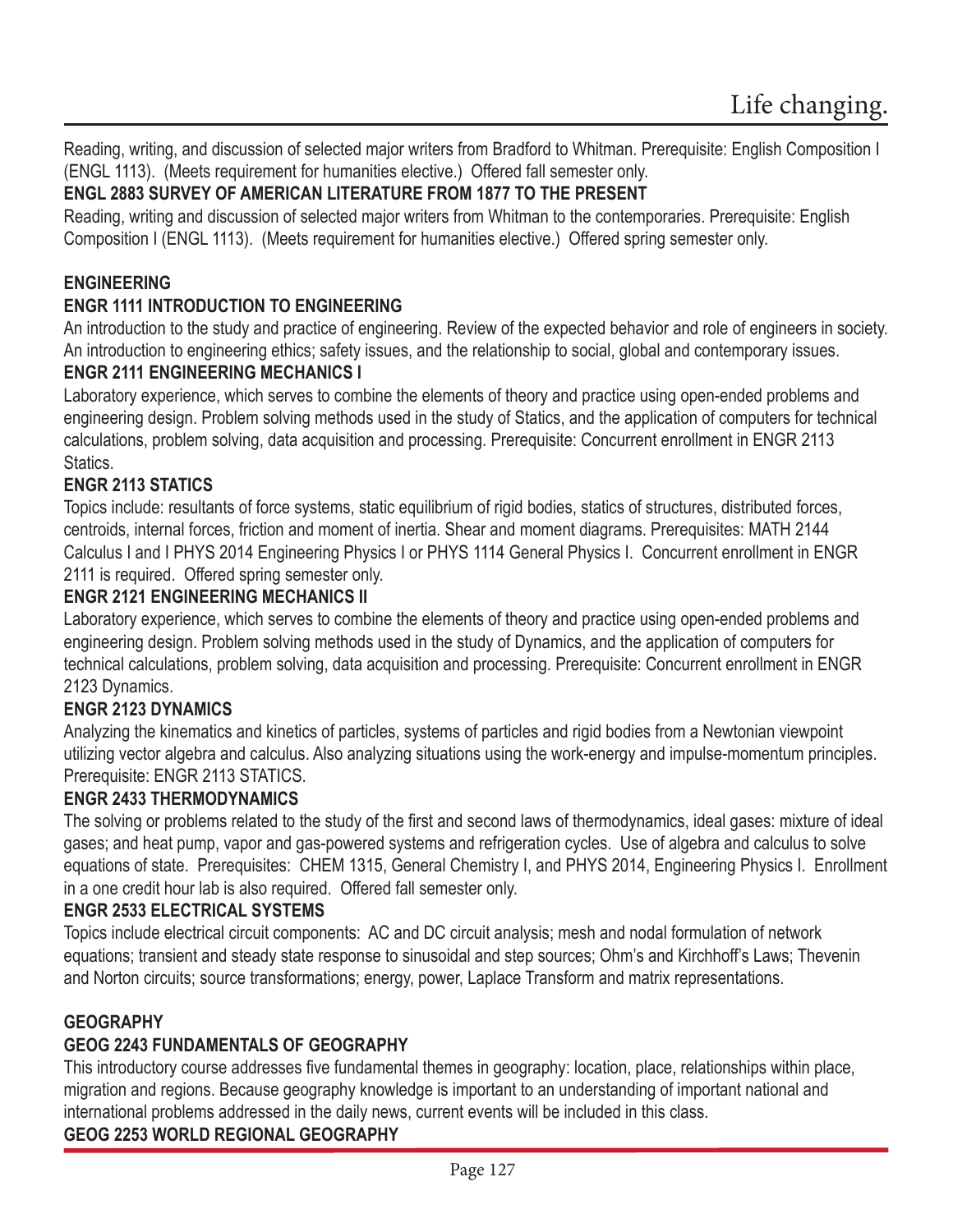

A regional study of the world with emphasis on socioeconomic, cultural and environmental conditions found within each region. Additional topics will cover landscape-culture, political and historical events necessary to better understand each region. Maps and vocabulary are an essential part of this class.

### **GEOLOGY**

#### **GEOL 1114 PHYSICAL GEOLOGY**

The study of the physical systems of earth including mountain building, plate tectonics, volcanism, earthquakes, seafloor spreading, erosion and deposition. Laboratory emphasis is on the study of rocks, minerals, geological and topographical map reading and the usage of standard geological equipment. (Meets general education lab science requirement.)

#### **GLOBAL STUDIES**

#### **GLBL 2001: INTRODUCTION TO STUDY ABROAD**

This course is designed to address issues of travel and study abroad to enable students to get the most out of their international experience. Students will gain insight on various travel and study abroad resources that are available, current issues related to student travel, and will research specific information on the country or region relevant to their travels. Prerequisite: instructor permission and enrollment in a NOC study abroad program. (typically offered in an 8-week format)

#### **GLBL 2113: GLOBAL STUDIES IN HUMANITIES**

A faculty-supervised studies course involving a student researching a particular country or region's cultural fields such as literature, music, arts, anthropology, religion, and/or historical and philosophical ideals. Prerequisite: instructor permission (Meets requirement for humanities elective and International dimension)

### **GLBL 2123: GLOBAL CULTURE AND SOCIETY**

A faculty-supervised studies course involving a student researching a specific cultural field in a particular country or region. Students may examine cultural fields such as literature, music, visual and performing arts, anthropology, religion, language, history, and philosophy. Prerequisite: instructor permission (Meets requirement for humanities elective and International Dimension)

#### **GLBL 2133 INTRODUCTION TO INTERNATIONAL BUSINESS CULTURES**

An introduction to the issues related to cross-cultural business practices. Students will examine all or several of the following areas of a specific country or region: intercultural communications and behavior, globalization, global business environments, historic or ideological impacts on business, and the influence of culture in the arena of global business. (Study abroad course requires instructor permission. Meets requirement for humanities elective and International dimension)

#### **GLBL 2143: INTRODUCTION TO GLOBAL POLITICAL ISSUES**

A faculty-supervised studies course that will focus on various contemporary global political issues and their historical roots. Students will also examine key international organizations, institutions, and other actors as they relate to global political issues related to a specific country or region. Prerequisite: instructor permission (Meets requirement for International dimension).

### **HEALTH AND PHYSICAL EDUCATION- ACTIVITY HPEA 1221 WEIGHT TRAINING**

Instruction and participation in the use of free weights and various weight machines for the purpose of developing muscular strength and endurance.

### **HPEA 1511 CHEERLEADING**

Credit given for a full semester of participation in cheerleading and/or pompoms.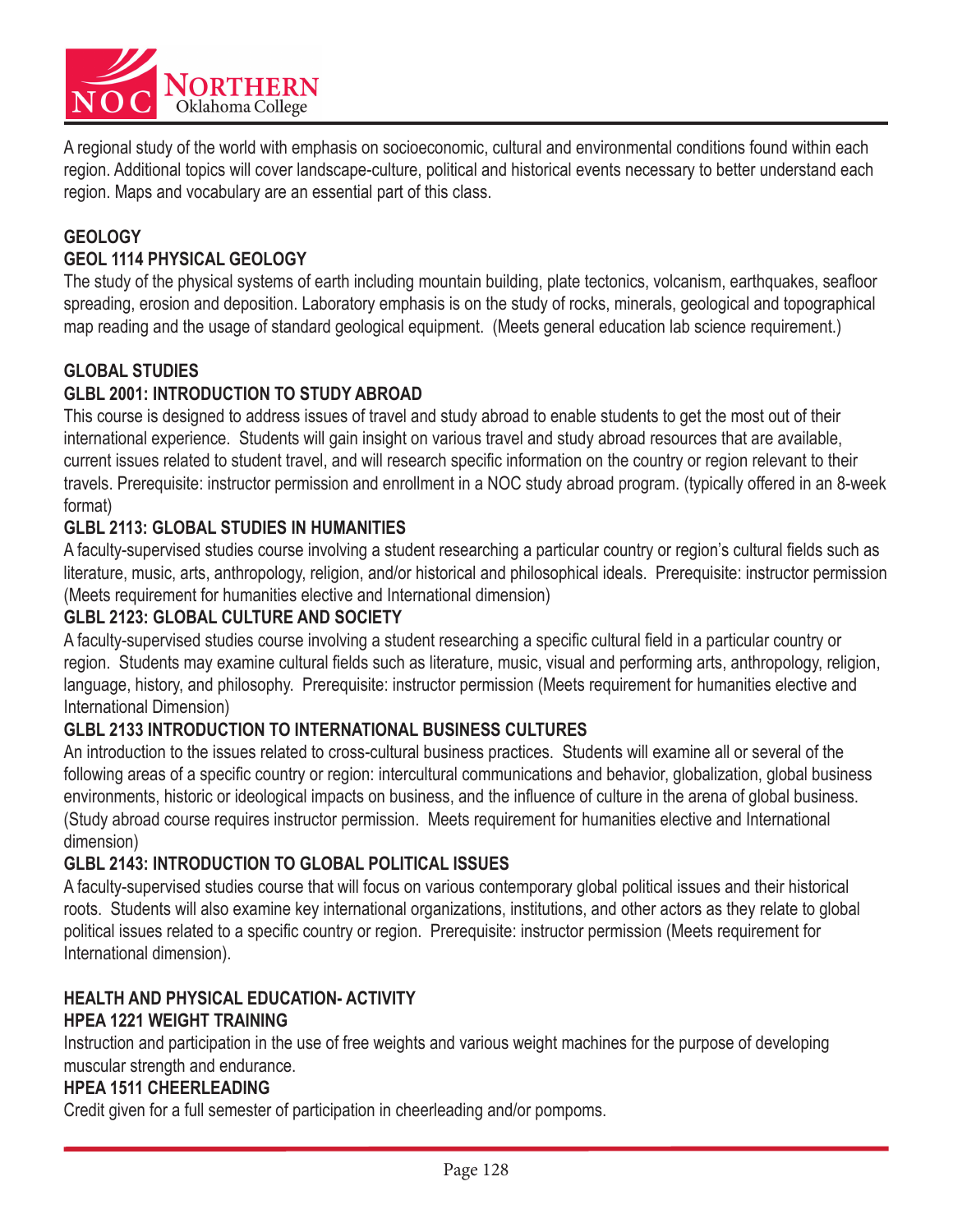### **HEALTH AND PHYSICAL EDUCATION THEORY HPET 1113 NUTRITION**

Course designed to introduce students to the basics of good nutrition. Emphasis will be placed on the five food groups, the six nutrients and food related disorders. Students will learn how to eat a healthy diet based on their personal needs.

### **HPET 1132 SPORTS OFFICIATING**

Game administration and fundamental principles, rules, mechanics and techniques of officiating fall semester sports: football, volleyball and basketball. Laboratory work in the intramural program will be required.

### **HPET 1142 SPORT OFFICIATING II**

Game administration and fundamental principles, rules, mechanics and techniques of officiating spring semester sports: basketball, baseball and softball. Laboratory work in the intramural program will be required.

### **HPET 1223 HEALTH EDUCATION AND WELLNESS**

A course directed toward the acquisition of knowledge and appreciation concerning health for effective living.

### **HPET 1232 PERSONAL TRAINING PRACTICUM I**

Students will observe and discuss personal training techniques used in various workout settings to enhance performance. Twenty five hours of observation required. Offered fall semester only.

### **HPET 1233 INTRO TO PERSONAL TRAINING I**

This course is designed to introduce the field of personal training. It will introduce coursework relevant to personal training, such as screening and evaluating clients for safe participation, exercise prescription and other personal training topics. Offered fall semester only.

### **HPET 1242 PERSONAL TRAINING PRACTICUM II**

Students will apply personal training techniques with various active populations of society. They will continue to discuss personal training techniques used in various workout realms. Seventy five hours of observation required. Offered spring semester only.

### **HPET 1243 INTRO TO PERSONAL TRAINING II**

This course is designed to bridge the gap between clinical exercise science-related coursework and the practical application skills of personal training. A Certified Personal Trainer (CPT) credential\* is available through the National Council on Strength and Fitness (NCSF) upon completion of the course. Offered spring semester only. \*Upon successful passing of the National Council on Strength and Fitness Certified Personal Trainer (CPT) Exam, students will have earned the title of NCSF-CPT. Sitting for the exam is optional.

### **HPET 1950 PHYSICAL EDUCATION FIELD EXPERIENCE**

HPE&R majors will be required one semester of work assignments within the department and under the supervision of a faculty member. They will help in setting up and running athletic contests, assisting in swimming pool and fitness center operations and work in various classes.

### **HPET 1952 INTRODUCTION TO HPE&R**

A study of the field of physical education/health concerning its foundational principles, aims, objectives, contributions, future, directions, problems, vocational opportunities and career possibilities. Offered fall semester only.

### **HPET 2052 INTRODUCTION TO COACHING**

A course designed to give students an early exposure to the coaching field; a study of the different theories, philosophies and problems encountered in coaching. Offered spring semester only.

### **HPET 2212 FIRST AID**

This course provides knowledge and practical experience in the emergency care of injuries and sudden illness, including cardiopulmonary resuscitation. CPR certification is available to the student through the course.

### **HPET 2382 ATHLETIC TRAINING PRACTICUM I**

Students will observe injury evaluation, the use of therapeutic modalities, prophylactic taping and rehabilitation techniques used by Athletic Trainers to enhance performance. Offered fall semester only.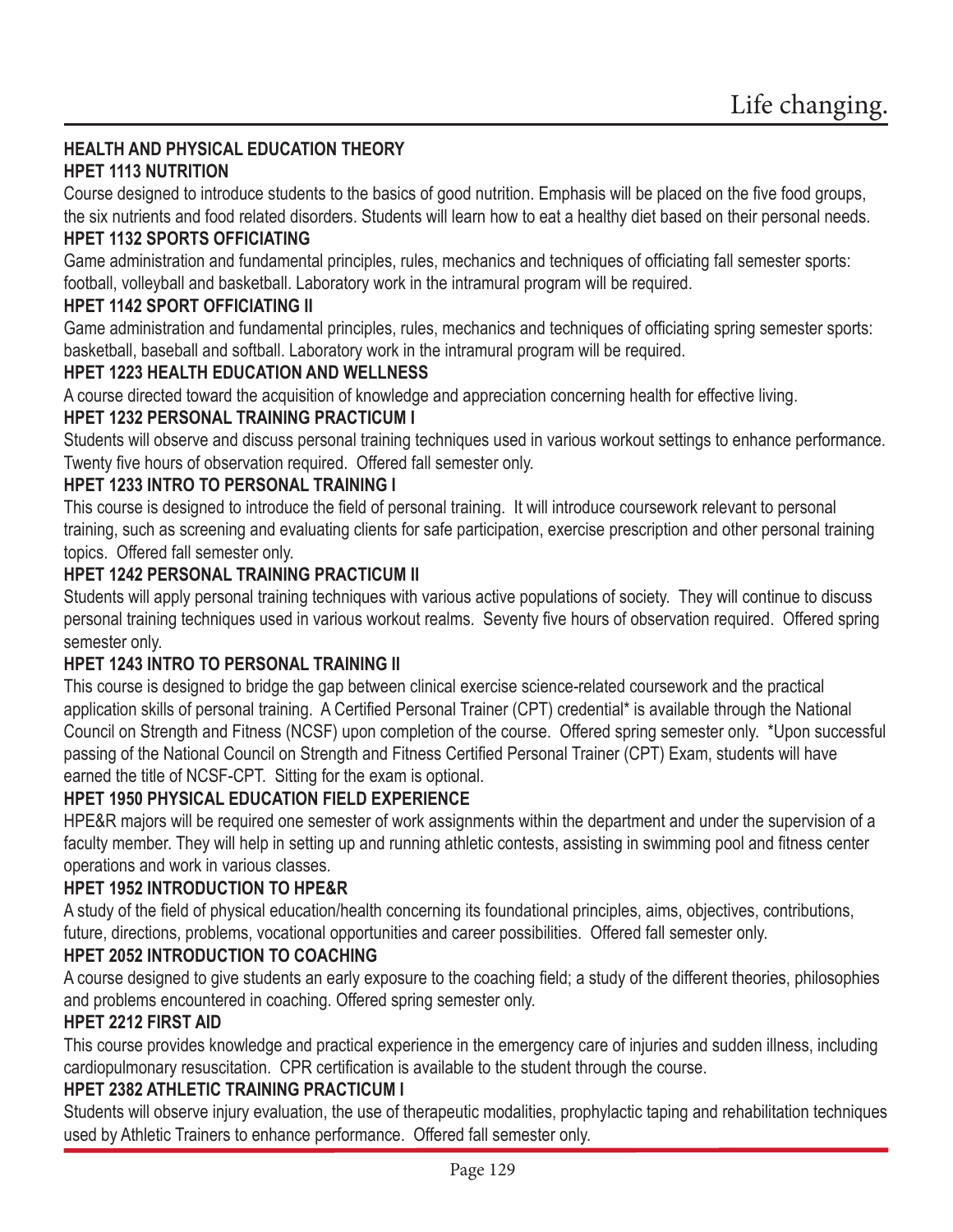

### **HPET 2450 SUPERVISED STUDY IN HPE&R**

Independent Study, only for HPE&R majors.

#### **HPET 2482 ATHLETIC TRAINING PRACTICUM II**

Students will apply therapeutic modalities, prophylactic taping, and rehabilitation techniques to athletes. Furthermore, they will continue observing the evaluation of athletic injuries. Offered spring semester only.

#### **HPET 2633 CARE & PREVENTION OF ATHLETIC INJURIES**

A general introduction to different forms of therapy in treatment of athletic injuries—care, treatment and prevention.

Health and Physical Education- Varsity Sports

**HEALTH AND PHYSICAL EDUCATION VARSITY**

#### **HPEV 2211 WOMEN'S VARSITY BASKETBALL**

Credit for a full semester participation in varsity basketball.

#### **HPEV 2231 WOMEN'S VARSITY VOLLEYBALL**

Credit for a full semester participation in varsity volleyball.

#### **HPEV 2241 MEN'S VARSITY BASKETBALL**

Credit for a full semester participation in varsity basketball.

#### **HPEV 2251 MEN'S VARSITY BASEBALL**

Credit for a full semester participation in varsity baseball.

#### **HPEV 2261 WOMEN'S VARSITY SOFTBALL**

Credit for a full semester participation in varsity softball.

#### **HPEV 2271 WOMEN'S VARSITY SOCCER**

Credit for a full semester participation in varsity soccer.

#### **HPEV 2291 MEN'S VARSITY SOCCER**

Credit for a full semester participation in varsity soccer.

#### **HEALTH STUDIES**

#### **HLTH 1113 MEDICAL TERMINOLOGY**

This course will introduce students to Latin and Greek base terminology used in the fields of medicine and health care. Students will learn a word-building system with specific emphasis on root words, prefixes, suffixes and abbreviations used in defining, spelling and pronouncing medical terms. This course is intended for students whose degree is in the medical field. It is recommended that students take this class prior to Anatomy or Physiology.

#### **HISTORY**

#### **HIST 1113 HISTORY OF ANCIENT WORLD CIVILIZATION**

The course focuses on the history of the ancient civilizations of the world. Included is an overview of the historical development of politics, religion and society in civilizations that existed prior to 1500. The course provides a frame of reference with which to comprehend the principal events and eras in World history. (Meets requirement for humanities elective and designation for International dimension.)

#### **HIST 1223 HISTORY OF MODERN WORLD CIVILIZATION**

The course focuses on the history of the modern civilizations of the world. Included is an overview of the historical development of politics, religion and society in the civilizations that have existed since 1500. The course provides a frame of reference with which to comprehend the principal events and eras in World history. (Meets requirement for humanities elective and designation for International dimension.)

#### **HIST 1483 AMERICAN HISTORY TO 1877**

An introductory survey spanning discovery of the new world, colonization, national development and concluding with the Reconstruction era.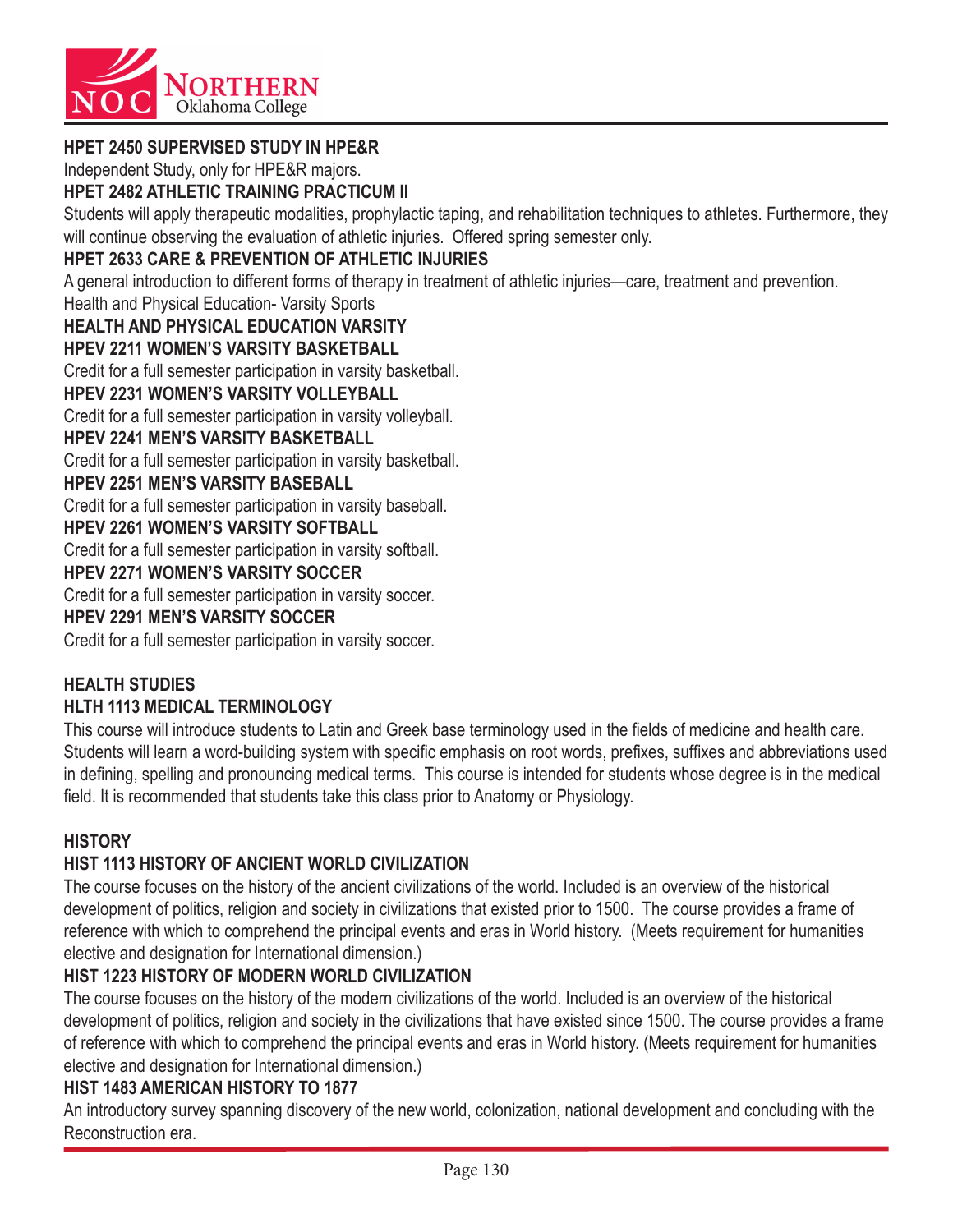### **HIST 1493 AMERICAN HISTORY SINCE 1877**

A general survey of the key individuals and many social, economic and political developments that have influenced and molded the nation from the end of the Reconstruction era to the present.

#### **HIST 1713 HISTORY OF EASTERN CIVILIZATION**

This course covers the history of the major regions of eastern civilizations including East Asia, South Asia, West Asia, and Africa. From pre-history to approximately 1700 A.D. the origins, development and evolution of these civilizations will be discussed. (Meets requirement for humanities elective and designation for International dimension.)

#### **HIST 2213 HISTORY OF NATIVE AMERICAN CIVILIZATION**

The course is a study of the historical development of Native American civilization with emphasis upon the art, music, literature, religion, law, and way of life of the Native American society. [Formerly ANTH 2363 Native American Culture] (Meets requirement for humanities elective)

#### **HIST 2323 OKLAHOMA HISTORY**

A regional historical approach dealing with Oklahoma from the earliest time of European exploration to the present. Topics include the establishment of Indian Territory, allotments and homesteads, biographical studies, contemporary politics and an introduction to historical literature.

#### **HIST 2450 SUPERVISED STUDY IN HISTORY**

Independent study.

#### **HUMANITIES**

#### **HUMN 1133 WORLD RELIGIONS**

This course covers a study of the major religions of the world such as Hinduism, Buddhism, Confucianism, Taoism, Judaism, Christianity and Islam with a view to under-stand the general beliefs and history of each religion. Prerequisite: ENGL 1113 English Composition I or equivalent. (Meets requirement for humanities elective and designation for International dimension.)

#### **HUMN 2103: Introduction to American Studies (currently offered at OSU as AMST 2103)**

Interdisciplinary study of American civilization through case studies of American cultural groups and perceptions in order to understand the multiple roles of culture in American life. It will also investigate concepts of American cultural diffusion including: Americanization, McDonaldization, sports, entertainment, and politics. (Meets requirement for OSU Diversity dimension)

#### **HUMN 2113 HUMANITIES-ANCIENT ARTS AND CULTURE**

This course involves the study of literature, the graphic arts and music in relation to the historical and philosophical settings of ancient and medieval periods from a global perspective. Prerequisite: ENGL 1113 English Composition I or equivalent. (Meets requirement for humanities elective and designation for International dimension.)

#### **HUMN 2223 HUMANITIES-MODERN ARTS AND CULTURE**

This course involves the study of literature, the graphic arts and music in relation to the historical and philosophical settings. Covers the period from the end of the European Middle Ages to the present from a global perspective. Prerequisite: ENGL 1113 English Composition I or equivalent. (Meets requirement for humanities elective and designation for International dimension.)

#### **HUMN 2450 SUPERVISED STUDY IN HUMANITIES**

This course involves a one-on-one discussion and study with a humanities instructor to meet a student's specific humanities need.

#### **HUMN 2550 HUMANITIES STUDIES ABROAD**

(Meets requirement for humanities elective and designation for International dimension)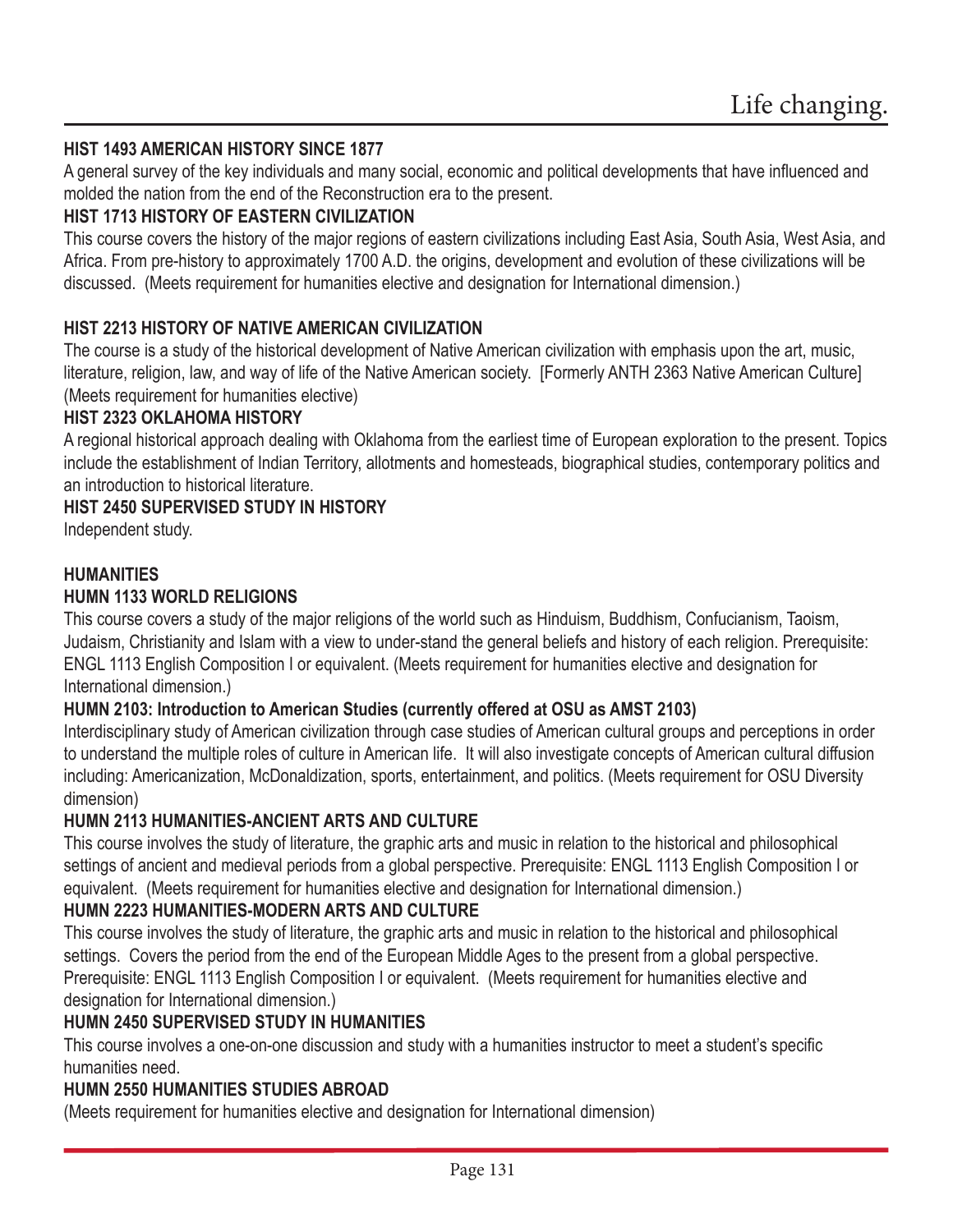

#### **FOREIGN LANGUAGES LANG 1125 ELEMENTARY SPANISH I**

Pronunciation, elements of grammar, easy readings, conversation and composition. Courses (LANG 1114 and 1224) are not for students having had two years of Spanish in high school.

# **LANG 1213 AMERICAN SIGN LANGUAGE**

This course is an introduction to American Sign Language (ASL) and the deaf culture. It addresses signs and elements of grammar associated with ASL building the receptive and expressive skills necessary to communicate basic vocabulary and simple phrases used in everyday life. Prerequisites: There are no prerequisites.

### **LANG 1235 ELEMENTARY SPANISH II**

Listening and responding skills are emphasized along with grammar, geography and culture. Prerequisite: 4 or 5 hours Spanish. Offered on sufficient demand.

### **LEADERSHIP**

### **LEAD 1331 LESSONS IN LEADERSHIP**

An introduction to leadership to promote the growth and development of student leaders through implementation of campus pride projects and leadership team service projects.

### **LEAD 2313 INCLUSION LEADERSHIP**

A year-long leadership and mentoring program for college sophomores and high school seniors focusing on inclusion and diversity in a global society utilizing technology.

### **MASS COMMUNICATIONS (SEE ALSO COMMUNICATIONS) MCOM 1013 INTRODUCTION TO MASS COMMUNICATIONS**

This is a survey course emphasizing communication theory, mass media history and ethics, and the operation and structure of the American communication system.

### **MCOM 1113 WRITING FOR MASS MEDIA**

The course will cover the basic skills and terminology associated with the broadcast journalism profession. The student will learn to gather, record, edit and broadcast information for a produced newscast. An emphasis will be placed on the difference between print and broadcast journalistic style.

# **MCOM 1123 NEWS REPORTING & WRITING**

Fundamentals of news reporting skills with emphasis on developing a broad range of skills in writing in specialized areas including interviewing techniques, beat reporting, court reporting, alternatives to the inverted pyramid, sports reporting, investigative writing, editorial writing, newspaper ethics and media law. Prerequisite: Writing for Mass Media (MCOM 1113).

### **MCOM 1133 BEGINNING PHOTOGRAPHY**

Basic photographic techniques and digital applications. A study of the fundamentals of photography for the beginning student or hobbyist interested in gaining a familiarization of basic concepts. The class will study the controls found on adjustable cameras, basic photographic techniques, composition, available light and flash photography, black & white and color images, and basic digital photography workflow.

### **MCOM 2013 PRINCIPLES OF ADVERTISING**

Survey of advertising industry, media functions, careers in advertising, social and economic aspects, budgets, appropriations, rate structures, terminology, basic elements and purposes of advertising.

### **MCOM 2023 PHOTOJOURNALISM**

The application of photography for journalistic coverage of feature, news, and public relations needs. Students will examine various styles, digital imaging, and ethics.

### **MCOM 2033 PRINCIPLES OF PUBLIC RELATIONS**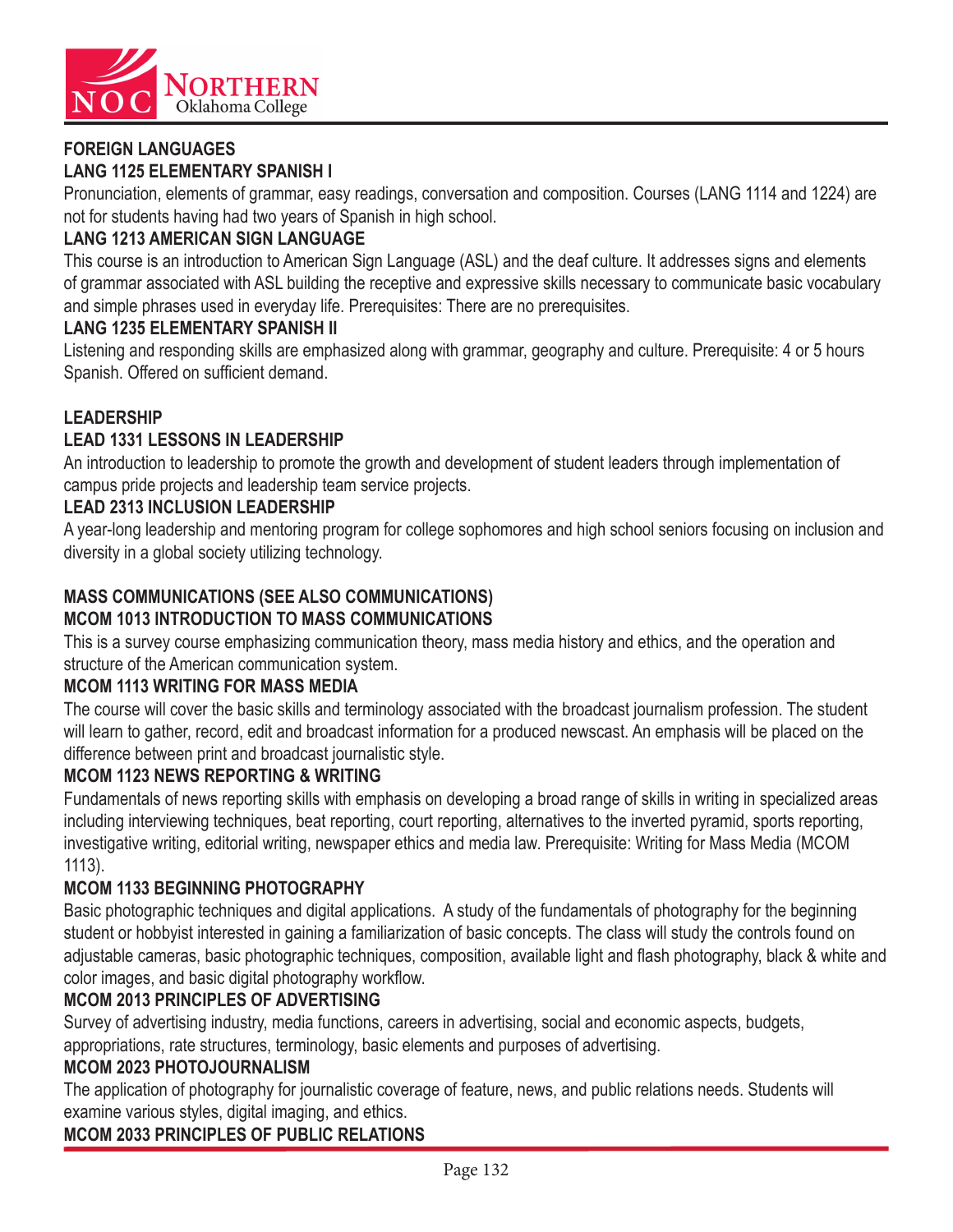This introductory course provides a general overview of the theories and practices of public relations, including its historical development as a discipline, its international nature, and its current role in law, ethics, and globalized communication for both organizations and society.

### **MCOM 2223 BROADCAST JOURNALISM**

Basic skills and terminology of broadcast journalism. Gathering, recording, editing and casting of news material for on-air use are explored. Special emphasis on differences between print and broadcast journalistic style.

### **MCOM 2240 MULTIMEDIA PRACTICUM**

Fundamentals of layout and design as used in a magazine and newspaper approaches are applied to the student newspaper and yearbook in the desktop publishing environment with practical skills in writing, advertising, photography and editing.

### **MCOM 2283 INDUSTRY ISSUES**

This is a seminar course dealing with current topics affecting the field of photography and digital imaging. Students will be expected to identify the specific area of photography in which each wants to work. Students will make short and long range goals, prepare a resume, make industry contacts, perform job searches, study interview skills and study the basics of running a photography business. Students will finalize their student portfolio. They will attend relevant industry conferences and visit current working photographers and industry related businesses. Prerequisite: Students should be in the final semester of the Photography and Digital Imaging major.

### **MCOM 2450 SUPERVISED STUDY IN JOURNALISM**

This class is an independent study agreement between the instructor and student. The requirements will be developed and supervised by the instructor.

#### **MCOM 2460 INTERNSHIP IN JOURNALISM**

This is an internship agreement between the student, instructor and media supervisor to allow the individual student to gain practical experience in the daily operations of the participating media facility.

### **MATHEMATICS**

### **MATH 0021 SUPPLEMENT TO MATH APPLICATIONS**

This course is intended for supplemental instruction for Math Applications The topics covered may include solving equations, using formulas, graphing, percents, exponents, geometry, as well as other topics of concern that may arise. Students must be enrolled in a Math Applications class. PREREQUISITES: ACT 0-18 or appropriate test scores.

# **MATH 0031 SUPPLEMENT TO MATH FUNCTIONS**

This course is intended for supplemental instruction for Math Functions. The topics covered may include solving equations, using formulas, graphing, using the graphing calculator, rates of change and interpreting solutions. Students must be enrolled in a Math Functions class. Prerequisites: ACT 0-18 or appropriate test scores.

### **MATH 0122 SUPPLEMENT TO ALGEBRA FOR STEM**

Designed to provide supplemental instruction for topics covered in Algebra for STEM. Extra practice on factoring, solving quadratics, graphing, working with radical and rational expressions, in addition to other topics from Algebra for STEM that may require attention. Students must be enrolled in an Algebra for STEM class. Prerequisite: ACT 17-18 or appropriate test scores.

### **MATH 0123 PRE-STEM ALGEBRA**

Designed to provide in-depth applications of algebra necessary to complete college-level mathematics. Includes topics such as factoring, rational expressions, simplifying radical expressions, quadratic equations and graphing linear equations in two variables. This course meets the deficiency requirements for students who do not meet entrance requirements by either high school course work or equivalent placement scores. Prerequisite: ACT 0-16 or appropriate test scores.

#### **MATH 0132 STATISTICS SUPPLEMENT**

This course is intended for supplemental instruction for Statistics. The topics may include solving equations, using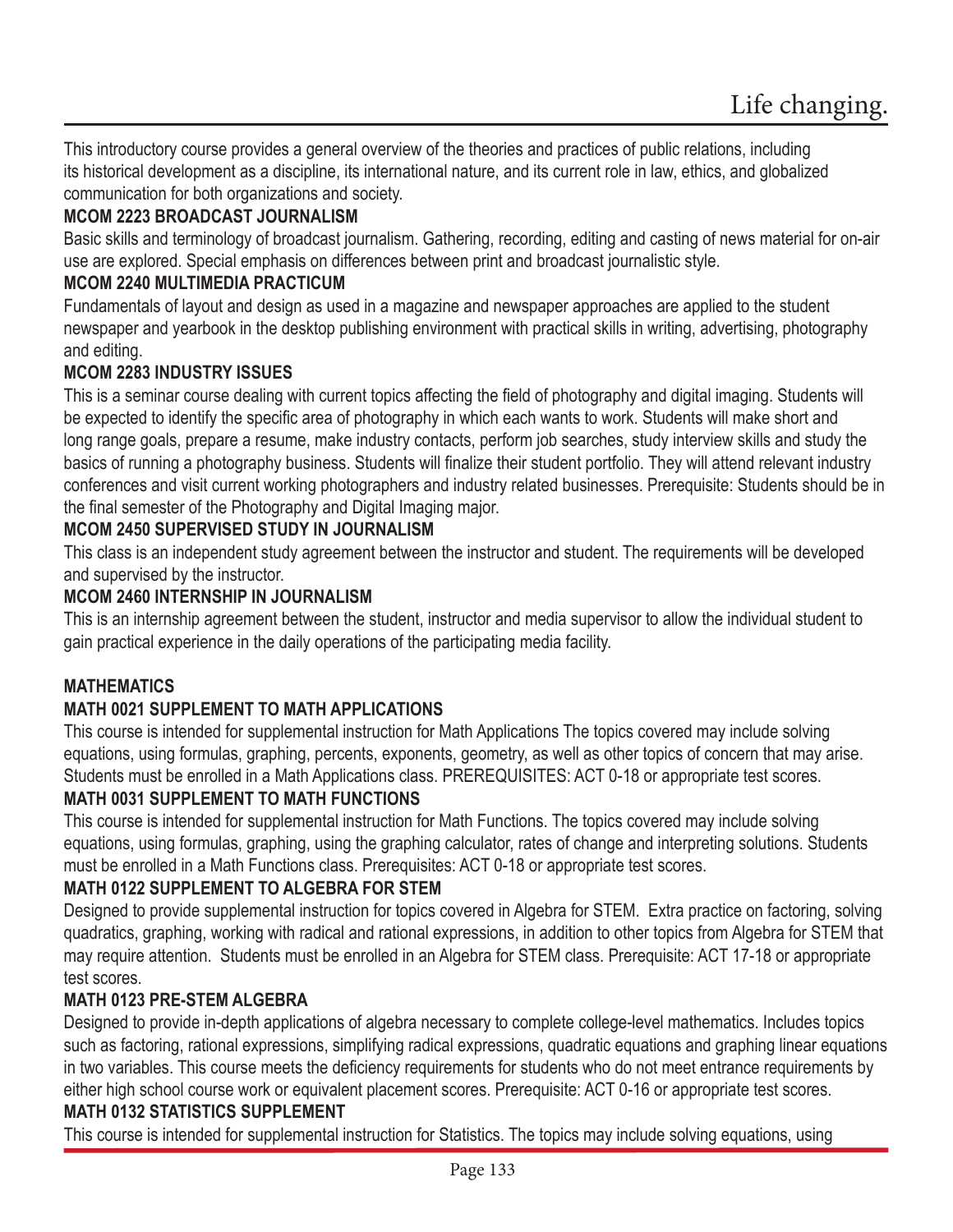

formulas, inequalities, graphing, probabilities, confidence intervals, hypothesis testing and regression. Prerequisite: ACT 0-18 or appropriate placement scores.

### **MATH 1104 TECHNICAL MATH-ALGEBRA/TRIGONOMETRY**

A course designed for those students entering the electronics field. Students will study algebraic fractions, fractional equations, graphs, simultaneous equations, determinants, exponents and radicals, quadratic equations, network amplification, angles, phasor algebra and logarithms. In addition, this course involves the study of right angles, trigonometric functions, trigonometric tables, trigonometric identities and equations and applied trigonometry to electronic problem solving.

#### **MATH 1133 TECHNICAL MATH**

A course designed for students entering technical fields. Topics to be included are fundamental concepts of basic mathematics, the metric system and conversions, algebra equations and formulas, graphing, exponents and logarithms, geometry and trigonometry, and statistics. Prerequisite: "C" or better in MATH 0123 Concepts of Algebra or appropriate placement score. Offered fall semester only.

### **MATH 1233 PROBABILITY AND STATISTICS**

This course is an introduction to statics, probability and data interpretation for non-mathematics majors. Topics include the following: Organizing data, measures of central tendency, variation, and position, the normal distribution, counting techniques, basic probability, data interpretation, and real work application. This course was specifically designed for Pre-Education majors and will satisfy one of the math requirements for pre-education majors (elementary education, special education, early childhood education). This is not a replacement for Elementary Statistics. Prerequisite: "C" or better in MATH 1483 Math Functions, MATH 1493 Math Applications, or MATH 1513 Algebra for STEM.

#### **MATH 1483 MATH FUNCTIONS**

This course is designed to analyze functions using equations, graphs, and tables from the viewpoint of rates of change. It explores linear, exponential, logarithmic, and other functions with applications to the natural sciences, agriculture, business, and the social sciences. Not appropriate for students in math, science, or engineering majors. Prerequisite: Appropriate test scores.

#### **MATH 1493 MATHEMATICAL APPLICATIONS**

A college level math course that fulfills the general education requirement. This course is intended for students who are not destined for an engineering-oriented, science-oriented or business-oriented calculus course. The topics covered will include but not be limited to statistical topics, application of loans, application of percent, compound and simple interest, APR, geometric topics, and credit card fee methods. Application to natural sciences, business, economics, and social sciences will be explored. This is a terminal mathematics course and will not be used as a prerequisite to any other mathematics course, but will fulfill the general education math requirement. Prerequisite: Appropriate test scores.

#### **MATH 1513 ALGEBRA FOR STEM**

This course includes advanced topics in solving and graphing equations and inequalities, quadratics, polynomial and rational functions, theory of equations, systems of equations, matrices and determinants, logarithmic and exponential functions. Applications of these topics will include, but are not limited to, exponential growth and decay, compound and continuous interest, variation, work and rate problems. Prerequisite: "C" or better in MATH 0123 Pre-STEM Algebra or equivalent placement scores.

#### **MATH 1613 PLANE TRIGONOMETRY**

This course includes topics in trigonometric identities, functions, graphs of trig functions, solutions of trigonometric equations, applications with right triangles, laws of sines and cosines, vectors and application of vectors, polar coordinates, graphs, application to sciences and allied subjects. The content emphasis is pre-calculus. Prerequisite: "C" or better in MATH 1513 Algebra for STEM or concurrent with MATH 1513.

#### **MATH 1715 ALGEBRA FOR STEM & TRIGONOMETRY**

This course includes advanced topics in solving and graphing equations and inequalities, quadratics, polynomial and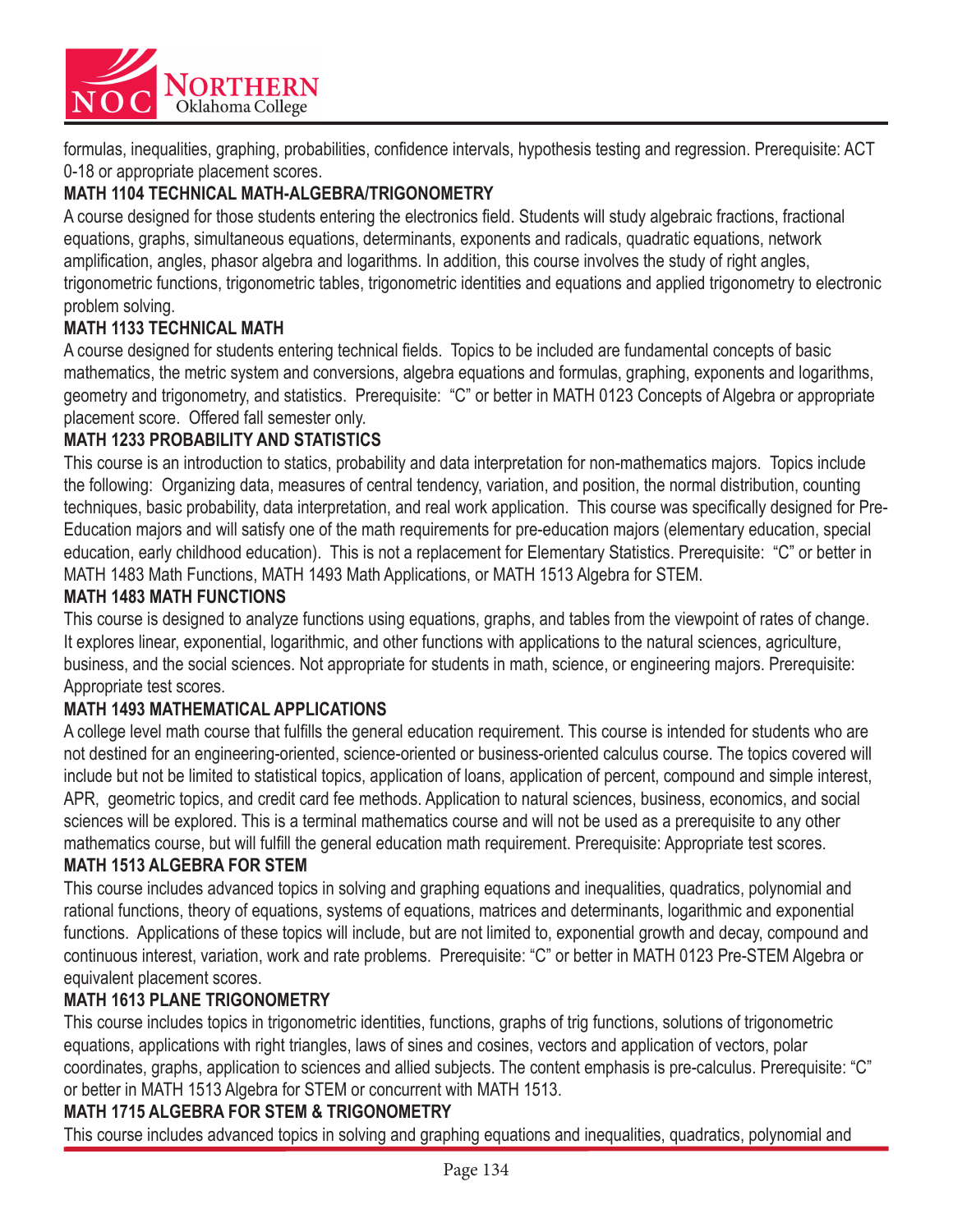rational functions, theory of equations, geometric sequences and summations; trigonometric equations, applications with right triangles, laws of sines and cosines, vectors, polar coordinates, and graphics. Applications of these topics will include, but are not limited to, exponential growth and decay, compound and continuous interest, variation, work and rate problems, vectors, various sciences and allied subjects. Prerequisite: "C" or better in MATH 0123 Pre-STEM Algebra or equivalent placement scores.

### **MATH 1813 PREPARATION FOR CALCULUS**

A conceptual approach to the algebra and trigonometry needed for calculus. Trigonometry from the perspective of the unit circle and right triangles, behavior of trigonometric functions, and basic identities. Functions arising in calculus and the notion of an inverse function, especially in the context of trigonometric, logarithmic, and exponential functions. Rates of change and the limiting process. Prerequisite: "C" or better in MATH 1513 Algebra for STEM.

#### **MATH 2023 ELEMENTARY STATISTICS**

This course includes the following topics: descriptive measures, probability, sampling distributions, estimation and hypotheses testing, regression and correlation, This course is appropriate for business, economics, natural science, health science, social science and education majors. Prerequisite: Appropriate test scores or other college-level math. Course will transfer to OSU as STAT 2013 or 2023.

#### **MATH 2103 ELEMENTARY CALCULUS**

An introduction to differential and integral calculus, with applications appropriate for students of Business, Economics, Accounting, Natural Sciences and Social Science. Prerequisite: MATH 1483 Math Functions or MATH 1513 Algebra for STEM.

### **MATH 2144 CALCULUS I**

The first of a three semester sequence in integrated analytics and calculus. The course includes the following topics: Introductory Analytic Geometry, lines, slopes, circles, functions, limits, indeterminate forms, differentiation of algebraic, trigonometric and other transcendental functions, applications of differentiation, basic integration techniques and applications. Prerequisite: "C" or better in MATH 1513 Algebra for STEM and MATH 1613 or MATH 1715. *Offered spring semester only.*

### **MATH 2154 CALCULUS II**

The second of a three-semester sequence in integrated analytics and calculus. The course includes the following topics: advanced techniques of integration of tanscendental functions and thier inverses; infinite sequences and series, including Taylor series and Power series; sketching graphs and applying calculus techniques to conic sections, polar coordinates, and parametric equations; vectors and the geometry of space. Prerequisite: "C" or better in MATH 2144 Calculus I within the past two years. *Offered fall semester only.*

### **MATH 2164 CALCULUS III**

The third of a three-semester sequence in integrated analytics and calculus. The course includes the following topics: vector- valued functions, functions of several variables, multiple integration, and vector analysis consisting of vector and conservative vector fields, line integrals, Green's Theorem. Prerequisite: C or better in MATH 2154 Calculus II within the past two years. *Offered spring semester only.*

### **MATH 2233 ELEMENTARY MATH STRUCTURES**

This course is a study of the fundamental structures of mathematics for non-mathematics majors. Topics include the following: critical thinking, problem solving, sets and set theory, number theory, real number operations, basic algebra skill and graphing. This course was specifically designed for Pre-Education and FSCD majors and will satisfy the college level math requirement for pre-education majors (elementary education, special education, early childhood education). FSCD majors can use this course as an approved elective. Prerequisite: "C" or better in MATH 1483, 1493, or 1513.

#### **MATH 2243 GEOMETRIC STRUCTURES**

This course is a study of the fundamental structures of geometry for non-mathematics majors. Topics include the following: line and angle relationships, triangles, quadrilaterals, circles, area, volume, and introduction to trigonometry.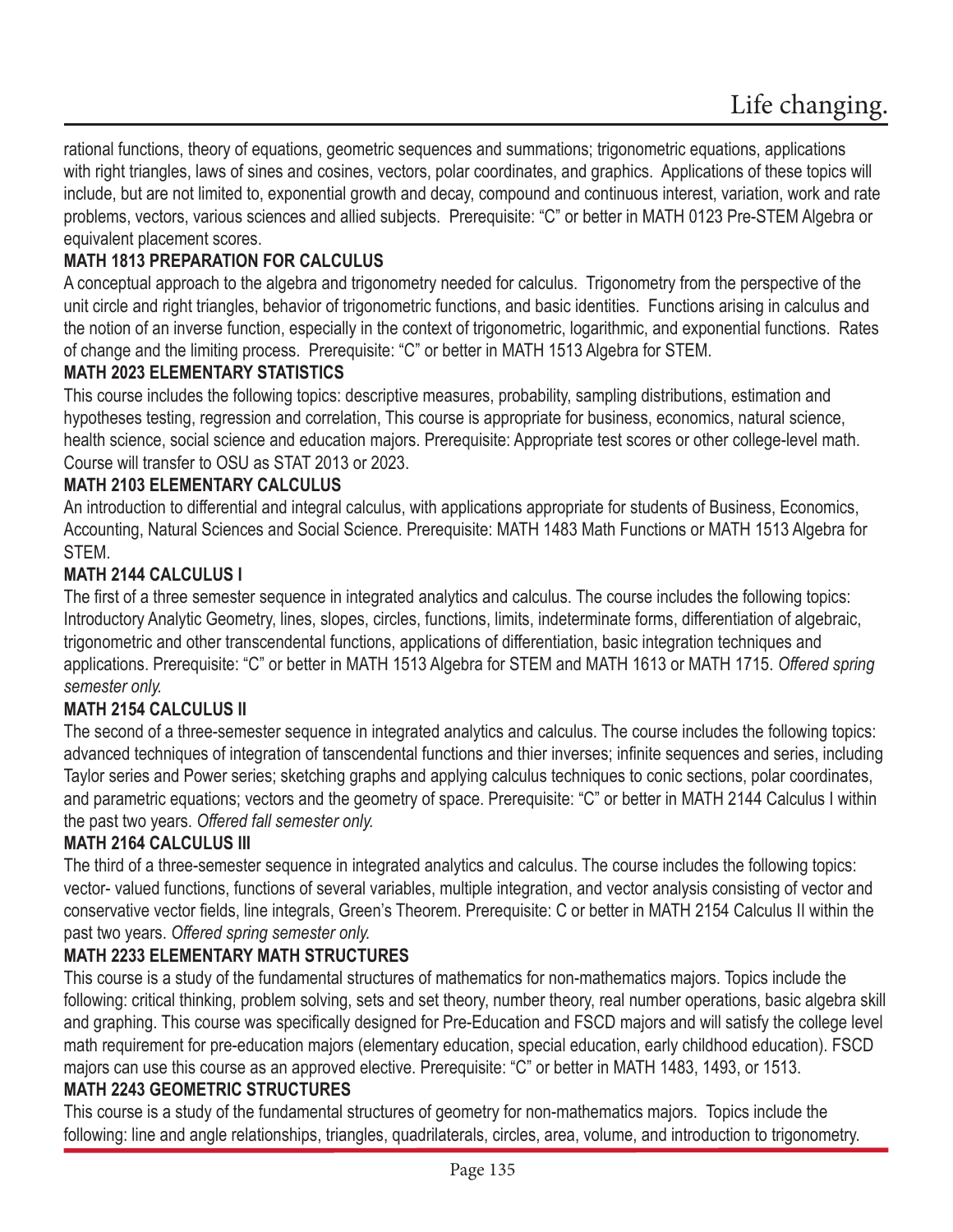

This course was specifically designed for Pre-Education and will satisfy the college-level math requirement for preeducation majors (elementary education, special education, early childhood education). Prerequisite: "C" or better in MATH 1483, 1493, or 1513.

### **MATH 2373 TECHNICAL MATH-APPLIED CALCULUS**

Application is to the field of electronics. This course is a study of functions, average rate of changes, exact rates, limits, derivatives, applied derivatives, differentials, higher derivatives, integrals, applied integrals, logarithmic and exponential functions, Maclaurin's series, Taylor series, Fourier series and Laplace transforms.

#### **MATH 2613 DIFFERENTIAL EQUATIONS**

Basic definitions and techniques of solving differential equations, techniques for solving first and higher order differential equations and their applications, operator methods, Laplace transforms, solution of systems of differential equations. Offered spring semester only. Prerequisite: "C" or better in MATH 2154 Calculus II. Offered spring semester only.

#### **MUSIC**

#### **MUSC 1003 FUNDAMENTALS OF MUSIC**

The study of musical notation and terminology along with the major and minor modes and intervals. This course is not designed for the advanced student nor the student with the ability to enter the Music Theory course sequence.

#### **MUSC 1110 RECITAL ATTENDANCE**

Noncredit activity, required for Music majors.

#### **MUSC 1113 MUSIC APPRECIATION**

A survey of music with emphasis on analysis and perceptive listening from the Baroque through the twentieth century of International musical styles. (Meets requirement for humanities elective and designation for International dimension.)

#### **MUSC 1131 EAR TRAINING & SIGHT SINGING I**

The study of basic aural skills in sight singing through the use of Solfege.

#### **MUSC 1133 MUSIC THEORY I**

The study of the basic rudiments of tonal music, covering major and minor scales, key signatures, intervals, triads and correlated with keyboard skills. Taken concurrently with MUSC 1131 Ear Training & Sight Singing.

#### **MUSC 1141 EAR TRAINING & SIGHT SINGING II**

A continuation of MUSC 1131 with the addition of basic melodic dictation and chord identification. Prerequisite: MUSC 1131 Ear Training & Sight Singing I.

#### **MUSC 1143 MUSIC THEORY II**

The continuation of MUSC 1133 with the addition of diatonic harmony through part writing and analysis. Prerequisite: MUSC 1133.

#### **MUSC 1000 PRIVATE INSTRUCTION (FOR FRESHMEN AND SOPHOMORES)**

Credit will vary from 1-4 hours. Private brass, organ, piano, voice, strings, woodwinds, and percussion. Applied Instrument Class

#### **MUSC 1211 APPLIED INSTRUMENT- LOW BRASS CLASS**

**MUSC 1221 APPLIED INSTRUMENT- HIGH BRASS CLASS**

**MUSC 1311 APPLIED INSTRUMENT- WOODWIND CLASS**

**MUSC 1411 APPLIED INSTRUMENT- PERCUSSION CLASS**

**MUSC 1511 APPLIED INSTRUMENT- STRINGS CLASS**

### **MUSC 1521 APPLIED INSTRUMENT- GUITAR CLASS**

#### **MUSC 1513 MUSIC LITERATURE**

The study of the music literature, style and performance practices of the Baroque through the twentieth century period. Prerequisite: MUSC 1113 Music Appreciation or MUSC 1133 Music Theory I and MUSC 1143 Music Theory II.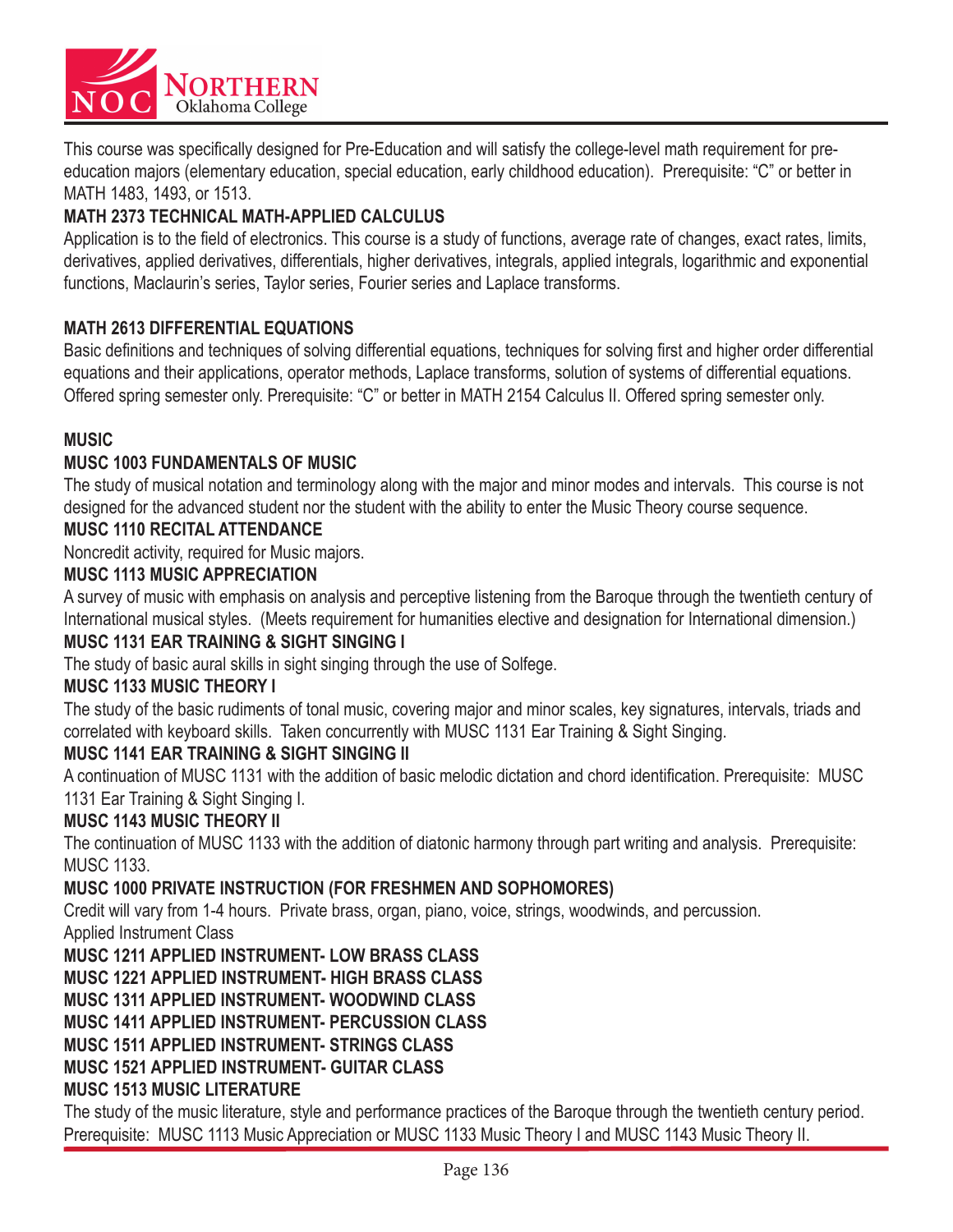(Meets requirement for humanities elective)

Applied Voice- Class

### **MUSC 1611 APPLIED VOICE CLASS**

Voice class for non-music majors and instrumental music majors seeking voice lessons. Basic voice pedagogy is applied in this class.

### **MUSC 1623 MUSIC BUSINESS I**

A series of lectures designed to acquaint students with various aspects of business opportunities as related to the entertainment industry. Such lectures include, but are not limited to, music publishing and recording, resume writing and artist management.

### **MUSC 1633 MUSIC BUSINESS II**

A continuation of Music Business I. Prerequisite: MUSC 1623 Music Business I.

Applied Piano- Class

### **MUSC 1711 APPLIED PIANO CLASS I**

The study of the basic skills of piano technique. Students take this course in conjunction with MUSC 1133 and MUSC 1131.

### **MUSC 1721 APPLIED PIANO CLASS II**

A continuation of MUSC 1711 with the addition of major scales and literature study. Prerequisite: MUSC 1711.

### **MUSC 1731 APPLIED PIANO CLASS III**

A continuation of MUSC 1721 with the addition of minor scales and minor harmonization. Intermediate level piano literature. Prerequisites: MUSC 1711, 1721.

#### **MUSC 1741 APPLIED PIANO CLASS IV**

A continuation of MUSC 1731 with the addition of further development of the foundations for the proficiency skills required of all music majors. Prerequisites: MUSC 1711, 1721, 1731.

#### **MUSC 1991 MUSIC THEATRE SEMINAR**

An in-depth overview of performance practices centering on songs and scenes from the Music Theatre genre, as well as monologues from plays and musicals. For non-majors.

#### **MUSC 2040 MUSIC THEATRE ACTIVITY**

Individual involvement in Music Theatre productions. May be repeated (4 credit hours maximum). Prerequisite: Permission of instructor.

#### **MUSC 2131 EAR TRAINING & SIGHT SINGING III**

A continuation of MUSC 1141 with the addition of rhythmic, melodic, and basic choral dictation. Prerequisite: MUSC 1141 Ear Training & Sight Singing II.

### **MUSC 2133 MUSIC THEORY III**

The continuation of MUSC 1143 with the addition of non-chord tones, diatonic and secondary seventh chords. Chromatic harmony is touched upon. Prerequisite: MUSC 1143 Music Theory II.

### **MUSC 2141 EAR TRAINING & SIGHT SINGING IV**

A continuation of MUSC 2131 with the addition of advanced rhythmic, melodic, chordal identification and choral dictation. Prerequisite: MUSC 2131 Ear Training & Sight Singing III.

#### **MUSC 2143 MUSIC THEORY IV**

The continuation of MUSC 2133 with the addition of twentieth-century techniques including polyharmony, atonality, and serialism. Prerequisite: MUSC 2133 Music Theory III.

### **MUSC 2221 COMPREHENSIVE JAZZ MUSICIANSHIP**

Advanced instrumentalists in a class setting studying the art of improvisation in regard to chord progressions.

#### **MUSC 2331 JAZZ IMPROVISATION**

A study of style in regard to contemporary performance.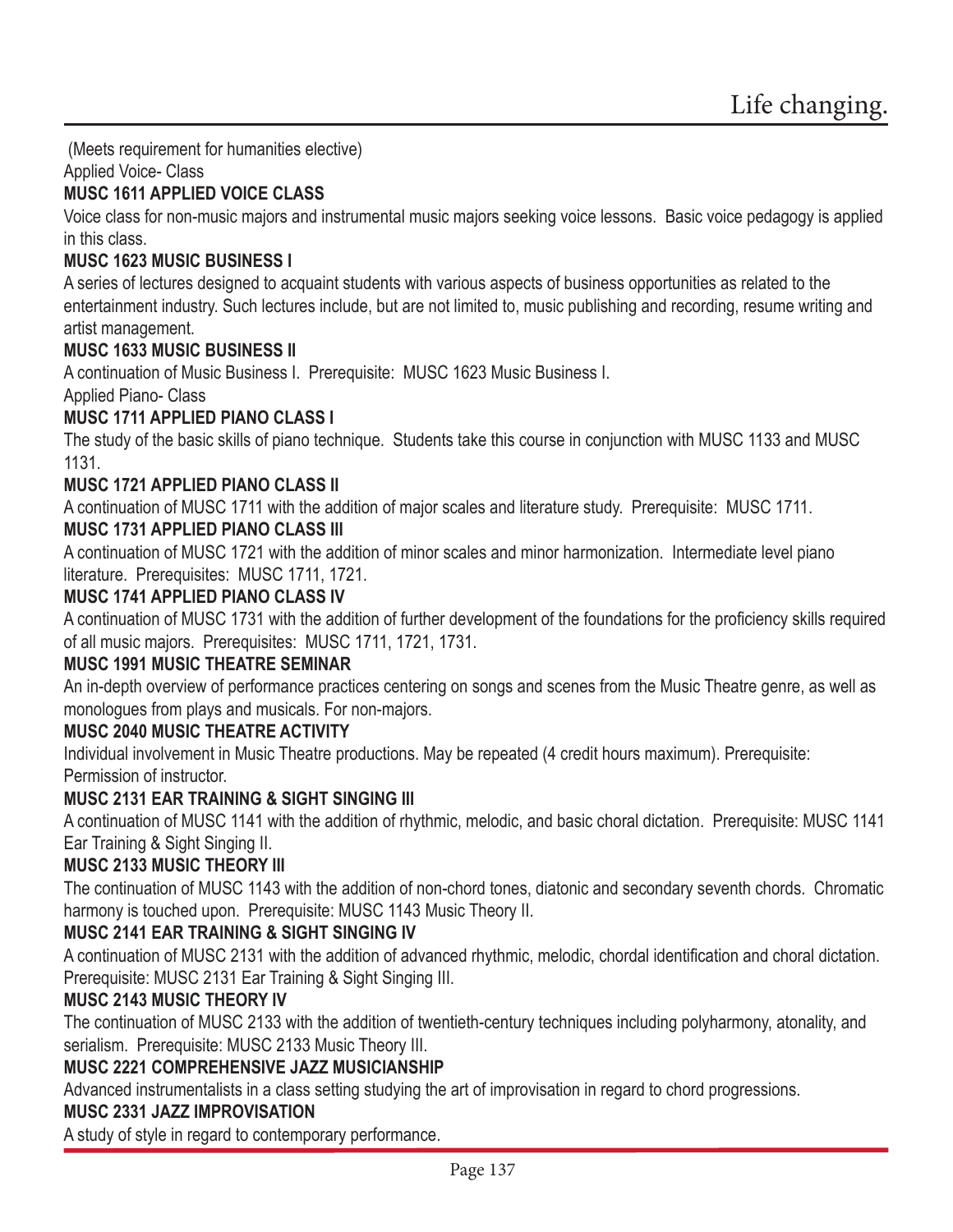

#### **MUSC 2441 PIANO PEDAGOGY**

Emphasis on materials and methods related to a graded program for studio piano instructors.

#### **MUSC 2450 SUPERVISED STUDY- MUSIC**

Independent study.

#### **MUSC 2460 MUSIC BUSINESS INTERNSHIP**

For students who have completed Music Business I & II. Supervised experience is arranged in the student's area of interest. Students must have permission from Music Business advisor to enroll. Prerequisite: MUSC 1633 Music Business II.

#### **MUSC 2611 WIND ENSEMBLE-CONCERT BAND**

Performance of band literature in an ensemble situation. Repeated credit may not be included in credits required for graduation.

#### **MUSC 2621 STRING ENSEMBLE**

Traditional ensemble work with string instruments.

#### **MUSC 2631 COLLEGE CHOIR**

Choral ensemble performance. Repeated credit may not be included in the credits required for graduation.

#### **MUSC 2641 ORCHESTRA**

The performance of orchestral literature in an ensemble situation. Repeated credit may not be included in the credits required for graduation.

#### **MUSC 2650 MUSIC SEMINAR**

Topics of study within the applied contemporary field.

#### **MUSC 2651 MUSIC COMPUTER SEMINAR**

A survey of computer-aided music with emphasis on sequencing and music notation.

#### **MUSC 2653 CONTEMPORARY ARRANGING**

A study of vocal range and distribution; instrumental transposition and ranges; arranging vocal and instrumental ensembles and combination.

#### **MUSC 2711 WIND ENSEMBLE - JAZZ BAND**

Performance of the literature of jazz. Repeated credit may not be included in the credits required for graduation.

#### **MUSC 2731 VOCAL ENSEMBLE- ROUSTABOUTS**

Performance of the literature of pop music. Enrollment by audition and permission of instructor only. Student must be concurrently enrolled in MUSC 1000 Private Instruction.

#### **MUSC 2831 MADRIGAL/CHAMBER SINGERS**

Performs Madrigal literature during the fall and Chamber literature during the spring. Open by audition only.

#### **NURSING**

#### **NURS 1002 NURSING BOOT CAMP**

Nursing Boot Camp is a fast-paced, highly interactive, five day course that promotes self-examination, empowerment, and thoughtful planning on the part of each learner. Concepts regarding the individual, teaching/learning, communication, and learning resources are explored. The nursing process and nursing education are examined carefully in the context of professional nursing. Principles pertaining to time management, learning, studying, and test-taking are also discussed and applied.

#### **NURS 1113 CRITICAL THINKING IN HEALTH CARE SYSTEMS**

An introduction to critical thinking concepts in health care systems. This course is designed to introduce topics that include basic principles of critical thinking, the impact of changes in health care to our thinking process, multidisciplinary approaches and expanding roles in health care. Prerequisites: None.

#### **NURS 1114 FUNDAMENTALS OF NURSING**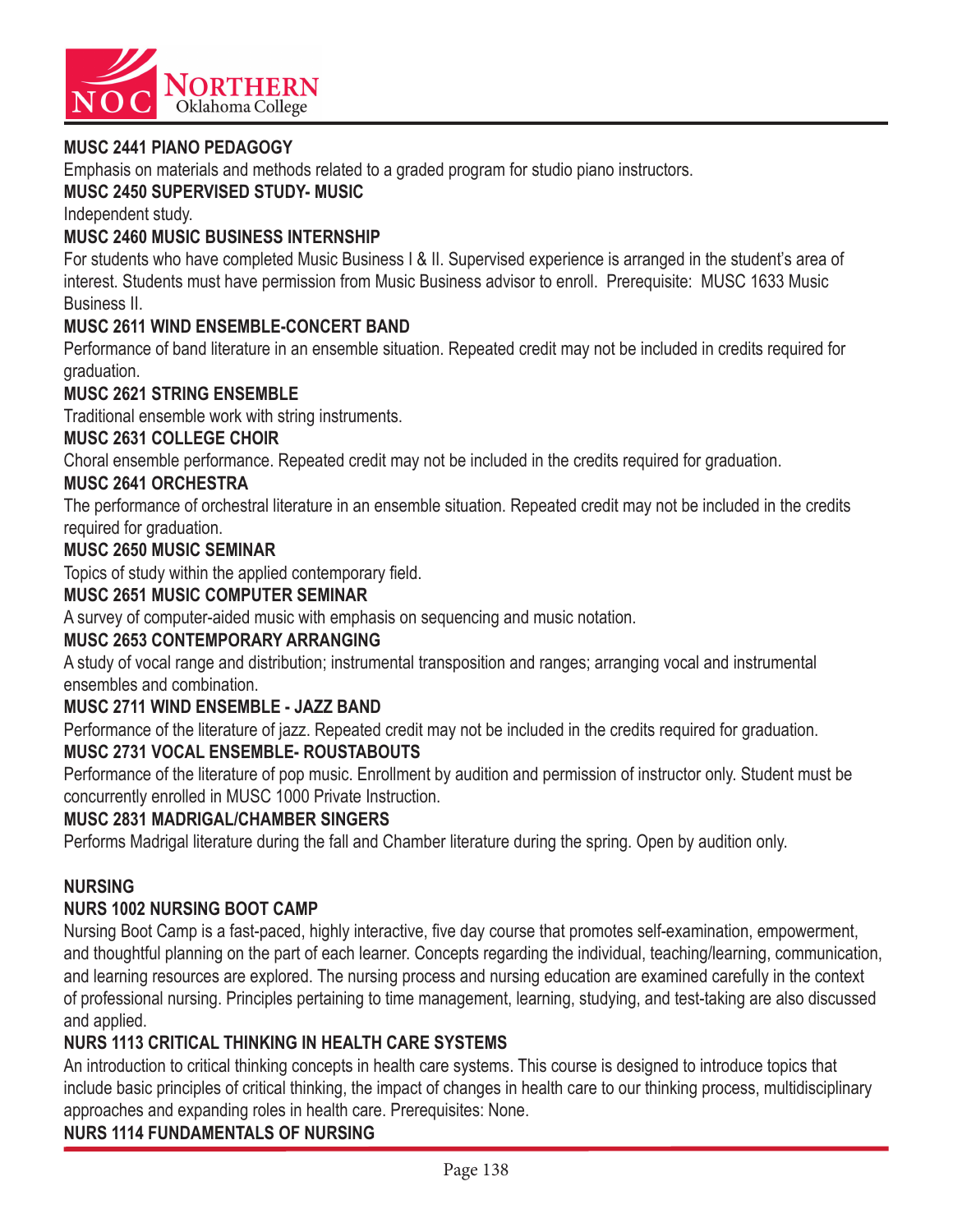Fundamentals of Nursing is designed to orient the beginning student to the practice of nursing. It incorporates principles of the sciences and humanities and bases practice on the nursing process. The course centers on the concepts of safe practice and serves as a conceptual framework for application in a practicum setting. Prerequisite: Formal approval by the Nursing Division is required before being admitted into this course. Offered fall semester only.

### **NURS 1124 FUNDAMENTALS OF NURSING PRACTICUM**

In Fundamental's Practicum the learner will have the opportunity to utilize the nursing process as a vehicle for meeting basic health needs of clients in actual care settings. The course is designed to allow the learner to apply theoretical knowledge to direct client care. Offered Fall Semester only. Designed to be taken concurrently with NURS 1114 Fundamentals of Nursing. Prerequisite: Formal approval by the Nursing Division is required before being admitted into this course.

#### **NURS 1234 NURSING OF ADULTS I**

Nursing of Adults I is designed to build upon learning acquired in Fundamentals. The focus is on knowledgeable use of the nursing process as it relates to the holistic (basic and higher needs) care of the adult client who is experiencing a health interruption such as an illness of a medical/surgical nature and/or psychosocial nature.

Prerequisites: Fundamentals of Nursing (NURS 1114) and Fundamentals of Nursing Practicum (NURS 1124) or successful completion of advanced standing testing for Fundamentals of Nursing. Offered spring semester only. **NURS 1244 NURSING OF ADULTS I PRACTICUM**

Nursing of Adults I Practicum incorporates planned hospital and clinical experiences, which increase the learner's understanding of the disease process and effective nursing care. The learner incorporates understanding of the relationship of the nursing process to holistic (basic and higher) client care including therapeutic communication techniques. Designed to be taken concurrently with Nursing of Adults I (NURS 1234). Offered spring semester. **NURS 1253 INTRODUCTION TO NURSING**

Introduction to Nursing is a course designed for Licensed Practical Nurses seeking advanced standing in the associate degree nursing program. Areas of focus are holistic assessment skills, role change, nursing process and validation of psychomotor nursing skills. Prerequisites: LPNs who have successfully challenged Fundamentals courses and/or LPNs who have been accepted for direct articulation. Offered summer semester only.

#### **NURS 1353 INTRODUCTION TO PSYCHIATRIC NURSING**

Introduction of Psychiatric Nursing is designed to enhance the knowledge base of LPNs wishing to enter the nursing program in the fall semester. The focus is on the use of the nursing process as it relates to the holistic care of the client experiencing a health interruption of a psychosocial nature. The Practicum incorporates planned clinical experiences, which increase the learner's understanding of the disease processes and effective nursing care. The learner incorporates understanding of the relationship of the nursing process to holistic client care including therapeutic communication techniques. Prerequisites: LPNs who have successfully challenged Fundamentals courses and/or LPNs who have been accepted for direct articulation. Offered summer semester only.

#### **NURS 2071 SEMINAR IN NURSING I**

A one-hour course offered to sophomore nursing students. Designed to assist the nursing students to identify and understand safe pharmacological practice principles in the management of nursing care for commonly-prescribed medications. Prerequisites: Fundamentals of Nursing (NURS 1114) and Nursing of Adults I (NURS 1234) or LPN Bridging Courses. Offered fall semester only.

#### **NURS 2072 SEMINAR IN NURSING II**

A two-hour credit course offered to sophomore nursing students. A continuation of Seminar in Nursing I (NURS 2071) designed to assist the nursing student in assuming the new role of graduate nurse. Discussion and analysis of the development of nursing as a profession including the history and controversies, as well as political concerns influencing the relationship of nursing and society; also includes discussion of nursing organizations, career opportunities, interview skills and management of client care. Prerequisite: Nursing Seminar I (NURS 2071). Offered spring semester only.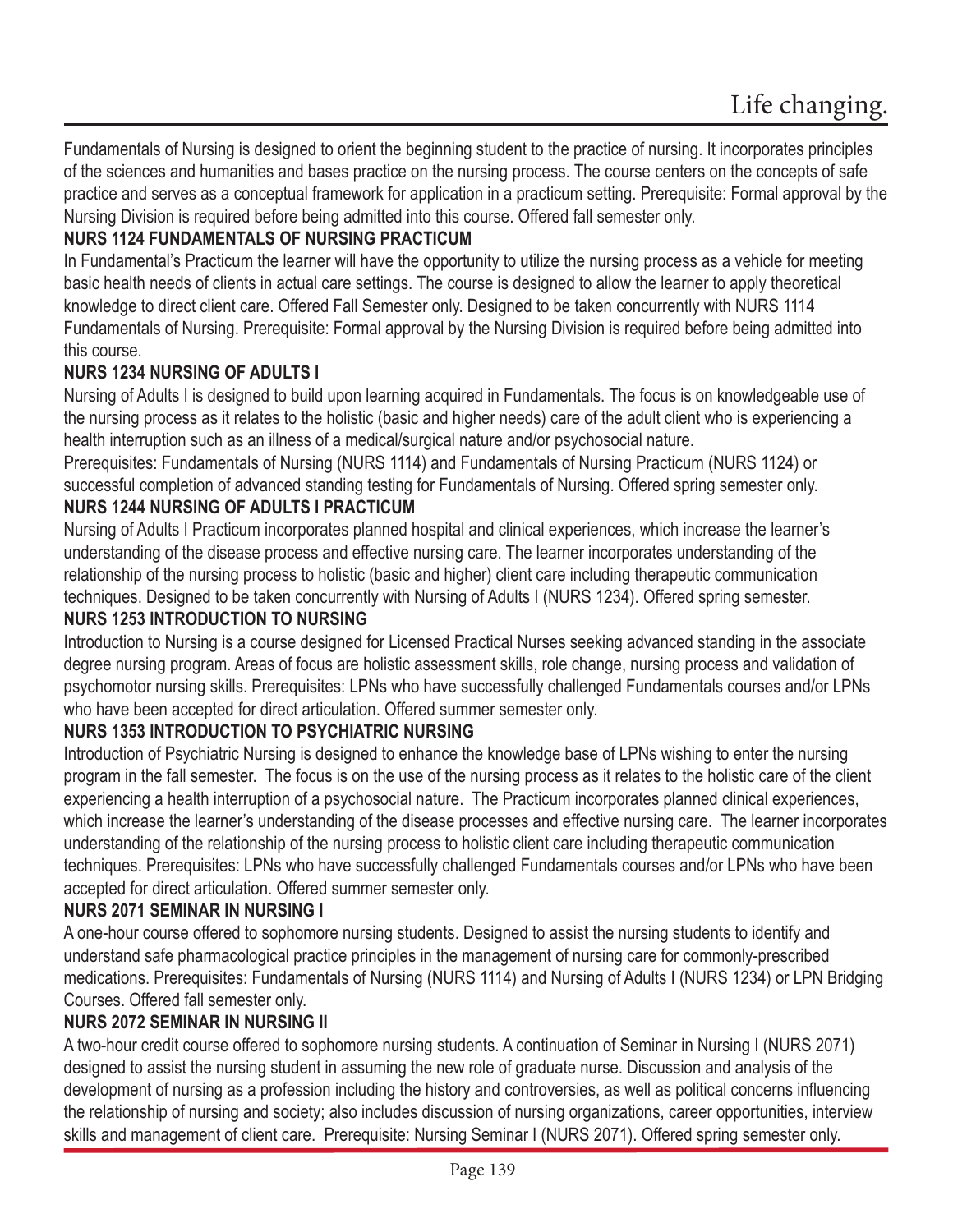

### **NURS 2334 MATERNAL CHILD NURSING**

Maternal-Child Nursing is designed to introduce the student to the nursing care of maternity clients, children and their families. The maternity phase of life is a normal event which influences the entire family. Another focus of the course is the common health interruptions occurring in the childhood years. Growth and development is a normal progression which influences the child. Concepts of health are focused on the woman from conception through postpartum and on the well child in addition to the ill child. Normal physiologic changes of the mother and the fetus/newborn are stressed. Anticipatory guidance for growth and development are also stressed. Common health problems are also presented. The nursing process, the application of biophysical and psychosociospiritual principles, communication and Maslow's hierarchy of needs are employed within the framework of family-centered nursing. Prerequisites: Nursing of Adults I (NURS 1234). Offered fall semester only.

#### **NURS 2344 MATERNAL-CHILD PRACTICUM**

The focus of the practicum is to provide the student the opportunity to incorporate theoretical knowledge in actual client care situations in maternity and pediatric settings in the acute-care setting and in community-based settings. The nursing process, the application of biophysical and psychosociospiritual principles, communication and Maslow's hierarchy of needs are employed within the framework of family-centered maternity nursing. The student is expected to individualize and use the concepts and knowledge learned in earlier courses and apply them to the maternity and pediatric clients as well as the families. Designed to be taken concurrently with NURS 2334 Maternal-Child Nursing Practicum. Offered the fall semester only.

#### **NURS 2415 NURSING OF ADULTS II**

Nursing of Adults II is designed to build upon learning acquired in all previous nursing courses. Emphasis is placed on care of the client(s) experiencing common complex health interruptions with relatively predictable outcomes. An interdisciplinary approach is used to plan holistic care for the adult and the family in the hospital as well as in the community based settings. Prerequisites: NURS 1114 Fundamentals of Nursing, NURS 1124 Fundamentals of Nursing Practicum, NURS 1234 Nursing of Adults I, NURS 1244 Nursing of Adults I Practicum, NURS 2334 Maternal Child Nursing and NURS 2344 Maternal Child Nursing Practicum. Offered spring Semester only.

#### **NURS 2425 NURSING OF ADULTS II PRACTICUM**

The focus of practicum is on knowledge-able use of the nursing process as it relates to the care of individual clients and small groups of clients. Experience is planned in the hospital and community setting, as well as in specialty areas. Experience is provided for the student to work as a team member and team leader. Attention is given to persons in late adulthood by identifying adaptations to aging as well as health interruptions. Designed to be taken concurrently with NURS 2415 Nursing of Adults II. Offered spring semester only.

#### **NUTRITION**

#### **NUTR 2123 INTRODUCTION TO HUMAN NUTRITION**

An introduction to the basic principles of nutrition, including the chemical characteristics of nutrients and their functions in the human body. Students will examine the nutritional requirements and nutrient deficiencies that may occur during the different physiological phases of life. Prerequisites: none required, however students are encouraged to complete BISI 1114 General Biology or BISI 1124 General Biology for Majors prior to enrollment in this course. (Meets general education science requirement for non-lab science.)

### **ORIENTATION ORNT 1101 FRESHMAN ORIENTATION**

A required course designed to promote a student's educational success.

### **PHILOSOPHY**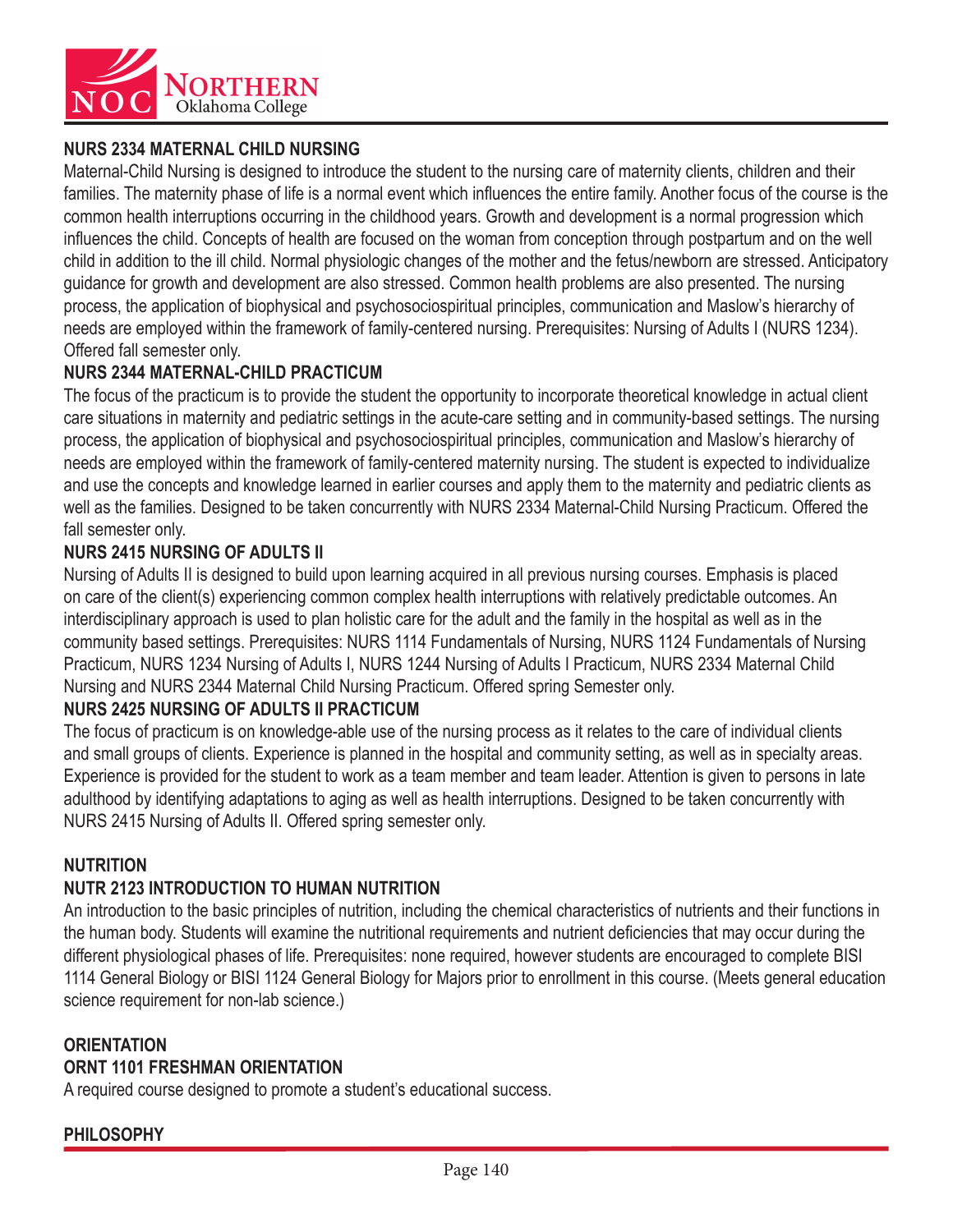#### **PHIL 1113 INTRODUCTION TO PHILOSOPHY**

This is a survey course designed to introduce the student to the problems of philosophy, including discussions on the nature of reality, value, ethics, political ideals, religion, and theory of knowledge. This course will cover philosophical methods and historical backgrounds. Prerequisite: ENGL 1113 English Composition I or equivalent. (Meets requirement for humanities elective.)

#### **PHIL 2213 ETHICS**

This course provides students with a discussion of moral problems such as the nature of good, right action, moral virtue, human freedom, and moral responsibility within the context of the major ethical philosophies. (Meets requirement for humanities elective.)

#### **PHIL 2223 BUSINESS ETHICS**

A study of the nature of moral judgments, moral values, freedom and responsibility as it applies to the individual in both a personal and business setting. This course will help the student develop a framework for resolving ethical issues with analytical grounding in the basic theory of ethics. (Meets requirement for humanities elective.)

#### **PHIL 2450 SUPERVISED STUDY IN PHILOSOPHY**

Independent study in philosophy. Instructor permission required.

#### **PHYSICAL SCIENCE**

#### **PHSC 1114 GENERAL PHYSICAL SCIENCE**

A lecture, lab, demonstration and participation course designed to help students understand the basic concepts of physics and chemistry. The course is recommended for elementary education majors and non-science majors. (Meets general education lab science requirement.)

#### **PHYSICS**

#### **PHYS 1114 GENERAL PHYSICS I**

Physics for liberal arts students, pre-professional students in biological and health fields (pre-medicine, pre-nursing, pretherapy, etc.) and technology students; includes topics from mechanics, heat, fluids, and thermodynamics. Laboratories are designed to reinforce theory principles. Prerequisite: MATH 1513 Algebra for STEM. (Meets general education lab science requirement.) Offered fall semester only on Enid campus.

#### **PHYS 1214 GENERAL PHYSICS II**

A continuation of PHYS 1114 General Physics I. Includes topics from waves and sound, electricity, magnetism, light, and optics. Laboratories are designed to reinforce theory principles. Prerequisite: MATH 1513 Algebra for STEM and PHYS 1114 General Physics I. (Meets general education lab science requirement.) Offered spring semester only on Enid campus.

#### **PHYS 2014 ENGINEERING PHYSICS I**

Calculus-based general physics course for science and engineering students. Includes topics from mechanics, heat, thermodynamics, waves and sound. Laboratories are designed to reinforce theory principles. Prerequisite: MATH 2144 Calculus I or concurrent enrollment. (Meets general education lab science requirement.) Offered spring and summer semesters only.

#### **PHYS 2104 CONCEPTS IN PHYSICS**

An introductory course designed to explain the basic concepts of motion and forces, matter, energy conservation, thermodynamics, fluid flow, electrical circuits and magnetism. Recommended for process technology and elementary education majors as a model course to learn and teach science. Laboratories are designed to reinforce theory principles. Prerequisite: MATH 1483 Math Functions or MATH 1513 Algebra for STEM or concurrent enrollment. (Meets general education lab science requirement.)

#### **PHYS 2114 ENGINEERING PHYSICS II**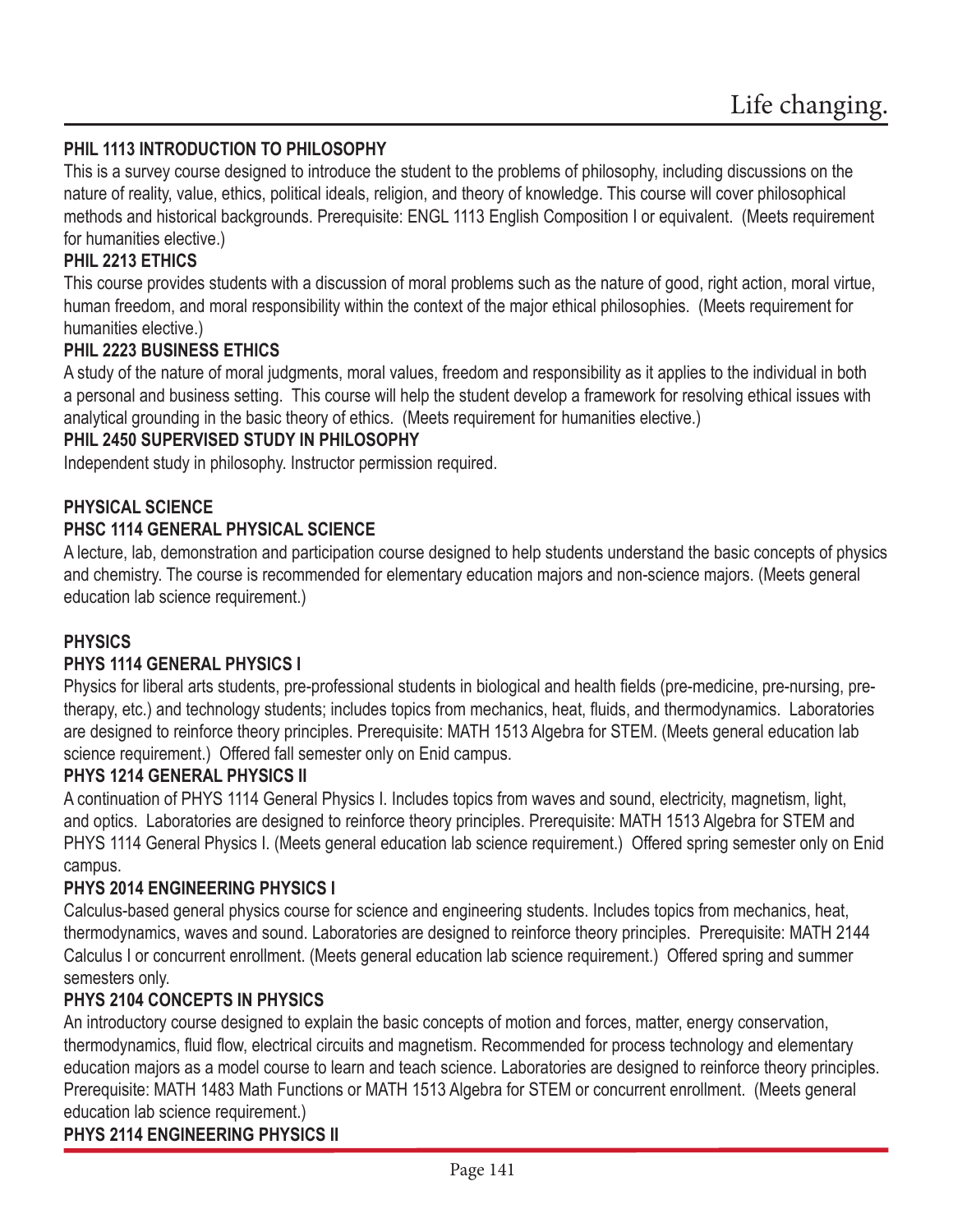

A continuation of PHYS 2014 Engineering Physics I. Includes topics from electricity, magnetism, light and optics. Laboratories are designed to reinforce theory principles. Prerequisite: PHYS 2014 Engineering Physics I or equivalent. (Meets general education lab science requirement.) Offered fall semester only.

### **PHYS 2450 SUPERVISED STUDY IN PHYSICS**

Independent study.

### **PHYS 2812 APPLIED PHYSICS**

This course is designed for students majoring in technology programs or those requiring exposure to applications of physics. The course covers the study of mechanics, relativity, heat, thermodynamic and harmonic motion, heat, sound, optics and modern energy sources with practical applications used to reinforce the theory. (Meets general education lab science requirement.)

### **POLITICAL SCIENCE**

### **POLI 1113 AMERICAN NATIONAL GOVERNMENT**

American National Government is an introduction to the federal system of government found in the United States. The course of study includes the roles of Congress, the Presidency, Judiciary, Bureaucracy, interest groups, and political parties.

### **POLI 2113 COMPARATIVE POLITICS**

This course provides an introductory survey of the various political states of the world, focusing on history, geography, political culture, political institutions, and processes. (Meets requirement for International Dimension.)

#### **POLI 2133 STATE AND LOCAL GOVERNMENT**

This course studies the nature and makeup of the state, county, municipal, and other grassroots level governments. It examines their place in a federal system and how they operate to include the officials that exist in such systems.

#### **POLI 2450 SUPERVISED STUDY IN POLITICAL SCIENCE**

Independent study arranged with faculty member.

#### **PROCESS TECHNOLOGY**

### **PTEC 1113 INTRODUCTION TO PROCESS TECHNOLOGY**

Introduction to process operations in the petrochemical industry including: operator roles, responsibilities and expectations; plant terminology; safety and environmental responsibilities; applied organic and inorganic chemistry; applied physics; plant equipment, utility systems; product handling; flow diagrams; general process overviews; basics of process control; and plan organizations. This course will expose students to an overview of the Process Technology associate degree program, including the mental and physical requirements of the Process Technician career. Plant tours will be conducted. Prerequisite: MATH 1483 Math Functions or MATH 1513 Algebra for STEM or concurrent enrollment.

#### **PTEC 1124 PROCESS TROUBLESHOOTING**

This course utilizes heat, mass and energy balances and operating data to identify and correct process abnormalities using techniques such as "cause and effect" and "root cause" analysis. Students will acquire and develop troubleshooting techniques associated with petrochemical processes through group exercises in a work team environment. Prerequisite: PTEC 2124 Systems. Offered spring semester only.

### **PTEC 1313 SAFETY, HEATH, AND WORK PRACTICES**

Introduction to occupational safety, health and environmental practices and associated equipment including: safety mindset and attitude; personal safety equipment; general safety policies and procedures; hazards communication; HAZWOPER/emergency response; first aid and CPR; industrial hygiene; exposure monitoring; and environmental compliance. This course will give students an overview of various governmental regulations mandated by OSHA, EPA, SARA, RCRA, DOT, NFPA, etc. Prerequisite: MATH 1483 Math Functions or MATH 1513 Algebra for STEM or concurrent enrollment. Offered spring semester only.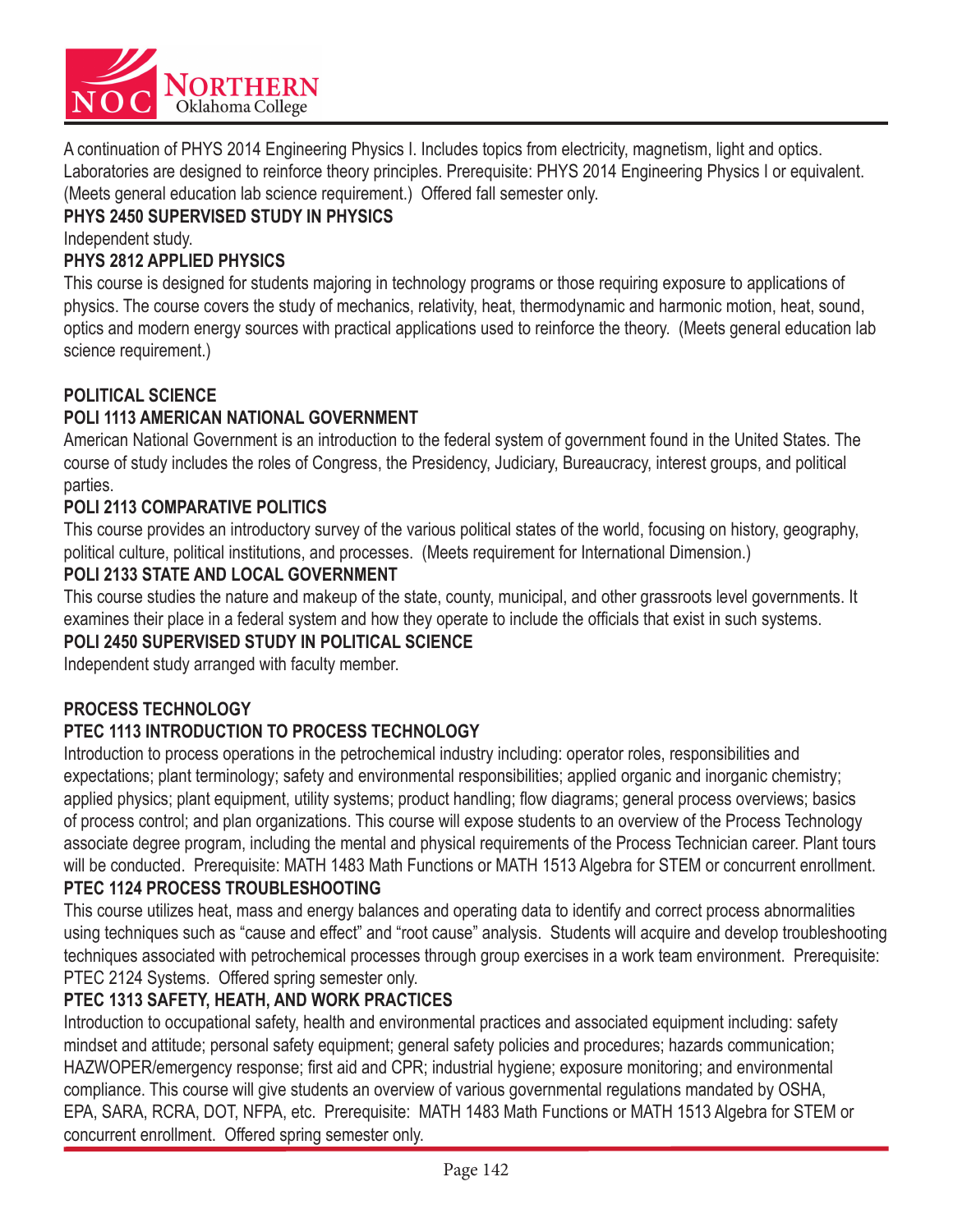### **PTEC 2014 PROCESS TECHNOLOGY I- EQUIPMENT**

This course covers the functions and details of equipment used in processes including piping, pumps, compressors, drums, towers, reactors, heaters, and boilers. Students will review the specific uses and critical parameters of each type of equipment studied. Prerequisite: PTEC 1113 Intro to PTEC. Offered spring semester only.

#### **PTEC 2024 INDUSTRIAL INSTRUMENTATION**

This course is designed to introduce the student to a simple pneumatic control loop. Specifically, the student will be introduced to pressure, temperature, level and flow transmitters and the various transducers used in the detection of changes in process variables; pneumatic controllers, valve positioners, control valve types, pneumatic relays and the null-balance system are also included as part of the control loop. Prerequisite: PTEC 1113 Intro to PTEC. Offered fall semester only.

#### **PTEC 2124 PROCESS TECHNOLOGY II- SYSTEMS**

A familiarization with the general types of processes found in the chemical and refining industry including: distillation and fractionation; reaction; absorption; adsorption; extraction; stripping; cracking; reforming; alkylation; delayed coking; hydroprocessing; and sulfur recovery. This course also includes an explanation of product blending and water treatment, as well as steam and electrical power generation. Prerequisites: PTEC 2014 Equipment and PTEC 2024 Instrumentation. Offered fall semester only.

### **PTEC 2214 PROCESS TECHNOLOGY III- OPERATIONS**

This course will concentrate on the duties, responsibilities and expectations of the Process Operator with emphasis on understanding and adherence to procedures associated with start-up, shutdown, normal and temporary plant operations. Equipment monitoring, preventive maintenance, training and response to abnormal and emergency operating conditions are stressed as they apply to the work crew and operations team. Students will receive a "sense of reality" regarding the career of a Process Technician, including tips on adjusting to shift work, diversity in the workplace and communicating with the work team and customers. Prerequisite: PTEC 2124 Systems. Offered spring semester only.

#### **PTEC 2243 PRINCIPLES OF QUALITY**

The history of Quality will be explored from Deming's theories to current applications in today's petrochemical industry. Internal and external customer/supplier relationships of a business which affect the qualitative aspects of quality and the statistical methods, which affect the quantitative aspects of measuring quality, will be stressed throughout this course. Students will be exposed to the benefits of continuous improvement and quality work as they pertain to developing a high performance work team. Prerequisite: PTEC 1113 Intro to PTEC. Offered fall semester only.

#### **PTEC 2301 INDUSTRIAL OBSERVATION**

Students who have already completed an internship during a semester or summer may receive credit by completing a report on their experiences, as well as presenting their observations and knowledge gained to a first year PTEC class.

### **PTEC 2314 OIL & GAS PRODUCTION I**

Oil and Gas Production I will familiarize students with the job of the oil and gas production technician. Specifically, students will be able to discuss the history of the oil and gas market, concepts surrounding exploration and geology, as well as fundamentals of drilling and well completion, and describe and learn the operations of the equipment and systems used by oil and gas technicians today.

### **PTEC 2443 PIPELINE OPERATIONS & CONTROLS**

This course will concentrate on the duties, responsibilities, and expectations of the Pipeline Technician with emphasis on understanding and adherence to procedures associated with tankage, pipeline flow rate, and pressure monitoring. Training and response to abnormal and emergency operating conditions are stressed. Students will study expectations for the career of a Pipeline Technician, including tips on adjusting to shift work, diversity in the workplace, and communicating with the work team and customers. Prerequisite: PTEC 2124 Systems.

#### **PTEC 2450 SUPERVISED STUDY – CERTIFICATE PREPARATION**

Independent study course in preparation for an accredited examination for work in a process technology field. Examples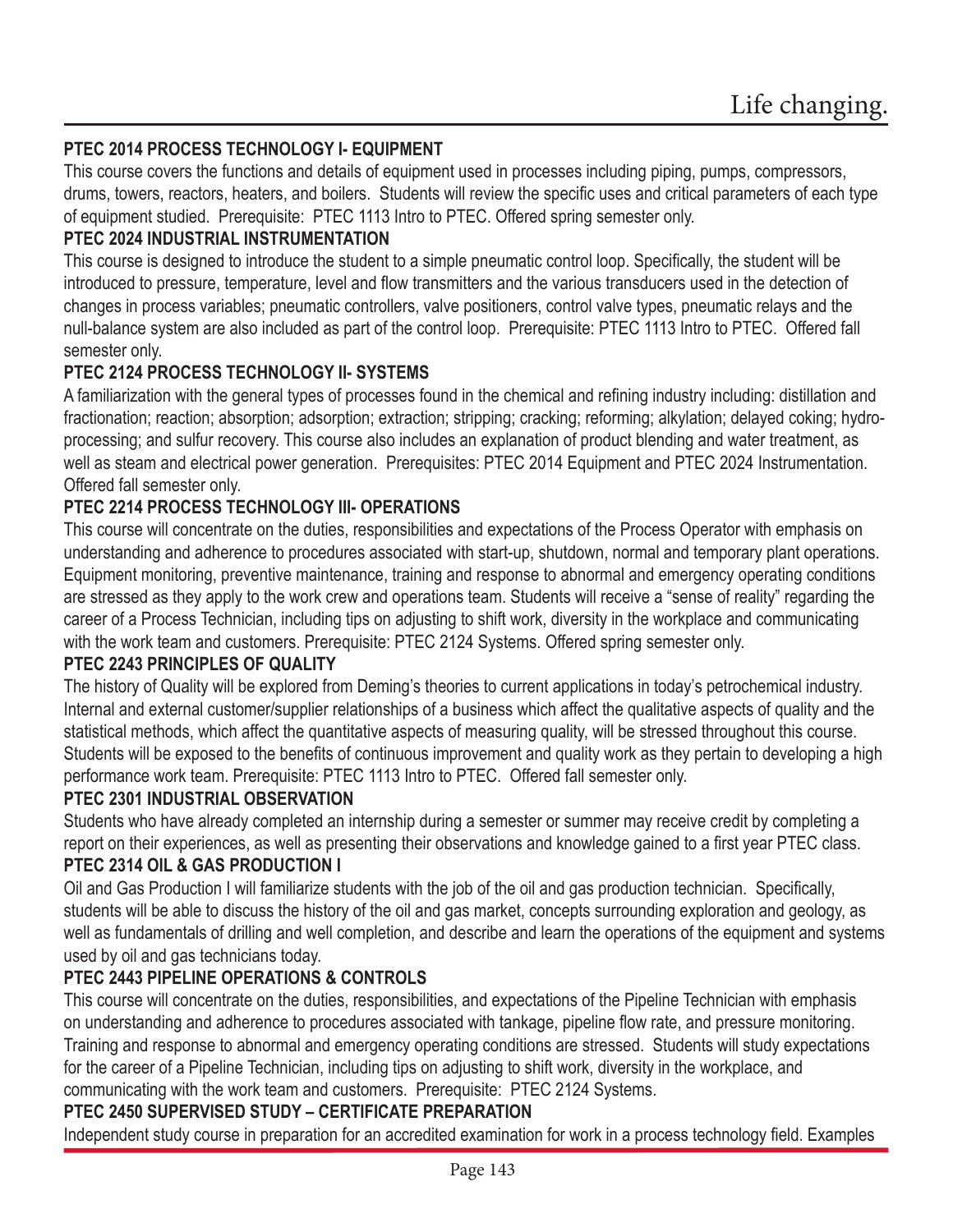

of exams include but are not limited to the Waste Water Treatment Operator State Examination, Environmental Technician, exams provided by the American Society of Safety Engineers. Consent of instructor required. Credit 1-3 hrs.

### **PROFESSIONAL DEVELOPMENT**

### **PRDV 1001 WORKPLACE ESSENTIALS I**

This course will address the following topics: Finding a Job—Resume Writing, Interviewing and Networking; and Job Advancement—Professional Attire, Self-Confidence, Positive Demeanor, Working with Management, Office Politics, and Phone/Email/Correspondence Etiquette.

#### **PRDV 1011 WORKPLACE ESSENTIALS II**

Advanced version of PRDV 1001 with work-specific readings

#### **PRDV 1021 WORKPLACE MANAGEMENT I**

This course will address topics related to stress and time management, including Emotion Regulation, Time Management, "Clocking in," Work Ethic, Working Well under Pressure, Resilience Training, Persistence, Growth Mindset, Ability to Accept and Learn from Criticism, and Flexibility/Adaptability/Patience/Self-

#### Awareness/Perceptiveness

#### **PRDV 1031 WORKPLACE MANAGEMENT II**

Advanced version of PRDV 1021 with work-specific readings

#### **PRDV 1041 WORKPLACE LEADERSHIP I**

This course will address supervisory skills needed in the workplace, including Meeting Management, Facilitating Skills, Conflict Resolution, Problem Solving, Difficult Personalities and Unexpected Situations, Influence/Persuasion/Negotiation, Listening, and Teamwork.

#### **PRDV 1051 WORKPLACE LEADERSHIP II**

Advanced version of PRDV 1041 with work-specific readings

#### **PVD 2321 Professional Development**

Professional Development is designed to asist students in the transition from college to their career. To be effective in a career and in life depends on preparation, attitude, hard work, personal qualities, and the right strategies. This course focuses on practical tips and strategies that will help students succeed in the work environment. Emphasis will be on time management/ organizational skills; resume development posting; interview, communication, and presentatrion skills; dressing for success and first impression management; and etiquette. For Buisness majors, this course should be taken in the last semester of their degree plan.

#### **PSYCHOLOGY**

#### **PSYC 1113 GENERAL PSYCHOLOGY**

This introduction to psychology examines each of the contemporary theoretical perspectives in psychology. The relationship of behavior, cognition and emotion are explored in such issues as learning, memory, development, motivation, personality, abnormal behavior and therapy design.

#### **PSYC 2113 HUMAN SEXUALITY**

This course seeks to identify the impact of sexuality on all aspects of the person. Using the perspectives of behavioral science we examine the history of sexuality, gender development, sexual anatomy, communication in sexual relationships, the meaning of intimacy, the human sexual response and other cultural issues of sexuality. Prerequisite: ENGL 1113 English Composition I or instructor's permission.

#### **PSYC 2213 DEVELOPMENTAL PSYCHOLOGY**

This course is an examination of the physical, emotional, cognitive, linguistic, behavioral and social changes that occur in human development. Fundamental concepts, research, and theories will be explored through a lifespan model. Prerequisites: ENGL 1113 English Composition I and PSYC 1113 General Psychology or instructor's permission.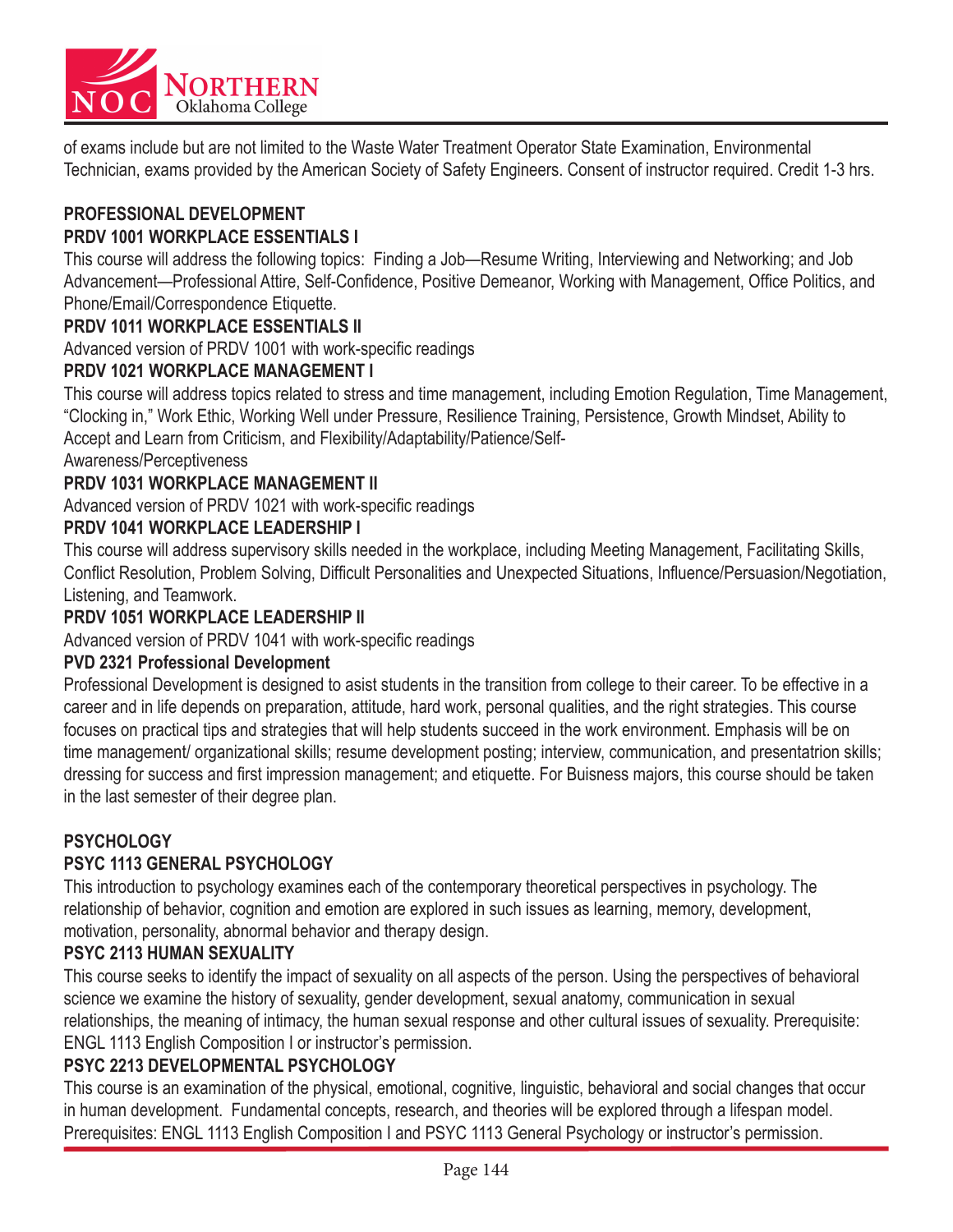### **PSYC 2233 SOCIAL PSYCHOLOGY**

This is a scientific study of social forces influencing human behavior with an emphasis upon the individual in a social context. The course will examine the social self, group processes, attitudes and attitude formation, conformity, persuasion, aggression and other social forces and variations that impact the individual within society. Prerequisite: ENGL 1113 English Composition I

### **PSYC 2333 INTRODUCTION TO ADDICTIVE BEHAVIORS**

This course is an introduction to the psychological, physiological, and sociological theories of substance abuse, alcohol, and other addictive behaviors. The course will cover the addiction process and its effects upon the individual, family, and society. Treatment strategy perspectives from the behavioral science, medical, and legal models will be introduced. Prerequisite: ENGL 1113 English Composition I

### **READING**

### **READ 0123 CRITICAL CONTENT READING AND SCIENTIFIC REASONING**

This course consists primarily of reviewing and learning basic reading skills, then practicing and applying those skills to content area reading. This course meets the deficiency requirement for students who do not meet entrance requirements by either high school coursework or test scores.

### **READ 1113 COLLEGE READING SKILLS & TECHNIQUES**

This course focuses on increasing reading rate, reading material in different content areas (textbooks, articles, research), and taking effective notes from reading material.

### **RESPIRATORY CARE**

## **RESP 1114 - INTRODUCTION TO RESPIRATORY CARE PROCEDURES**

This course will explore the usage and purpose of supportive treatments for patients with pulmonary diseases and disorders using the American Association of Respiratory Care (AARC) clinical practice guidelines and protocols. The fundamentals of respiratory care covered by this course will include but not be limited to: Patient Assessment, Safety, History of Respiratory Care, Leadership and Professionalism, and Moral and Legal aspects of Respiratory Care. This course also includes Cardiopulmonary Anatomy and Physiology. Prerequisite: Admission to RT Program.

#### **RESP 1121 CLINICAL APPLICATIONS 1**

This course provides introductory knowledge of the clinical setting and delivery of respiratory care, with an emphasis on the scope of therapeutic modalities delivered to patients. Included are medication nebulizers, oxygen therapy, IPPB, NPPV, chest physiotherapy, cardiopulmonary resuscitation and related life-saving maneuvers. Prerequisite: Admission to the Respiratory Care Program

### **RESP 1214 - RESPIRATORY THERAPY PROCEDURES II**

Respiratory Procedures II continues the training of students in the essential procedures which Respiratory Therapists perform in the clinical setting. Clinical Pharmacology is also included in this course; the basic concepts and principles in pharmacology, drugs used to treat the respiratory system, and critical care and cardiovascular drug classes. Prerequisites: RESP 1114 and Clinical Applications I

### **RESP 1223 CLINICAL APPLICATIONS II**

Continuation of Clinical Applications I, increasing knowledge of the clinical setting and delivery of respiratory care, with an increased emphasis on the scope of therapy delivered. Included here are oxygen therapy, IPPB, chest physiotherapy, cardiopulmonary resuscitation and related life-saving maneuvers, airway management including the use of various artificial airways, arterial puncture, arterial blood gas interpretation, bronchial hygiene, electrocardiograms, pulmonary function testing and beside pulmonary mechanics. Prerequisites: Clinical Applications I

#### **RESP 1312 PULMONARY PATHOLOGY**

This course is a comprehensive study of the etiology, diagnosis, pathogenesis, pathophysiology, treatment, and prognosis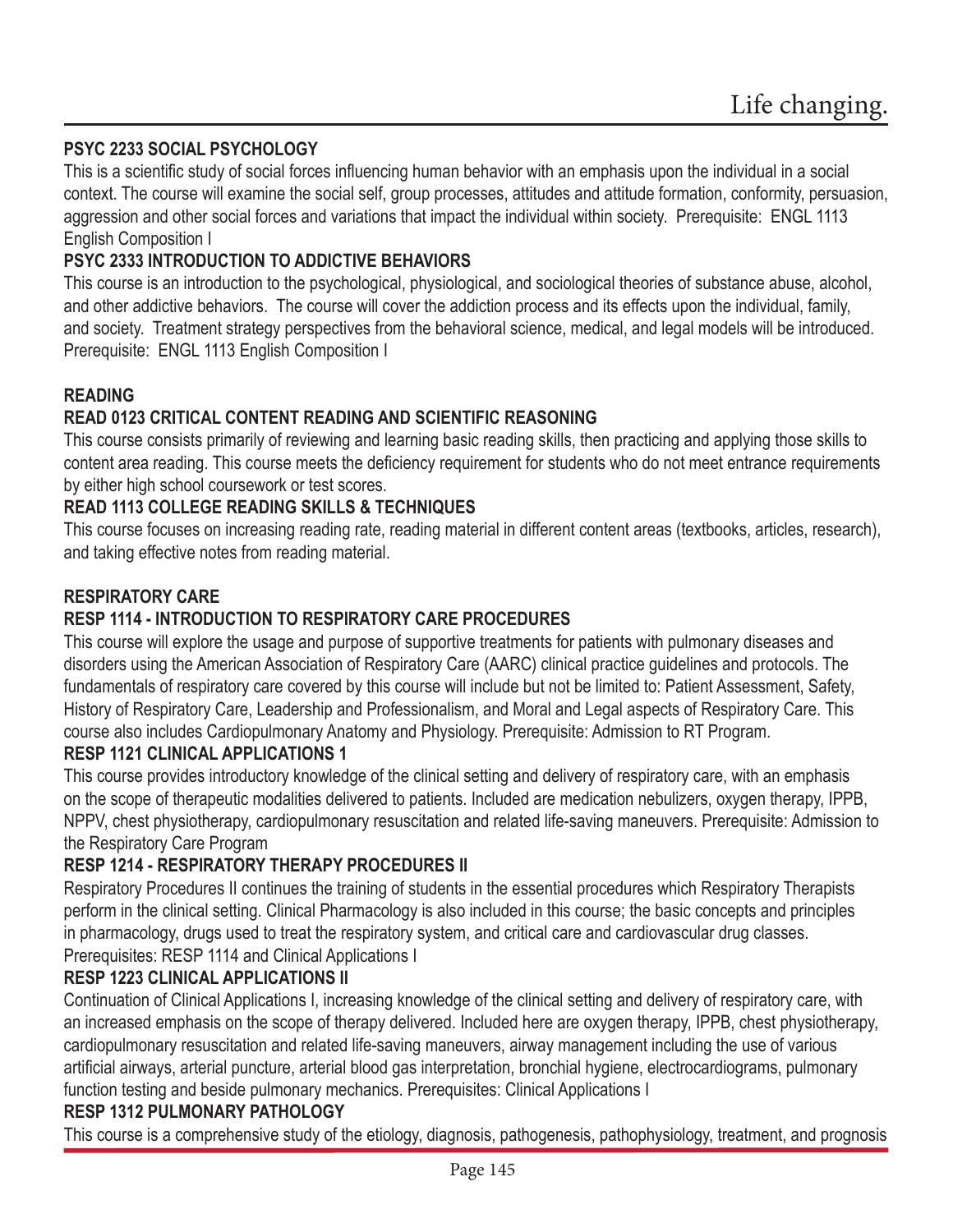

of various types of pulmonary pathologies. Prerequisites: RESP 1114, RESP 1214 and Clinicals through Clinical Applications II

### **RESP 1323 CLINICAL APPLICATIONS III**

Continuation of Clinical Applications II with increasing knowledge of the clinical setting and delivery of respiratory care with an increased emphasis on the scope of therapy delivered including oxygen therapy, IPPB, chest physiotherapy, cardiopulmonary resuscitation and related lifesaving maneuvers, and airway management including the use of various artificial airways. Prerequisites: Clinical Applications I and II

### **RESP 2114 RT PROCEDURES III**

This course will teach the basics and parameters of Advanced Cardiac Life Support, Applied Anatomy and Physiology, Acute and Critical Care in accordance with the American Association of Respiratory Care guidelines and protocols. This course will also teach the basics and parameters of continuous mechanical ventilation, including special procedures. Students will learn acid-base physiology as it applies to ventilator changes. Laboratory applications will include proficiency in ventilator classification and functions and well as ventilator set-up and making ventilator setting changes in accordance with the American Association of Respiratory Care guidelines and protocols. Prerequisites: RESP 1114, 1214, 1312 and Clinicals through Clinical Applications III

### **RESP 2123 ADVANCED CLINICAL APPLICATIONS 1**

This course is a continuation of the practical application of theories previously presented with emphasis on the care and management of the critically ill and mechanically ventilated respiratory patient. Rotations will include the intensive care unit and ER. Prerequisites: RESP 1121, 1123, and 1232

### **RESP 2223 ADVANCED CLINICAL APPLICATIONS II**

This course is a continuation of the practical application of theories previously presented with emphasis on the care and management of the critically ill and mechanically ventilated respiratory patient and an introduction to pediatrics. Rotations will include the intensive care unit and ER, pediatric ICU.

#### **RESP 2233 ADVANCED CLINICAL APPLICATIONS III**

This course takes place in the Neonatal ICU focusing on Neonatal and Pediatric intensive care. Prerequisites: 1121, 1123, 1232,2123, and 2223

#### **RESP 2324 - RT PROCEDURES IV**

This course will build student understanding of Mechanical Ventilation, Advanced Cardiac Life Support, Applied Anatomy and Physiology, Acute and Critical Care in accordance with the American Association of Respiratory Care guidelines and protocols. Pediatrics and Neonatology are included in this course, principles and practices of Pediatric Advanced Life Support. This course includes NBRC Board Examination Review. Prerequisites: RESP 1114, RESP 1214, RESP 1312, and Clinicals through Advanced Clinical Applications I

#### **SERVICE LEARNING**

Multi-disciplinary (i.e. ENGL 2450, HIST 2450, MATH 2450, etc.) course allowing students to earn one-hour additional credit for a course in which they complete a service learning project designed and approved by instructor to illustrate community engagement supporting subject area.

### **SOCIOLOGY**

### **SOCI 1113 PRINCIPLES OF SOCIOLOGY**

The dynamics of human society are explored in this survey course of sociology. Beginning with the classical theorists of sociology we construct a contemporary perspective of sociology that demonstrates the theories, research and work of sociologists. Issues such as culture, social interaction, socialization, stratification, multiculturalism, institutions, collective behavior and social change are viewed through the unique perspectives of sociology. **SOCI 2013 MARRIAGE AND FAMILY**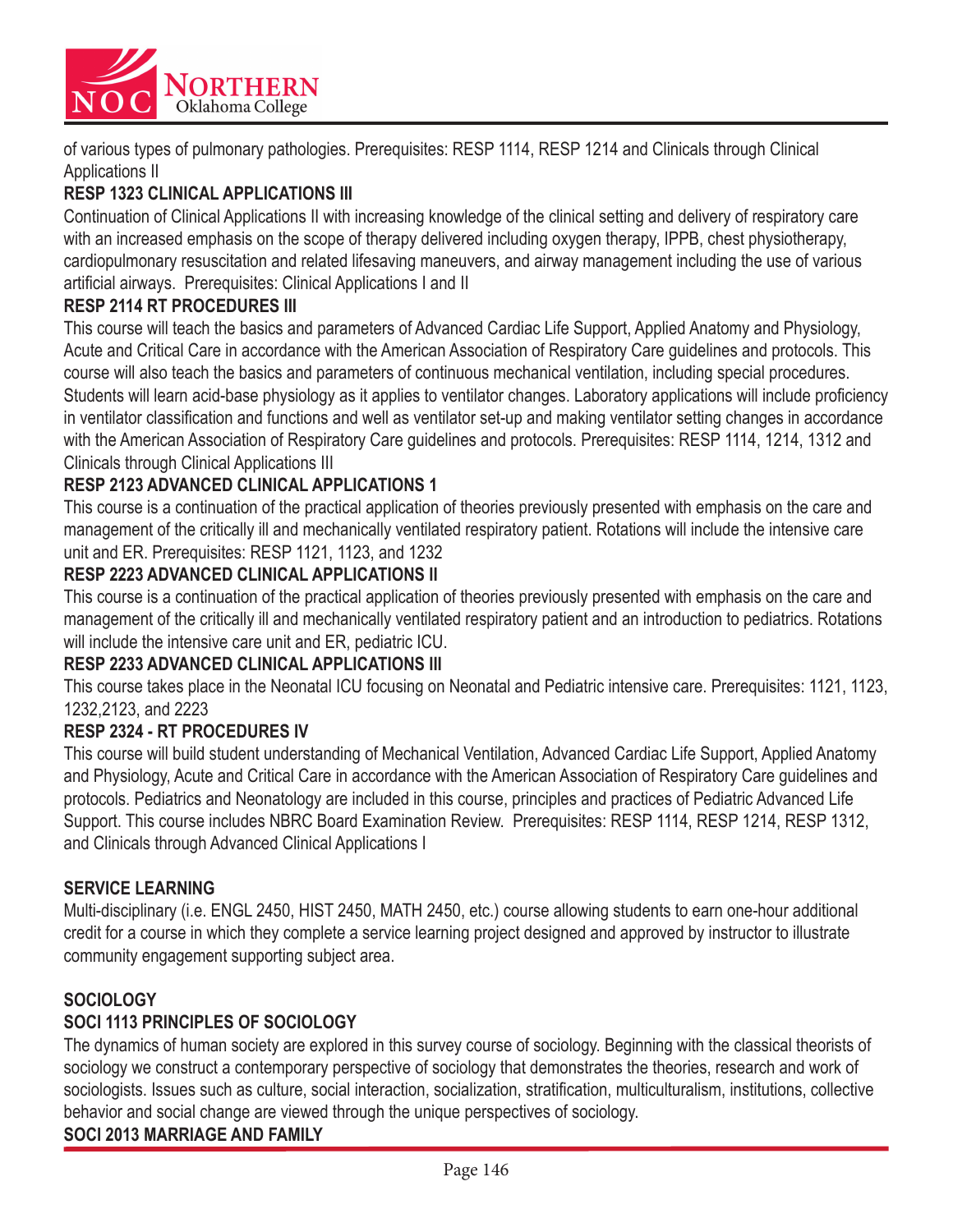The sociological relationship between marriage and family and other institutional structures and systems. The emphasis will be on contemporary American marriage and family, with cross-cultural comparisons. Male and female roles and relationships in mate selection, sexuality, marriage, divorce, and other intimate situations will be studied. Prerequisite: ENGL 1113 English Composition I or have instructor's permission.

### **SOCI 2223 SOCIAL PROBLEMS**

This course is the study of contemporary social problems using the sociological perspective. Using the major theories of sociology students will discuss cross-cultural descriptions, causes and varied solutions for problems such as poverty, gender, race, ethnicity, crime, violence, addictive behavior as well as institutional breakdown in American society. Prerequisite: ENGL 1113 English Composition I. Meets social science (S) and diversity (D) criteria in transfer to OSU's SOC 2123 Social Problems.

#### **SOCI 2323 DIVERSITY AND INCLUSION IN 21ST CENTURY AMERICA**

This course presents historical context and examines how the United States has arrived at current categories of race, sex and gender, sexual orientation, social class and disability. Prerequisite: ENGL 1113 English Composition I

### **SOCI 2450 SUPERVISED STUDY SOCIOLOGY**

Independent study. Prerequisite: ENGL 1113 English Composition I

### **THEATRE**

#### **THTR 1213 BEGINNING ACTING**

An introduction to basic performance skills designed to develop the student actor's imagination and perception through experience in improvisation, movement, voice and the dramatic monologue.

#### **THTR 1223 INTRODUCTION TO THEATRE**

An exploration of theatre as an art form, including history, philosophy and practices of theatre arts from Greece to present day. Included will be lectures and discussions of acting, directing, technical, audience and social influences on theatre. Designed to provide a basic understanding of theatre as an art form and to develop audience appreciation for theatre. (Meets requirement for humanities elective.)

#### **THTR 1243 STAGECRAFT I**

An introduction to technical aspects of the theatre arts including the design and construction of settings and properties, costumes and lighting.

### **THTR 1262 STAGE MAKEUP**

An introduction to the art, technique and materials of makeup to create the impressions of character for the stage and theatrical productions.

#### **THTR 1990 MUSIC THEATRE SEMINAR**

Weekly Master Class environment designed to develop performance and auditioning skills. For Music Theatre majors. **THTR 2020 THEATRE ACTIVITY PARTICIPATION**

Theatre credit for involvement in theatrical productions. Includes technicals, acting, and front of house for productions. May be repeated (four credit hours maximum). Prerequisite: Permission of instructor.

#### **THTR 2213 INTERMEDIATE ACTING**

A continuation of Beginning Acting. Students will add the element of scene study and focus will move to more advanced techniques of improvisation, movement and voice. Prerequisite: THTR 1213 Beginning Acting.

#### **THTR 2243 STAGECRAFT II**

A continuation of THTR 1243 Stagecraft I. Prerequisite: THTR 1243 Stagecraft I.

#### **THTR 2441 THEATRE DANCE I**

Practice and study of common dance movements used on stage when performing musical theatre. Study includes fundamentals of ballet and tap. Offered fall semester.

#### **THTR 2491 THEATRE DANCE II**